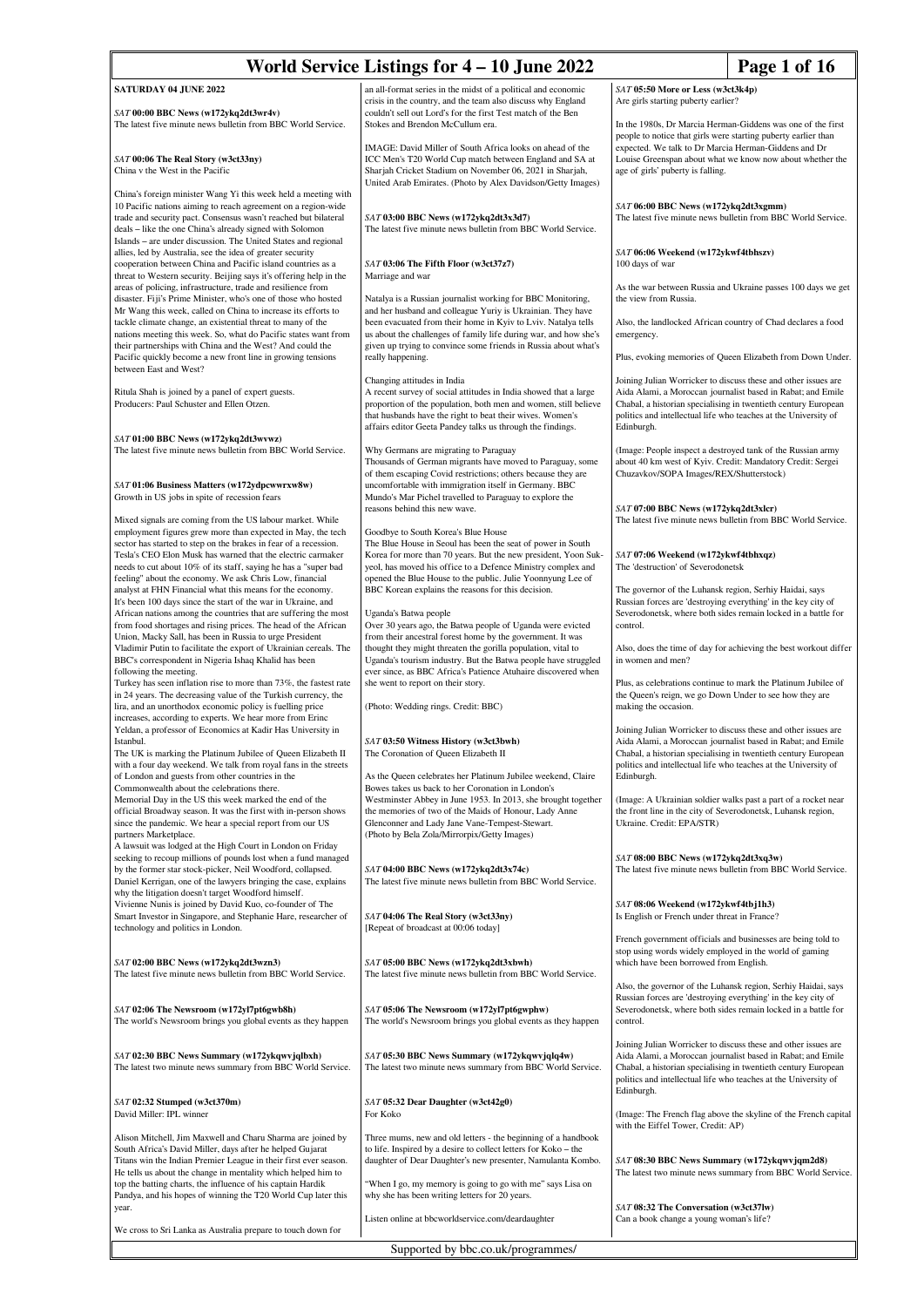| years. We discuss the Queen's influence on sport and what her<br>SAT 14:00 BBC News (w172ykq2dt3yfln)<br>The latest five minute news bulletin from BBC World Service.<br>talks to two women in the publishing world about the<br>legacy might be. Plus we head live to Epsom ahead of one of<br>the Queen's favourite sporting events, The Derby<br>We catch up with New Zealand star Rosie Elliot ahead of the<br>SAT 14:06 Sportsworld (w172ygjqmj9z3mf)<br>of fantasy and science fiction for both children and adults. Her<br>Oceania Athletics Championships. She tells us about how she<br>Live Sporting Action<br>turned to running to help with crippling anxiety, and it turns out<br>Nigerian roots. Nnedi has also written comics for Marvel: she<br>she's quite good at it as she's now the New Zealand 400 metres<br>Lee James presents live commentary of the 2022 women's<br>champion.<br>French Open Tennis final at Roland Garros in Paris. We'll also<br>Panther, and she wrote a series about his tech loving sister,<br>bring you live commentary of the 2022 Epsom Derby on the<br>Plus When Leon Schaffer was growing up he dreamed of<br>Queen's Jubilee weekend, and hear at length from the former<br>becoming a footballer. Aged just 12 he lost his leg through<br>world number one and CEO of LIV Golf Investments, Greg<br>cancer and he thought his chances of being a professional<br>Norman, ahead of the opening event of the much-anticipated<br>athlete had gone, until he met a fellow German amputee who<br>Saudi-backed LIV Golf Invitational Series.<br>franchise publishing books and digital content aimed at<br>just happened to be a Paralympic long jump world record<br>holder. Proving that if you can see it, you can be it, Leon has<br>Photo: A general view of the Roland Garros logo seen on the<br>a crowdfunding campaign for Good Night Stories for Rebel<br>now achieved just that.<br>net during Day Twelve of the 2021 French Open at Roland<br>Garros on June 10, 2021 in Paris, France. (Credit: Getty<br>Since then, they sold 7.5 million books in over 100 countries.<br>Photo: Queen Elizabeth II attends Royal Ascot 2021 at Ascot<br>Images)<br>Racecourse on June 19, 2021 in Ascot, England. Credit: Chris<br>Jackson/Getty Images<br>SAT 18:00 BBC News (w172ykq2dt3yxl5)<br>The latest five minute news bulletin from BBC World Service.<br>Produced by Alice Gioia.<br>SAT 11:00 BBC News (w172ykq2dt3y2c8)<br>The latest five minute news bulletin from BBC World Service.<br>(Image: (L), Mel Mazman, courtesy Rebel Girls. (R), Nnedi<br>SAT 18:06 The Newsroom (w172yl7pt6gy86k)<br>The world's Newsroom brings you global events as they happen<br>SAT 11:06 The Newsroom (w172yl7pt6gxdzn)<br>The world's Newsroom brings you global events as they happen<br>SAT 09:00 BBC News (w172ykq2dt3xtw0)<br>SAT 18:30 BBC News Summary (w172ykqwvjqn8vk)<br>The latest two minute news summary from BBC World Service.<br>SAT 11:30 BBC News Summary (w172ykqwvjqmfmn)<br>The latest two minute news summary from BBC World Service.<br>SAT 18:32 Dear Daughter (w3ct42g0)<br>The rising cost of living: Fuel<br>[Repeat of broadcast at 05:32 today]<br>SAT 11:32 Unspun World with John Simpson (w3ct42lq)<br>The global economy is affecting millions of people while the<br>What's going on at the top of Chinese politics?<br>SAT 18:50 Sporting Witness (w3ct36fk)<br>supply of fuel and food.<br>This week John explores what's going on at the top of Chinese<br>Protesting against the US National Anthem<br>politics with the BBC's China editor, Howard Zhang; the<br>Lebanon has been in an economic crisis for almost three years,<br>progress and the cost of Russia's war against Ukraine with the<br>In 1996 Mahmoud Abdul-Rauf was one of the most promising<br>BBC's security correspondent Frank Gardener; the threat of<br>and talented basketball players in the NBA. That was before he<br>chemicals in 2020, which killed over 200 people and displaced<br>famine and the impact of climate change in East Africa with<br>stopped standing with his teammates when American flag was<br>BBC Africa's Mercy Juma; if Colombia might be poised for its<br>raised and the national anthem played at the start of each game.<br>first left wing president with BBC Monitoring's Luis Fajardo<br>Uma Doraiswamy spoke to him and heard how his meteoric rise<br>pay the increased cost of energy.<br>and the extraordinary DNA evidence retrieved from the ruins of<br>was cut short because of his principles.<br>Pompeii with the BBC's science correspondent, Victoria Gill.<br>Host Karnie Sharp and the OS team also hear from two<br>Photo: Mahmoud Abdul Rauf at a game in March 1996 (Getty<br>Unspun World provides an unvarnished version of the week's<br>Images)<br>major global news stories with the BBC's world affairs editor<br>they believe the recent change of government will improve the<br>John Simpson and the BBC's unparalleled range of experts.<br>SAT 19:00 BBC News (w172ykq2dt3z1b9)<br>The latest five minute news bulletin from BBC World Service.<br>Photo: Chinese President Xi Jinping (left) arrived with Premier<br>vulnerable particularly hard, two people in the UK share their<br>Li Keqiang (right)<br>Credit: Reuters<br>Jenny Holden. Jenny has a form of chronic arthritis as well as<br>SAT 19:06 The Documentary (w3ct42gh)<br>The day I met the Queen<br>pain that gets a lot worse in the cold and means paying higher<br>SAT 12:00 BBC News (w172ykq2dt3y63d)<br>The latest five minute news bulletin from BBC World Service.<br>People who have met the Queen at various moments during her<br>long life recall their encounters. Winifred Robinson hears<br>stories of meetings with Queen Elizabeth II, which left a lasting<br>SAT 12:06 World Book Club (w3ct3c7k)<br>impression on individuals from all over the world.<br>Jennifer Egan: A Visit from the Goon Squad<br>There are recollections from people who met her early in her<br>Jennifer Egan answers audience questions about her Pulitzer<br>reign, including at the time of her Coronation in 1953.<br>Prize-winning novel A Visit from the Goon Squad. It is a<br>The latest two minute news summary from BBC World Service.<br>dazzling, exciting book, which plays with form and storytelling<br>In 1966 a coal avalanche buried a school in the Welsh village of<br>traditions. Goon Squad is made up of connected short stories<br>Aberfan. One of the survivors, Gaynor Madgwick, remembers<br>circling around musician and record executive Bennie Salazar,<br>Her Majesty's visit, and how she kept in touch with survivors.<br>and Sasha, the passionate, troubled young woman he employs. It<br>Missing millions in the Philippines - and the crypto bubble<br>explores their pasts and catapults them into the future using a<br>A firefighter involved in the 9/11 rescue from the Twin Towers<br>rich variety of voices and narrative styles. This special edition<br>in New York in 2001 recalls the Queen's empathy with those<br>The pick of the BBC World Service chosen by listeners.<br>of World Book Club, presented by Katherine Lanpher, was<br>affected. Footballer Tim Cahill, from Western Samoa talks<br>recorded at Brooklyn Central Library.<br>about meeting the Queen, while a royal photographer<br>remembers his many encounters. Zelda Le Grange, who worked<br>(Photo: Jennifer Egan. Credit: Pieter M. Van Hattem)<br>for Nelson Mandela, tells how she witnessed a special chemistry<br>between the late South African president and the Queen.<br>SAT 13:00 BBC News (w172ykq2dt3y9vj)<br>Winifred also hears how Her Majesty connected with children<br>The latest five minute news bulletin from BBC World Service.<br>suffering with HIV in Uganda.<br>southern Ukraine. Listeners tell us what they thought about this<br>(Photo: Queen Elizabeth II talks to recipients of new Motability<br>vehicles during a ceremony on 25 April, 2017 in Windsor, UK.<br>Plus, Hidden Sport took its audience on a global journey to<br>SAT 13:06 Newshour (w172yfbzhzx0vst)<br>Tiananmen Square vigils banned in Hong Kong<br>Credit: Richard Pohle/Getty Images)<br>The future of Hong Kong's annual vigil to remember the<br>Tiananmen Square massacre is in doubt after this year's<br>SAT 20:00 BBC News (w172ykq2dt3z52f)<br>The latest five minute news bulletin from BBC World Service.<br>gathering was banned. | World Service Listings for 4 – 10 June 2022<br>Page 2 of 16                                                                      |  |  |
|---------------------------------------------------------------------------------------------------------------------------------------------------------------------------------------------------------------------------------------------------------------------------------------------------------------------------------------------------------------------------------------------------------------------------------------------------------------------------------------------------------------------------------------------------------------------------------------------------------------------------------------------------------------------------------------------------------------------------------------------------------------------------------------------------------------------------------------------------------------------------------------------------------------------------------------------------------------------------------------------------------------------------------------------------------------------------------------------------------------------------------------------------------------------------------------------------------------------------------------------------------------------------------------------------------------------------------------------------------------------------------------------------------------------------------------------------------------------------------------------------------------------------------------------------------------------------------------------------------------------------------------------------------------------------------------------------------------------------------------------------------------------------------------------------------------------------------------------------------------------------------------------------------------------------------------------------------------------------------------------------------------------------------------------------------------------------------------------------------------------------------------------------------------------------------------------------------------------------------------------------------------------------------------------------------------------------------------------------------------------------------------------------------------------------------------------------------------------------------------------------------------------------------------------------------------------------------------------------------------------------------------------------------------------------------------------------------------------------------------------------------------------------------------------------------------------------------------------------------------------------------------------------------------------------------------------------------------------------------------------------------------------------------------------------------------------------------------------------------------------------------------------------------------------------------------------------------------------------------------------------------------------------------------------------------------------------------------------------------------------------------------------------------------------------------------------------------------------------------------------------------------------------------------------------------------------------------------------------------------------------------------------------------------------------------------------------------------------------------------------------------------------------------------------------------------------------------------------------------------------------------------------------------------------------------------------------------------------------------------------------------------------------------------------------------------------------------------------------------------------------------------------------------------------------------------------------------------------------------------------------------------------------------------------------------------------------------------------------------------------------------------------------------------------------------------------------------------------------------------------------------------------------------------------------------------------------------------------------------------------------------------------------------------------------------------------------------------------------------------------------------------------------------------------------------------------------------------------------------------------------------------------------------------------------------------------------------------------------------------------------------------------------------------------------------------------------------------------------------------------------------------------------------------------------------------------------------------------------------------------------------------------------------------------------------------------------------------------------------------------------------------------------------------------------------------------------------------------------------------------------------------------------------------------------------------------------------------------------------------------------------------------------------------------------------------------------------------------------------------------------------------------------------------------------------------------------------------------------------------------------------------------------------------------------------------------------------------------------------------------------------------------------------------------------------------------------------------------------------------------------------------------------------------------------------------------------------------------------------------------------------------------------------------------------------------------------------------------------------------------------------------------------------------------------------------------------------------------------------------------------------------------------------------------------------------------------------------------------------------------------------------------------------------------------------------------------------------------------------------------------------------------------------------------------------------------------------------------------------------------------------------------------------------------------------------------------------------------------------------------------------------------------------------------------------------------------------------------------------------------------------------------------------------------------------------------------------------------------------------------------------------------------------------------------------------------------------------------------------------------------------------------------------------------------------------------------------------------------------------------------------------------------------------------------------------------------------------------------------------------------------------------------------------------------------------------------------------------------------------------------------------------------------------------------------------------------------------------------------------------------------------------------------------------------------------------------------------------------------------------------------------------------------------------------------------------------------------------------------------------------------------------------------------------------------------------------------------------------------------------------------------------------------------------------------------------------------------------------------------------------------------------------------------------------------------------------------------------------------------------------------------------------------------------------------------------|----------------------------------------------------------------------------------------------------------------------------------|--|--|
|                                                                                                                                                                                                                                                                                                                                                                                                                                                                                                                                                                                                                                                                                                                                                                                                                                                                                                                                                                                                                                                                                                                                                                                                                                                                                                                                                                                                                                                                                                                                                                                                                                                                                                                                                                                                                                                                                                                                                                                                                                                                                                                                                                                                                                                                                                                                                                                                                                                                                                                                                                                                                                                                                                                                                                                                                                                                                                                                                                                                                                                                                                                                                                                                                                                                                                                                                                                                                                                                                                                                                                                                                                                                                                                                                                                                                                                                                                                                                                                                                                                                                                                                                                                                                                                                                                                                                                                                                                                                                                                                                                                                                                                                                                                                                                                                                                                                                                                                                                                                                                                                                                                                                                                                                                                                                                                                                                                                                                                                                                                                                                                                                                                                                                                                                                                                                                                                                                                                                                                                                                                                                                                                                                                                                                                                                                                                                                                                                                                                                                                                                                                                                                                                                                                                                                                                                                                                                                                                                                                                                                                                                                                                                                                                                                                                                                                                                                                                                                                                                                                                                                                                                                                                                                                                                                                                                                                                                                                                                                                                                                                                                                                                                                                                                                                                                                                                                                                                                                                                                                                                                                     | Can a book change a young woman's life? Kim Chakanetsa                                                                           |  |  |
|                                                                                                                                                                                                                                                                                                                                                                                                                                                                                                                                                                                                                                                                                                                                                                                                                                                                                                                                                                                                                                                                                                                                                                                                                                                                                                                                                                                                                                                                                                                                                                                                                                                                                                                                                                                                                                                                                                                                                                                                                                                                                                                                                                                                                                                                                                                                                                                                                                                                                                                                                                                                                                                                                                                                                                                                                                                                                                                                                                                                                                                                                                                                                                                                                                                                                                                                                                                                                                                                                                                                                                                                                                                                                                                                                                                                                                                                                                                                                                                                                                                                                                                                                                                                                                                                                                                                                                                                                                                                                                                                                                                                                                                                                                                                                                                                                                                                                                                                                                                                                                                                                                                                                                                                                                                                                                                                                                                                                                                                                                                                                                                                                                                                                                                                                                                                                                                                                                                                                                                                                                                                                                                                                                                                                                                                                                                                                                                                                                                                                                                                                                                                                                                                                                                                                                                                                                                                                                                                                                                                                                                                                                                                                                                                                                                                                                                                                                                                                                                                                                                                                                                                                                                                                                                                                                                                                                                                                                                                                                                                                                                                                                                                                                                                                                                                                                                                                                                                                                                                                                                                                                     | importance of writing stories that inspire and empower girls.                                                                    |  |  |
|                                                                                                                                                                                                                                                                                                                                                                                                                                                                                                                                                                                                                                                                                                                                                                                                                                                                                                                                                                                                                                                                                                                                                                                                                                                                                                                                                                                                                                                                                                                                                                                                                                                                                                                                                                                                                                                                                                                                                                                                                                                                                                                                                                                                                                                                                                                                                                                                                                                                                                                                                                                                                                                                                                                                                                                                                                                                                                                                                                                                                                                                                                                                                                                                                                                                                                                                                                                                                                                                                                                                                                                                                                                                                                                                                                                                                                                                                                                                                                                                                                                                                                                                                                                                                                                                                                                                                                                                                                                                                                                                                                                                                                                                                                                                                                                                                                                                                                                                                                                                                                                                                                                                                                                                                                                                                                                                                                                                                                                                                                                                                                                                                                                                                                                                                                                                                                                                                                                                                                                                                                                                                                                                                                                                                                                                                                                                                                                                                                                                                                                                                                                                                                                                                                                                                                                                                                                                                                                                                                                                                                                                                                                                                                                                                                                                                                                                                                                                                                                                                                                                                                                                                                                                                                                                                                                                                                                                                                                                                                                                                                                                                                                                                                                                                                                                                                                                                                                                                                                                                                                                                                     | Nnedi Okorafor is an award-winning Nigerian-American writer                                                                      |  |  |
|                                                                                                                                                                                                                                                                                                                                                                                                                                                                                                                                                                                                                                                                                                                                                                                                                                                                                                                                                                                                                                                                                                                                                                                                                                                                                                                                                                                                                                                                                                                                                                                                                                                                                                                                                                                                                                                                                                                                                                                                                                                                                                                                                                                                                                                                                                                                                                                                                                                                                                                                                                                                                                                                                                                                                                                                                                                                                                                                                                                                                                                                                                                                                                                                                                                                                                                                                                                                                                                                                                                                                                                                                                                                                                                                                                                                                                                                                                                                                                                                                                                                                                                                                                                                                                                                                                                                                                                                                                                                                                                                                                                                                                                                                                                                                                                                                                                                                                                                                                                                                                                                                                                                                                                                                                                                                                                                                                                                                                                                                                                                                                                                                                                                                                                                                                                                                                                                                                                                                                                                                                                                                                                                                                                                                                                                                                                                                                                                                                                                                                                                                                                                                                                                                                                                                                                                                                                                                                                                                                                                                                                                                                                                                                                                                                                                                                                                                                                                                                                                                                                                                                                                                                                                                                                                                                                                                                                                                                                                                                                                                                                                                                                                                                                                                                                                                                                                                                                                                                                                                                                                                                     | books have strong female leads and draw inspiration from her                                                                     |  |  |
|                                                                                                                                                                                                                                                                                                                                                                                                                                                                                                                                                                                                                                                                                                                                                                                                                                                                                                                                                                                                                                                                                                                                                                                                                                                                                                                                                                                                                                                                                                                                                                                                                                                                                                                                                                                                                                                                                                                                                                                                                                                                                                                                                                                                                                                                                                                                                                                                                                                                                                                                                                                                                                                                                                                                                                                                                                                                                                                                                                                                                                                                                                                                                                                                                                                                                                                                                                                                                                                                                                                                                                                                                                                                                                                                                                                                                                                                                                                                                                                                                                                                                                                                                                                                                                                                                                                                                                                                                                                                                                                                                                                                                                                                                                                                                                                                                                                                                                                                                                                                                                                                                                                                                                                                                                                                                                                                                                                                                                                                                                                                                                                                                                                                                                                                                                                                                                                                                                                                                                                                                                                                                                                                                                                                                                                                                                                                                                                                                                                                                                                                                                                                                                                                                                                                                                                                                                                                                                                                                                                                                                                                                                                                                                                                                                                                                                                                                                                                                                                                                                                                                                                                                                                                                                                                                                                                                                                                                                                                                                                                                                                                                                                                                                                                                                                                                                                                                                                                                                                                                                                                                                     | was the first woman to write the character of T'challa, the Black                                                                |  |  |
|                                                                                                                                                                                                                                                                                                                                                                                                                                                                                                                                                                                                                                                                                                                                                                                                                                                                                                                                                                                                                                                                                                                                                                                                                                                                                                                                                                                                                                                                                                                                                                                                                                                                                                                                                                                                                                                                                                                                                                                                                                                                                                                                                                                                                                                                                                                                                                                                                                                                                                                                                                                                                                                                                                                                                                                                                                                                                                                                                                                                                                                                                                                                                                                                                                                                                                                                                                                                                                                                                                                                                                                                                                                                                                                                                                                                                                                                                                                                                                                                                                                                                                                                                                                                                                                                                                                                                                                                                                                                                                                                                                                                                                                                                                                                                                                                                                                                                                                                                                                                                                                                                                                                                                                                                                                                                                                                                                                                                                                                                                                                                                                                                                                                                                                                                                                                                                                                                                                                                                                                                                                                                                                                                                                                                                                                                                                                                                                                                                                                                                                                                                                                                                                                                                                                                                                                                                                                                                                                                                                                                                                                                                                                                                                                                                                                                                                                                                                                                                                                                                                                                                                                                                                                                                                                                                                                                                                                                                                                                                                                                                                                                                                                                                                                                                                                                                                                                                                                                                                                                                                                                                     | Shuri. She is a recipient of the World Fantasy, Hugo and                                                                         |  |  |
|                                                                                                                                                                                                                                                                                                                                                                                                                                                                                                                                                                                                                                                                                                                                                                                                                                                                                                                                                                                                                                                                                                                                                                                                                                                                                                                                                                                                                                                                                                                                                                                                                                                                                                                                                                                                                                                                                                                                                                                                                                                                                                                                                                                                                                                                                                                                                                                                                                                                                                                                                                                                                                                                                                                                                                                                                                                                                                                                                                                                                                                                                                                                                                                                                                                                                                                                                                                                                                                                                                                                                                                                                                                                                                                                                                                                                                                                                                                                                                                                                                                                                                                                                                                                                                                                                                                                                                                                                                                                                                                                                                                                                                                                                                                                                                                                                                                                                                                                                                                                                                                                                                                                                                                                                                                                                                                                                                                                                                                                                                                                                                                                                                                                                                                                                                                                                                                                                                                                                                                                                                                                                                                                                                                                                                                                                                                                                                                                                                                                                                                                                                                                                                                                                                                                                                                                                                                                                                                                                                                                                                                                                                                                                                                                                                                                                                                                                                                                                                                                                                                                                                                                                                                                                                                                                                                                                                                                                                                                                                                                                                                                                                                                                                                                                                                                                                                                                                                                                                                                                                                                                                     | Nebula Awards.                                                                                                                   |  |  |
|                                                                                                                                                                                                                                                                                                                                                                                                                                                                                                                                                                                                                                                                                                                                                                                                                                                                                                                                                                                                                                                                                                                                                                                                                                                                                                                                                                                                                                                                                                                                                                                                                                                                                                                                                                                                                                                                                                                                                                                                                                                                                                                                                                                                                                                                                                                                                                                                                                                                                                                                                                                                                                                                                                                                                                                                                                                                                                                                                                                                                                                                                                                                                                                                                                                                                                                                                                                                                                                                                                                                                                                                                                                                                                                                                                                                                                                                                                                                                                                                                                                                                                                                                                                                                                                                                                                                                                                                                                                                                                                                                                                                                                                                                                                                                                                                                                                                                                                                                                                                                                                                                                                                                                                                                                                                                                                                                                                                                                                                                                                                                                                                                                                                                                                                                                                                                                                                                                                                                                                                                                                                                                                                                                                                                                                                                                                                                                                                                                                                                                                                                                                                                                                                                                                                                                                                                                                                                                                                                                                                                                                                                                                                                                                                                                                                                                                                                                                                                                                                                                                                                                                                                                                                                                                                                                                                                                                                                                                                                                                                                                                                                                                                                                                                                                                                                                                                                                                                                                                                                                                                                                     | Mel Mazman is the chief product officer at Rebel Girls, a                                                                        |  |  |
|                                                                                                                                                                                                                                                                                                                                                                                                                                                                                                                                                                                                                                                                                                                                                                                                                                                                                                                                                                                                                                                                                                                                                                                                                                                                                                                                                                                                                                                                                                                                                                                                                                                                                                                                                                                                                                                                                                                                                                                                                                                                                                                                                                                                                                                                                                                                                                                                                                                                                                                                                                                                                                                                                                                                                                                                                                                                                                                                                                                                                                                                                                                                                                                                                                                                                                                                                                                                                                                                                                                                                                                                                                                                                                                                                                                                                                                                                                                                                                                                                                                                                                                                                                                                                                                                                                                                                                                                                                                                                                                                                                                                                                                                                                                                                                                                                                                                                                                                                                                                                                                                                                                                                                                                                                                                                                                                                                                                                                                                                                                                                                                                                                                                                                                                                                                                                                                                                                                                                                                                                                                                                                                                                                                                                                                                                                                                                                                                                                                                                                                                                                                                                                                                                                                                                                                                                                                                                                                                                                                                                                                                                                                                                                                                                                                                                                                                                                                                                                                                                                                                                                                                                                                                                                                                                                                                                                                                                                                                                                                                                                                                                                                                                                                                                                                                                                                                                                                                                                                                                                                                                                     | empowering young women. The company started in 2016, with                                                                        |  |  |
|                                                                                                                                                                                                                                                                                                                                                                                                                                                                                                                                                                                                                                                                                                                                                                                                                                                                                                                                                                                                                                                                                                                                                                                                                                                                                                                                                                                                                                                                                                                                                                                                                                                                                                                                                                                                                                                                                                                                                                                                                                                                                                                                                                                                                                                                                                                                                                                                                                                                                                                                                                                                                                                                                                                                                                                                                                                                                                                                                                                                                                                                                                                                                                                                                                                                                                                                                                                                                                                                                                                                                                                                                                                                                                                                                                                                                                                                                                                                                                                                                                                                                                                                                                                                                                                                                                                                                                                                                                                                                                                                                                                                                                                                                                                                                                                                                                                                                                                                                                                                                                                                                                                                                                                                                                                                                                                                                                                                                                                                                                                                                                                                                                                                                                                                                                                                                                                                                                                                                                                                                                                                                                                                                                                                                                                                                                                                                                                                                                                                                                                                                                                                                                                                                                                                                                                                                                                                                                                                                                                                                                                                                                                                                                                                                                                                                                                                                                                                                                                                                                                                                                                                                                                                                                                                                                                                                                                                                                                                                                                                                                                                                                                                                                                                                                                                                                                                                                                                                                                                                                                                                                     | Girls, a book featuring the stories of 100 inspirational women.                                                                  |  |  |
|                                                                                                                                                                                                                                                                                                                                                                                                                                                                                                                                                                                                                                                                                                                                                                                                                                                                                                                                                                                                                                                                                                                                                                                                                                                                                                                                                                                                                                                                                                                                                                                                                                                                                                                                                                                                                                                                                                                                                                                                                                                                                                                                                                                                                                                                                                                                                                                                                                                                                                                                                                                                                                                                                                                                                                                                                                                                                                                                                                                                                                                                                                                                                                                                                                                                                                                                                                                                                                                                                                                                                                                                                                                                                                                                                                                                                                                                                                                                                                                                                                                                                                                                                                                                                                                                                                                                                                                                                                                                                                                                                                                                                                                                                                                                                                                                                                                                                                                                                                                                                                                                                                                                                                                                                                                                                                                                                                                                                                                                                                                                                                                                                                                                                                                                                                                                                                                                                                                                                                                                                                                                                                                                                                                                                                                                                                                                                                                                                                                                                                                                                                                                                                                                                                                                                                                                                                                                                                                                                                                                                                                                                                                                                                                                                                                                                                                                                                                                                                                                                                                                                                                                                                                                                                                                                                                                                                                                                                                                                                                                                                                                                                                                                                                                                                                                                                                                                                                                                                                                                                                                                                     | Mel shares her insights on how the publishing industry is                                                                        |  |  |
|                                                                                                                                                                                                                                                                                                                                                                                                                                                                                                                                                                                                                                                                                                                                                                                                                                                                                                                                                                                                                                                                                                                                                                                                                                                                                                                                                                                                                                                                                                                                                                                                                                                                                                                                                                                                                                                                                                                                                                                                                                                                                                                                                                                                                                                                                                                                                                                                                                                                                                                                                                                                                                                                                                                                                                                                                                                                                                                                                                                                                                                                                                                                                                                                                                                                                                                                                                                                                                                                                                                                                                                                                                                                                                                                                                                                                                                                                                                                                                                                                                                                                                                                                                                                                                                                                                                                                                                                                                                                                                                                                                                                                                                                                                                                                                                                                                                                                                                                                                                                                                                                                                                                                                                                                                                                                                                                                                                                                                                                                                                                                                                                                                                                                                                                                                                                                                                                                                                                                                                                                                                                                                                                                                                                                                                                                                                                                                                                                                                                                                                                                                                                                                                                                                                                                                                                                                                                                                                                                                                                                                                                                                                                                                                                                                                                                                                                                                                                                                                                                                                                                                                                                                                                                                                                                                                                                                                                                                                                                                                                                                                                                                                                                                                                                                                                                                                                                                                                                                                                                                                                                                     | changing to cater for the needs and interests of younger<br>generations of readers.                                              |  |  |
|                                                                                                                                                                                                                                                                                                                                                                                                                                                                                                                                                                                                                                                                                                                                                                                                                                                                                                                                                                                                                                                                                                                                                                                                                                                                                                                                                                                                                                                                                                                                                                                                                                                                                                                                                                                                                                                                                                                                                                                                                                                                                                                                                                                                                                                                                                                                                                                                                                                                                                                                                                                                                                                                                                                                                                                                                                                                                                                                                                                                                                                                                                                                                                                                                                                                                                                                                                                                                                                                                                                                                                                                                                                                                                                                                                                                                                                                                                                                                                                                                                                                                                                                                                                                                                                                                                                                                                                                                                                                                                                                                                                                                                                                                                                                                                                                                                                                                                                                                                                                                                                                                                                                                                                                                                                                                                                                                                                                                                                                                                                                                                                                                                                                                                                                                                                                                                                                                                                                                                                                                                                                                                                                                                                                                                                                                                                                                                                                                                                                                                                                                                                                                                                                                                                                                                                                                                                                                                                                                                                                                                                                                                                                                                                                                                                                                                                                                                                                                                                                                                                                                                                                                                                                                                                                                                                                                                                                                                                                                                                                                                                                                                                                                                                                                                                                                                                                                                                                                                                                                                                                                                     |                                                                                                                                  |  |  |
|                                                                                                                                                                                                                                                                                                                                                                                                                                                                                                                                                                                                                                                                                                                                                                                                                                                                                                                                                                                                                                                                                                                                                                                                                                                                                                                                                                                                                                                                                                                                                                                                                                                                                                                                                                                                                                                                                                                                                                                                                                                                                                                                                                                                                                                                                                                                                                                                                                                                                                                                                                                                                                                                                                                                                                                                                                                                                                                                                                                                                                                                                                                                                                                                                                                                                                                                                                                                                                                                                                                                                                                                                                                                                                                                                                                                                                                                                                                                                                                                                                                                                                                                                                                                                                                                                                                                                                                                                                                                                                                                                                                                                                                                                                                                                                                                                                                                                                                                                                                                                                                                                                                                                                                                                                                                                                                                                                                                                                                                                                                                                                                                                                                                                                                                                                                                                                                                                                                                                                                                                                                                                                                                                                                                                                                                                                                                                                                                                                                                                                                                                                                                                                                                                                                                                                                                                                                                                                                                                                                                                                                                                                                                                                                                                                                                                                                                                                                                                                                                                                                                                                                                                                                                                                                                                                                                                                                                                                                                                                                                                                                                                                                                                                                                                                                                                                                                                                                                                                                                                                                                                                     |                                                                                                                                  |  |  |
|                                                                                                                                                                                                                                                                                                                                                                                                                                                                                                                                                                                                                                                                                                                                                                                                                                                                                                                                                                                                                                                                                                                                                                                                                                                                                                                                                                                                                                                                                                                                                                                                                                                                                                                                                                                                                                                                                                                                                                                                                                                                                                                                                                                                                                                                                                                                                                                                                                                                                                                                                                                                                                                                                                                                                                                                                                                                                                                                                                                                                                                                                                                                                                                                                                                                                                                                                                                                                                                                                                                                                                                                                                                                                                                                                                                                                                                                                                                                                                                                                                                                                                                                                                                                                                                                                                                                                                                                                                                                                                                                                                                                                                                                                                                                                                                                                                                                                                                                                                                                                                                                                                                                                                                                                                                                                                                                                                                                                                                                                                                                                                                                                                                                                                                                                                                                                                                                                                                                                                                                                                                                                                                                                                                                                                                                                                                                                                                                                                                                                                                                                                                                                                                                                                                                                                                                                                                                                                                                                                                                                                                                                                                                                                                                                                                                                                                                                                                                                                                                                                                                                                                                                                                                                                                                                                                                                                                                                                                                                                                                                                                                                                                                                                                                                                                                                                                                                                                                                                                                                                                                                                     | Okorafor, courtesy of Nnedi Okorafor.)                                                                                           |  |  |
|                                                                                                                                                                                                                                                                                                                                                                                                                                                                                                                                                                                                                                                                                                                                                                                                                                                                                                                                                                                                                                                                                                                                                                                                                                                                                                                                                                                                                                                                                                                                                                                                                                                                                                                                                                                                                                                                                                                                                                                                                                                                                                                                                                                                                                                                                                                                                                                                                                                                                                                                                                                                                                                                                                                                                                                                                                                                                                                                                                                                                                                                                                                                                                                                                                                                                                                                                                                                                                                                                                                                                                                                                                                                                                                                                                                                                                                                                                                                                                                                                                                                                                                                                                                                                                                                                                                                                                                                                                                                                                                                                                                                                                                                                                                                                                                                                                                                                                                                                                                                                                                                                                                                                                                                                                                                                                                                                                                                                                                                                                                                                                                                                                                                                                                                                                                                                                                                                                                                                                                                                                                                                                                                                                                                                                                                                                                                                                                                                                                                                                                                                                                                                                                                                                                                                                                                                                                                                                                                                                                                                                                                                                                                                                                                                                                                                                                                                                                                                                                                                                                                                                                                                                                                                                                                                                                                                                                                                                                                                                                                                                                                                                                                                                                                                                                                                                                                                                                                                                                                                                                                                                     |                                                                                                                                  |  |  |
|                                                                                                                                                                                                                                                                                                                                                                                                                                                                                                                                                                                                                                                                                                                                                                                                                                                                                                                                                                                                                                                                                                                                                                                                                                                                                                                                                                                                                                                                                                                                                                                                                                                                                                                                                                                                                                                                                                                                                                                                                                                                                                                                                                                                                                                                                                                                                                                                                                                                                                                                                                                                                                                                                                                                                                                                                                                                                                                                                                                                                                                                                                                                                                                                                                                                                                                                                                                                                                                                                                                                                                                                                                                                                                                                                                                                                                                                                                                                                                                                                                                                                                                                                                                                                                                                                                                                                                                                                                                                                                                                                                                                                                                                                                                                                                                                                                                                                                                                                                                                                                                                                                                                                                                                                                                                                                                                                                                                                                                                                                                                                                                                                                                                                                                                                                                                                                                                                                                                                                                                                                                                                                                                                                                                                                                                                                                                                                                                                                                                                                                                                                                                                                                                                                                                                                                                                                                                                                                                                                                                                                                                                                                                                                                                                                                                                                                                                                                                                                                                                                                                                                                                                                                                                                                                                                                                                                                                                                                                                                                                                                                                                                                                                                                                                                                                                                                                                                                                                                                                                                                                                                     | The latest five minute news bulletin from BBC World Service.                                                                     |  |  |
|                                                                                                                                                                                                                                                                                                                                                                                                                                                                                                                                                                                                                                                                                                                                                                                                                                                                                                                                                                                                                                                                                                                                                                                                                                                                                                                                                                                                                                                                                                                                                                                                                                                                                                                                                                                                                                                                                                                                                                                                                                                                                                                                                                                                                                                                                                                                                                                                                                                                                                                                                                                                                                                                                                                                                                                                                                                                                                                                                                                                                                                                                                                                                                                                                                                                                                                                                                                                                                                                                                                                                                                                                                                                                                                                                                                                                                                                                                                                                                                                                                                                                                                                                                                                                                                                                                                                                                                                                                                                                                                                                                                                                                                                                                                                                                                                                                                                                                                                                                                                                                                                                                                                                                                                                                                                                                                                                                                                                                                                                                                                                                                                                                                                                                                                                                                                                                                                                                                                                                                                                                                                                                                                                                                                                                                                                                                                                                                                                                                                                                                                                                                                                                                                                                                                                                                                                                                                                                                                                                                                                                                                                                                                                                                                                                                                                                                                                                                                                                                                                                                                                                                                                                                                                                                                                                                                                                                                                                                                                                                                                                                                                                                                                                                                                                                                                                                                                                                                                                                                                                                                                                     |                                                                                                                                  |  |  |
|                                                                                                                                                                                                                                                                                                                                                                                                                                                                                                                                                                                                                                                                                                                                                                                                                                                                                                                                                                                                                                                                                                                                                                                                                                                                                                                                                                                                                                                                                                                                                                                                                                                                                                                                                                                                                                                                                                                                                                                                                                                                                                                                                                                                                                                                                                                                                                                                                                                                                                                                                                                                                                                                                                                                                                                                                                                                                                                                                                                                                                                                                                                                                                                                                                                                                                                                                                                                                                                                                                                                                                                                                                                                                                                                                                                                                                                                                                                                                                                                                                                                                                                                                                                                                                                                                                                                                                                                                                                                                                                                                                                                                                                                                                                                                                                                                                                                                                                                                                                                                                                                                                                                                                                                                                                                                                                                                                                                                                                                                                                                                                                                                                                                                                                                                                                                                                                                                                                                                                                                                                                                                                                                                                                                                                                                                                                                                                                                                                                                                                                                                                                                                                                                                                                                                                                                                                                                                                                                                                                                                                                                                                                                                                                                                                                                                                                                                                                                                                                                                                                                                                                                                                                                                                                                                                                                                                                                                                                                                                                                                                                                                                                                                                                                                                                                                                                                                                                                                                                                                                                                                                     | SAT 09:06 BBC OS Conversations (w3ct417h)                                                                                        |  |  |
|                                                                                                                                                                                                                                                                                                                                                                                                                                                                                                                                                                                                                                                                                                                                                                                                                                                                                                                                                                                                                                                                                                                                                                                                                                                                                                                                                                                                                                                                                                                                                                                                                                                                                                                                                                                                                                                                                                                                                                                                                                                                                                                                                                                                                                                                                                                                                                                                                                                                                                                                                                                                                                                                                                                                                                                                                                                                                                                                                                                                                                                                                                                                                                                                                                                                                                                                                                                                                                                                                                                                                                                                                                                                                                                                                                                                                                                                                                                                                                                                                                                                                                                                                                                                                                                                                                                                                                                                                                                                                                                                                                                                                                                                                                                                                                                                                                                                                                                                                                                                                                                                                                                                                                                                                                                                                                                                                                                                                                                                                                                                                                                                                                                                                                                                                                                                                                                                                                                                                                                                                                                                                                                                                                                                                                                                                                                                                                                                                                                                                                                                                                                                                                                                                                                                                                                                                                                                                                                                                                                                                                                                                                                                                                                                                                                                                                                                                                                                                                                                                                                                                                                                                                                                                                                                                                                                                                                                                                                                                                                                                                                                                                                                                                                                                                                                                                                                                                                                                                                                                                                                                                     |                                                                                                                                  |  |  |
|                                                                                                                                                                                                                                                                                                                                                                                                                                                                                                                                                                                                                                                                                                                                                                                                                                                                                                                                                                                                                                                                                                                                                                                                                                                                                                                                                                                                                                                                                                                                                                                                                                                                                                                                                                                                                                                                                                                                                                                                                                                                                                                                                                                                                                                                                                                                                                                                                                                                                                                                                                                                                                                                                                                                                                                                                                                                                                                                                                                                                                                                                                                                                                                                                                                                                                                                                                                                                                                                                                                                                                                                                                                                                                                                                                                                                                                                                                                                                                                                                                                                                                                                                                                                                                                                                                                                                                                                                                                                                                                                                                                                                                                                                                                                                                                                                                                                                                                                                                                                                                                                                                                                                                                                                                                                                                                                                                                                                                                                                                                                                                                                                                                                                                                                                                                                                                                                                                                                                                                                                                                                                                                                                                                                                                                                                                                                                                                                                                                                                                                                                                                                                                                                                                                                                                                                                                                                                                                                                                                                                                                                                                                                                                                                                                                                                                                                                                                                                                                                                                                                                                                                                                                                                                                                                                                                                                                                                                                                                                                                                                                                                                                                                                                                                                                                                                                                                                                                                                                                                                                                                                     | Russian invasion of Ukraine is also directly impacting the                                                                       |  |  |
|                                                                                                                                                                                                                                                                                                                                                                                                                                                                                                                                                                                                                                                                                                                                                                                                                                                                                                                                                                                                                                                                                                                                                                                                                                                                                                                                                                                                                                                                                                                                                                                                                                                                                                                                                                                                                                                                                                                                                                                                                                                                                                                                                                                                                                                                                                                                                                                                                                                                                                                                                                                                                                                                                                                                                                                                                                                                                                                                                                                                                                                                                                                                                                                                                                                                                                                                                                                                                                                                                                                                                                                                                                                                                                                                                                                                                                                                                                                                                                                                                                                                                                                                                                                                                                                                                                                                                                                                                                                                                                                                                                                                                                                                                                                                                                                                                                                                                                                                                                                                                                                                                                                                                                                                                                                                                                                                                                                                                                                                                                                                                                                                                                                                                                                                                                                                                                                                                                                                                                                                                                                                                                                                                                                                                                                                                                                                                                                                                                                                                                                                                                                                                                                                                                                                                                                                                                                                                                                                                                                                                                                                                                                                                                                                                                                                                                                                                                                                                                                                                                                                                                                                                                                                                                                                                                                                                                                                                                                                                                                                                                                                                                                                                                                                                                                                                                                                                                                                                                                                                                                                                                     |                                                                                                                                  |  |  |
|                                                                                                                                                                                                                                                                                                                                                                                                                                                                                                                                                                                                                                                                                                                                                                                                                                                                                                                                                                                                                                                                                                                                                                                                                                                                                                                                                                                                                                                                                                                                                                                                                                                                                                                                                                                                                                                                                                                                                                                                                                                                                                                                                                                                                                                                                                                                                                                                                                                                                                                                                                                                                                                                                                                                                                                                                                                                                                                                                                                                                                                                                                                                                                                                                                                                                                                                                                                                                                                                                                                                                                                                                                                                                                                                                                                                                                                                                                                                                                                                                                                                                                                                                                                                                                                                                                                                                                                                                                                                                                                                                                                                                                                                                                                                                                                                                                                                                                                                                                                                                                                                                                                                                                                                                                                                                                                                                                                                                                                                                                                                                                                                                                                                                                                                                                                                                                                                                                                                                                                                                                                                                                                                                                                                                                                                                                                                                                                                                                                                                                                                                                                                                                                                                                                                                                                                                                                                                                                                                                                                                                                                                                                                                                                                                                                                                                                                                                                                                                                                                                                                                                                                                                                                                                                                                                                                                                                                                                                                                                                                                                                                                                                                                                                                                                                                                                                                                                                                                                                                                                                                                                     | and Beirut is still recovering from an explosion of stored                                                                       |  |  |
|                                                                                                                                                                                                                                                                                                                                                                                                                                                                                                                                                                                                                                                                                                                                                                                                                                                                                                                                                                                                                                                                                                                                                                                                                                                                                                                                                                                                                                                                                                                                                                                                                                                                                                                                                                                                                                                                                                                                                                                                                                                                                                                                                                                                                                                                                                                                                                                                                                                                                                                                                                                                                                                                                                                                                                                                                                                                                                                                                                                                                                                                                                                                                                                                                                                                                                                                                                                                                                                                                                                                                                                                                                                                                                                                                                                                                                                                                                                                                                                                                                                                                                                                                                                                                                                                                                                                                                                                                                                                                                                                                                                                                                                                                                                                                                                                                                                                                                                                                                                                                                                                                                                                                                                                                                                                                                                                                                                                                                                                                                                                                                                                                                                                                                                                                                                                                                                                                                                                                                                                                                                                                                                                                                                                                                                                                                                                                                                                                                                                                                                                                                                                                                                                                                                                                                                                                                                                                                                                                                                                                                                                                                                                                                                                                                                                                                                                                                                                                                                                                                                                                                                                                                                                                                                                                                                                                                                                                                                                                                                                                                                                                                                                                                                                                                                                                                                                                                                                                                                                                                                                                                     | around 300,000 citizens. Three women talk about how fuel                                                                         |  |  |
|                                                                                                                                                                                                                                                                                                                                                                                                                                                                                                                                                                                                                                                                                                                                                                                                                                                                                                                                                                                                                                                                                                                                                                                                                                                                                                                                                                                                                                                                                                                                                                                                                                                                                                                                                                                                                                                                                                                                                                                                                                                                                                                                                                                                                                                                                                                                                                                                                                                                                                                                                                                                                                                                                                                                                                                                                                                                                                                                                                                                                                                                                                                                                                                                                                                                                                                                                                                                                                                                                                                                                                                                                                                                                                                                                                                                                                                                                                                                                                                                                                                                                                                                                                                                                                                                                                                                                                                                                                                                                                                                                                                                                                                                                                                                                                                                                                                                                                                                                                                                                                                                                                                                                                                                                                                                                                                                                                                                                                                                                                                                                                                                                                                                                                                                                                                                                                                                                                                                                                                                                                                                                                                                                                                                                                                                                                                                                                                                                                                                                                                                                                                                                                                                                                                                                                                                                                                                                                                                                                                                                                                                                                                                                                                                                                                                                                                                                                                                                                                                                                                                                                                                                                                                                                                                                                                                                                                                                                                                                                                                                                                                                                                                                                                                                                                                                                                                                                                                                                                                                                                                                                     | shortages are affecting lives when not everyone can afford to                                                                    |  |  |
|                                                                                                                                                                                                                                                                                                                                                                                                                                                                                                                                                                                                                                                                                                                                                                                                                                                                                                                                                                                                                                                                                                                                                                                                                                                                                                                                                                                                                                                                                                                                                                                                                                                                                                                                                                                                                                                                                                                                                                                                                                                                                                                                                                                                                                                                                                                                                                                                                                                                                                                                                                                                                                                                                                                                                                                                                                                                                                                                                                                                                                                                                                                                                                                                                                                                                                                                                                                                                                                                                                                                                                                                                                                                                                                                                                                                                                                                                                                                                                                                                                                                                                                                                                                                                                                                                                                                                                                                                                                                                                                                                                                                                                                                                                                                                                                                                                                                                                                                                                                                                                                                                                                                                                                                                                                                                                                                                                                                                                                                                                                                                                                                                                                                                                                                                                                                                                                                                                                                                                                                                                                                                                                                                                                                                                                                                                                                                                                                                                                                                                                                                                                                                                                                                                                                                                                                                                                                                                                                                                                                                                                                                                                                                                                                                                                                                                                                                                                                                                                                                                                                                                                                                                                                                                                                                                                                                                                                                                                                                                                                                                                                                                                                                                                                                                                                                                                                                                                                                                                                                                                                                                     |                                                                                                                                  |  |  |
|                                                                                                                                                                                                                                                                                                                                                                                                                                                                                                                                                                                                                                                                                                                                                                                                                                                                                                                                                                                                                                                                                                                                                                                                                                                                                                                                                                                                                                                                                                                                                                                                                                                                                                                                                                                                                                                                                                                                                                                                                                                                                                                                                                                                                                                                                                                                                                                                                                                                                                                                                                                                                                                                                                                                                                                                                                                                                                                                                                                                                                                                                                                                                                                                                                                                                                                                                                                                                                                                                                                                                                                                                                                                                                                                                                                                                                                                                                                                                                                                                                                                                                                                                                                                                                                                                                                                                                                                                                                                                                                                                                                                                                                                                                                                                                                                                                                                                                                                                                                                                                                                                                                                                                                                                                                                                                                                                                                                                                                                                                                                                                                                                                                                                                                                                                                                                                                                                                                                                                                                                                                                                                                                                                                                                                                                                                                                                                                                                                                                                                                                                                                                                                                                                                                                                                                                                                                                                                                                                                                                                                                                                                                                                                                                                                                                                                                                                                                                                                                                                                                                                                                                                                                                                                                                                                                                                                                                                                                                                                                                                                                                                                                                                                                                                                                                                                                                                                                                                                                                                                                                                                     | protestors in Sri Lanka about dealing with power cuts and if                                                                     |  |  |
|                                                                                                                                                                                                                                                                                                                                                                                                                                                                                                                                                                                                                                                                                                                                                                                                                                                                                                                                                                                                                                                                                                                                                                                                                                                                                                                                                                                                                                                                                                                                                                                                                                                                                                                                                                                                                                                                                                                                                                                                                                                                                                                                                                                                                                                                                                                                                                                                                                                                                                                                                                                                                                                                                                                                                                                                                                                                                                                                                                                                                                                                                                                                                                                                                                                                                                                                                                                                                                                                                                                                                                                                                                                                                                                                                                                                                                                                                                                                                                                                                                                                                                                                                                                                                                                                                                                                                                                                                                                                                                                                                                                                                                                                                                                                                                                                                                                                                                                                                                                                                                                                                                                                                                                                                                                                                                                                                                                                                                                                                                                                                                                                                                                                                                                                                                                                                                                                                                                                                                                                                                                                                                                                                                                                                                                                                                                                                                                                                                                                                                                                                                                                                                                                                                                                                                                                                                                                                                                                                                                                                                                                                                                                                                                                                                                                                                                                                                                                                                                                                                                                                                                                                                                                                                                                                                                                                                                                                                                                                                                                                                                                                                                                                                                                                                                                                                                                                                                                                                                                                                                                                                     | situation there.                                                                                                                 |  |  |
|                                                                                                                                                                                                                                                                                                                                                                                                                                                                                                                                                                                                                                                                                                                                                                                                                                                                                                                                                                                                                                                                                                                                                                                                                                                                                                                                                                                                                                                                                                                                                                                                                                                                                                                                                                                                                                                                                                                                                                                                                                                                                                                                                                                                                                                                                                                                                                                                                                                                                                                                                                                                                                                                                                                                                                                                                                                                                                                                                                                                                                                                                                                                                                                                                                                                                                                                                                                                                                                                                                                                                                                                                                                                                                                                                                                                                                                                                                                                                                                                                                                                                                                                                                                                                                                                                                                                                                                                                                                                                                                                                                                                                                                                                                                                                                                                                                                                                                                                                                                                                                                                                                                                                                                                                                                                                                                                                                                                                                                                                                                                                                                                                                                                                                                                                                                                                                                                                                                                                                                                                                                                                                                                                                                                                                                                                                                                                                                                                                                                                                                                                                                                                                                                                                                                                                                                                                                                                                                                                                                                                                                                                                                                                                                                                                                                                                                                                                                                                                                                                                                                                                                                                                                                                                                                                                                                                                                                                                                                                                                                                                                                                                                                                                                                                                                                                                                                                                                                                                                                                                                                                                     | And, as the rising cost of living hits some of the most                                                                          |  |  |
|                                                                                                                                                                                                                                                                                                                                                                                                                                                                                                                                                                                                                                                                                                                                                                                                                                                                                                                                                                                                                                                                                                                                                                                                                                                                                                                                                                                                                                                                                                                                                                                                                                                                                                                                                                                                                                                                                                                                                                                                                                                                                                                                                                                                                                                                                                                                                                                                                                                                                                                                                                                                                                                                                                                                                                                                                                                                                                                                                                                                                                                                                                                                                                                                                                                                                                                                                                                                                                                                                                                                                                                                                                                                                                                                                                                                                                                                                                                                                                                                                                                                                                                                                                                                                                                                                                                                                                                                                                                                                                                                                                                                                                                                                                                                                                                                                                                                                                                                                                                                                                                                                                                                                                                                                                                                                                                                                                                                                                                                                                                                                                                                                                                                                                                                                                                                                                                                                                                                                                                                                                                                                                                                                                                                                                                                                                                                                                                                                                                                                                                                                                                                                                                                                                                                                                                                                                                                                                                                                                                                                                                                                                                                                                                                                                                                                                                                                                                                                                                                                                                                                                                                                                                                                                                                                                                                                                                                                                                                                                                                                                                                                                                                                                                                                                                                                                                                                                                                                                                                                                                                                                     | experiences: writer and recovering alcoholic Sam Thomas and                                                                      |  |  |
|                                                                                                                                                                                                                                                                                                                                                                                                                                                                                                                                                                                                                                                                                                                                                                                                                                                                                                                                                                                                                                                                                                                                                                                                                                                                                                                                                                                                                                                                                                                                                                                                                                                                                                                                                                                                                                                                                                                                                                                                                                                                                                                                                                                                                                                                                                                                                                                                                                                                                                                                                                                                                                                                                                                                                                                                                                                                                                                                                                                                                                                                                                                                                                                                                                                                                                                                                                                                                                                                                                                                                                                                                                                                                                                                                                                                                                                                                                                                                                                                                                                                                                                                                                                                                                                                                                                                                                                                                                                                                                                                                                                                                                                                                                                                                                                                                                                                                                                                                                                                                                                                                                                                                                                                                                                                                                                                                                                                                                                                                                                                                                                                                                                                                                                                                                                                                                                                                                                                                                                                                                                                                                                                                                                                                                                                                                                                                                                                                                                                                                                                                                                                                                                                                                                                                                                                                                                                                                                                                                                                                                                                                                                                                                                                                                                                                                                                                                                                                                                                                                                                                                                                                                                                                                                                                                                                                                                                                                                                                                                                                                                                                                                                                                                                                                                                                                                                                                                                                                                                                                                                                                     | the long-term health condition fibromyalgia, which causes body                                                                   |  |  |
|                                                                                                                                                                                                                                                                                                                                                                                                                                                                                                                                                                                                                                                                                                                                                                                                                                                                                                                                                                                                                                                                                                                                                                                                                                                                                                                                                                                                                                                                                                                                                                                                                                                                                                                                                                                                                                                                                                                                                                                                                                                                                                                                                                                                                                                                                                                                                                                                                                                                                                                                                                                                                                                                                                                                                                                                                                                                                                                                                                                                                                                                                                                                                                                                                                                                                                                                                                                                                                                                                                                                                                                                                                                                                                                                                                                                                                                                                                                                                                                                                                                                                                                                                                                                                                                                                                                                                                                                                                                                                                                                                                                                                                                                                                                                                                                                                                                                                                                                                                                                                                                                                                                                                                                                                                                                                                                                                                                                                                                                                                                                                                                                                                                                                                                                                                                                                                                                                                                                                                                                                                                                                                                                                                                                                                                                                                                                                                                                                                                                                                                                                                                                                                                                                                                                                                                                                                                                                                                                                                                                                                                                                                                                                                                                                                                                                                                                                                                                                                                                                                                                                                                                                                                                                                                                                                                                                                                                                                                                                                                                                                                                                                                                                                                                                                                                                                                                                                                                                                                                                                                                                                     | fuel bills is becoming increasingly difficult.                                                                                   |  |  |
|                                                                                                                                                                                                                                                                                                                                                                                                                                                                                                                                                                                                                                                                                                                                                                                                                                                                                                                                                                                                                                                                                                                                                                                                                                                                                                                                                                                                                                                                                                                                                                                                                                                                                                                                                                                                                                                                                                                                                                                                                                                                                                                                                                                                                                                                                                                                                                                                                                                                                                                                                                                                                                                                                                                                                                                                                                                                                                                                                                                                                                                                                                                                                                                                                                                                                                                                                                                                                                                                                                                                                                                                                                                                                                                                                                                                                                                                                                                                                                                                                                                                                                                                                                                                                                                                                                                                                                                                                                                                                                                                                                                                                                                                                                                                                                                                                                                                                                                                                                                                                                                                                                                                                                                                                                                                                                                                                                                                                                                                                                                                                                                                                                                                                                                                                                                                                                                                                                                                                                                                                                                                                                                                                                                                                                                                                                                                                                                                                                                                                                                                                                                                                                                                                                                                                                                                                                                                                                                                                                                                                                                                                                                                                                                                                                                                                                                                                                                                                                                                                                                                                                                                                                                                                                                                                                                                                                                                                                                                                                                                                                                                                                                                                                                                                                                                                                                                                                                                                                                                                                                                                                     | (Photo: An employee pumps fuel into a vehicle at a gas station                                                                   |  |  |
|                                                                                                                                                                                                                                                                                                                                                                                                                                                                                                                                                                                                                                                                                                                                                                                                                                                                                                                                                                                                                                                                                                                                                                                                                                                                                                                                                                                                                                                                                                                                                                                                                                                                                                                                                                                                                                                                                                                                                                                                                                                                                                                                                                                                                                                                                                                                                                                                                                                                                                                                                                                                                                                                                                                                                                                                                                                                                                                                                                                                                                                                                                                                                                                                                                                                                                                                                                                                                                                                                                                                                                                                                                                                                                                                                                                                                                                                                                                                                                                                                                                                                                                                                                                                                                                                                                                                                                                                                                                                                                                                                                                                                                                                                                                                                                                                                                                                                                                                                                                                                                                                                                                                                                                                                                                                                                                                                                                                                                                                                                                                                                                                                                                                                                                                                                                                                                                                                                                                                                                                                                                                                                                                                                                                                                                                                                                                                                                                                                                                                                                                                                                                                                                                                                                                                                                                                                                                                                                                                                                                                                                                                                                                                                                                                                                                                                                                                                                                                                                                                                                                                                                                                                                                                                                                                                                                                                                                                                                                                                                                                                                                                                                                                                                                                                                                                                                                                                                                                                                                                                                                                                     | in the town of Damour in south Beirut, Lebanon, 18 May 2022.<br>Credit: WAEL HAMZEH/EPA)                                         |  |  |
|                                                                                                                                                                                                                                                                                                                                                                                                                                                                                                                                                                                                                                                                                                                                                                                                                                                                                                                                                                                                                                                                                                                                                                                                                                                                                                                                                                                                                                                                                                                                                                                                                                                                                                                                                                                                                                                                                                                                                                                                                                                                                                                                                                                                                                                                                                                                                                                                                                                                                                                                                                                                                                                                                                                                                                                                                                                                                                                                                                                                                                                                                                                                                                                                                                                                                                                                                                                                                                                                                                                                                                                                                                                                                                                                                                                                                                                                                                                                                                                                                                                                                                                                                                                                                                                                                                                                                                                                                                                                                                                                                                                                                                                                                                                                                                                                                                                                                                                                                                                                                                                                                                                                                                                                                                                                                                                                                                                                                                                                                                                                                                                                                                                                                                                                                                                                                                                                                                                                                                                                                                                                                                                                                                                                                                                                                                                                                                                                                                                                                                                                                                                                                                                                                                                                                                                                                                                                                                                                                                                                                                                                                                                                                                                                                                                                                                                                                                                                                                                                                                                                                                                                                                                                                                                                                                                                                                                                                                                                                                                                                                                                                                                                                                                                                                                                                                                                                                                                                                                                                                                                                                     |                                                                                                                                  |  |  |
|                                                                                                                                                                                                                                                                                                                                                                                                                                                                                                                                                                                                                                                                                                                                                                                                                                                                                                                                                                                                                                                                                                                                                                                                                                                                                                                                                                                                                                                                                                                                                                                                                                                                                                                                                                                                                                                                                                                                                                                                                                                                                                                                                                                                                                                                                                                                                                                                                                                                                                                                                                                                                                                                                                                                                                                                                                                                                                                                                                                                                                                                                                                                                                                                                                                                                                                                                                                                                                                                                                                                                                                                                                                                                                                                                                                                                                                                                                                                                                                                                                                                                                                                                                                                                                                                                                                                                                                                                                                                                                                                                                                                                                                                                                                                                                                                                                                                                                                                                                                                                                                                                                                                                                                                                                                                                                                                                                                                                                                                                                                                                                                                                                                                                                                                                                                                                                                                                                                                                                                                                                                                                                                                                                                                                                                                                                                                                                                                                                                                                                                                                                                                                                                                                                                                                                                                                                                                                                                                                                                                                                                                                                                                                                                                                                                                                                                                                                                                                                                                                                                                                                                                                                                                                                                                                                                                                                                                                                                                                                                                                                                                                                                                                                                                                                                                                                                                                                                                                                                                                                                                                                     | SAT 09:30 BBC News Summary (w172ykqwvjqm64d)                                                                                     |  |  |
|                                                                                                                                                                                                                                                                                                                                                                                                                                                                                                                                                                                                                                                                                                                                                                                                                                                                                                                                                                                                                                                                                                                                                                                                                                                                                                                                                                                                                                                                                                                                                                                                                                                                                                                                                                                                                                                                                                                                                                                                                                                                                                                                                                                                                                                                                                                                                                                                                                                                                                                                                                                                                                                                                                                                                                                                                                                                                                                                                                                                                                                                                                                                                                                                                                                                                                                                                                                                                                                                                                                                                                                                                                                                                                                                                                                                                                                                                                                                                                                                                                                                                                                                                                                                                                                                                                                                                                                                                                                                                                                                                                                                                                                                                                                                                                                                                                                                                                                                                                                                                                                                                                                                                                                                                                                                                                                                                                                                                                                                                                                                                                                                                                                                                                                                                                                                                                                                                                                                                                                                                                                                                                                                                                                                                                                                                                                                                                                                                                                                                                                                                                                                                                                                                                                                                                                                                                                                                                                                                                                                                                                                                                                                                                                                                                                                                                                                                                                                                                                                                                                                                                                                                                                                                                                                                                                                                                                                                                                                                                                                                                                                                                                                                                                                                                                                                                                                                                                                                                                                                                                                                                     |                                                                                                                                  |  |  |
|                                                                                                                                                                                                                                                                                                                                                                                                                                                                                                                                                                                                                                                                                                                                                                                                                                                                                                                                                                                                                                                                                                                                                                                                                                                                                                                                                                                                                                                                                                                                                                                                                                                                                                                                                                                                                                                                                                                                                                                                                                                                                                                                                                                                                                                                                                                                                                                                                                                                                                                                                                                                                                                                                                                                                                                                                                                                                                                                                                                                                                                                                                                                                                                                                                                                                                                                                                                                                                                                                                                                                                                                                                                                                                                                                                                                                                                                                                                                                                                                                                                                                                                                                                                                                                                                                                                                                                                                                                                                                                                                                                                                                                                                                                                                                                                                                                                                                                                                                                                                                                                                                                                                                                                                                                                                                                                                                                                                                                                                                                                                                                                                                                                                                                                                                                                                                                                                                                                                                                                                                                                                                                                                                                                                                                                                                                                                                                                                                                                                                                                                                                                                                                                                                                                                                                                                                                                                                                                                                                                                                                                                                                                                                                                                                                                                                                                                                                                                                                                                                                                                                                                                                                                                                                                                                                                                                                                                                                                                                                                                                                                                                                                                                                                                                                                                                                                                                                                                                                                                                                                                                                     | SAT 09:32 Pick of the World (w3ct41ws)                                                                                           |  |  |
|                                                                                                                                                                                                                                                                                                                                                                                                                                                                                                                                                                                                                                                                                                                                                                                                                                                                                                                                                                                                                                                                                                                                                                                                                                                                                                                                                                                                                                                                                                                                                                                                                                                                                                                                                                                                                                                                                                                                                                                                                                                                                                                                                                                                                                                                                                                                                                                                                                                                                                                                                                                                                                                                                                                                                                                                                                                                                                                                                                                                                                                                                                                                                                                                                                                                                                                                                                                                                                                                                                                                                                                                                                                                                                                                                                                                                                                                                                                                                                                                                                                                                                                                                                                                                                                                                                                                                                                                                                                                                                                                                                                                                                                                                                                                                                                                                                                                                                                                                                                                                                                                                                                                                                                                                                                                                                                                                                                                                                                                                                                                                                                                                                                                                                                                                                                                                                                                                                                                                                                                                                                                                                                                                                                                                                                                                                                                                                                                                                                                                                                                                                                                                                                                                                                                                                                                                                                                                                                                                                                                                                                                                                                                                                                                                                                                                                                                                                                                                                                                                                                                                                                                                                                                                                                                                                                                                                                                                                                                                                                                                                                                                                                                                                                                                                                                                                                                                                                                                                                                                                                                                                     |                                                                                                                                  |  |  |
|                                                                                                                                                                                                                                                                                                                                                                                                                                                                                                                                                                                                                                                                                                                                                                                                                                                                                                                                                                                                                                                                                                                                                                                                                                                                                                                                                                                                                                                                                                                                                                                                                                                                                                                                                                                                                                                                                                                                                                                                                                                                                                                                                                                                                                                                                                                                                                                                                                                                                                                                                                                                                                                                                                                                                                                                                                                                                                                                                                                                                                                                                                                                                                                                                                                                                                                                                                                                                                                                                                                                                                                                                                                                                                                                                                                                                                                                                                                                                                                                                                                                                                                                                                                                                                                                                                                                                                                                                                                                                                                                                                                                                                                                                                                                                                                                                                                                                                                                                                                                                                                                                                                                                                                                                                                                                                                                                                                                                                                                                                                                                                                                                                                                                                                                                                                                                                                                                                                                                                                                                                                                                                                                                                                                                                                                                                                                                                                                                                                                                                                                                                                                                                                                                                                                                                                                                                                                                                                                                                                                                                                                                                                                                                                                                                                                                                                                                                                                                                                                                                                                                                                                                                                                                                                                                                                                                                                                                                                                                                                                                                                                                                                                                                                                                                                                                                                                                                                                                                                                                                                                                                     |                                                                                                                                  |  |  |
|                                                                                                                                                                                                                                                                                                                                                                                                                                                                                                                                                                                                                                                                                                                                                                                                                                                                                                                                                                                                                                                                                                                                                                                                                                                                                                                                                                                                                                                                                                                                                                                                                                                                                                                                                                                                                                                                                                                                                                                                                                                                                                                                                                                                                                                                                                                                                                                                                                                                                                                                                                                                                                                                                                                                                                                                                                                                                                                                                                                                                                                                                                                                                                                                                                                                                                                                                                                                                                                                                                                                                                                                                                                                                                                                                                                                                                                                                                                                                                                                                                                                                                                                                                                                                                                                                                                                                                                                                                                                                                                                                                                                                                                                                                                                                                                                                                                                                                                                                                                                                                                                                                                                                                                                                                                                                                                                                                                                                                                                                                                                                                                                                                                                                                                                                                                                                                                                                                                                                                                                                                                                                                                                                                                                                                                                                                                                                                                                                                                                                                                                                                                                                                                                                                                                                                                                                                                                                                                                                                                                                                                                                                                                                                                                                                                                                                                                                                                                                                                                                                                                                                                                                                                                                                                                                                                                                                                                                                                                                                                                                                                                                                                                                                                                                                                                                                                                                                                                                                                                                                                                                                     | SAT 09:50 Over to You (w3ct35s7)<br>A compelling story of women's football in Ukraine                                            |  |  |
|                                                                                                                                                                                                                                                                                                                                                                                                                                                                                                                                                                                                                                                                                                                                                                                                                                                                                                                                                                                                                                                                                                                                                                                                                                                                                                                                                                                                                                                                                                                                                                                                                                                                                                                                                                                                                                                                                                                                                                                                                                                                                                                                                                                                                                                                                                                                                                                                                                                                                                                                                                                                                                                                                                                                                                                                                                                                                                                                                                                                                                                                                                                                                                                                                                                                                                                                                                                                                                                                                                                                                                                                                                                                                                                                                                                                                                                                                                                                                                                                                                                                                                                                                                                                                                                                                                                                                                                                                                                                                                                                                                                                                                                                                                                                                                                                                                                                                                                                                                                                                                                                                                                                                                                                                                                                                                                                                                                                                                                                                                                                                                                                                                                                                                                                                                                                                                                                                                                                                                                                                                                                                                                                                                                                                                                                                                                                                                                                                                                                                                                                                                                                                                                                                                                                                                                                                                                                                                                                                                                                                                                                                                                                                                                                                                                                                                                                                                                                                                                                                                                                                                                                                                                                                                                                                                                                                                                                                                                                                                                                                                                                                                                                                                                                                                                                                                                                                                                                                                                                                                                                                                     | Surviving the Siege of Mariupol told of the experiences of<br>Mariupolchanka FC, a professional women's football team in         |  |  |
|                                                                                                                                                                                                                                                                                                                                                                                                                                                                                                                                                                                                                                                                                                                                                                                                                                                                                                                                                                                                                                                                                                                                                                                                                                                                                                                                                                                                                                                                                                                                                                                                                                                                                                                                                                                                                                                                                                                                                                                                                                                                                                                                                                                                                                                                                                                                                                                                                                                                                                                                                                                                                                                                                                                                                                                                                                                                                                                                                                                                                                                                                                                                                                                                                                                                                                                                                                                                                                                                                                                                                                                                                                                                                                                                                                                                                                                                                                                                                                                                                                                                                                                                                                                                                                                                                                                                                                                                                                                                                                                                                                                                                                                                                                                                                                                                                                                                                                                                                                                                                                                                                                                                                                                                                                                                                                                                                                                                                                                                                                                                                                                                                                                                                                                                                                                                                                                                                                                                                                                                                                                                                                                                                                                                                                                                                                                                                                                                                                                                                                                                                                                                                                                                                                                                                                                                                                                                                                                                                                                                                                                                                                                                                                                                                                                                                                                                                                                                                                                                                                                                                                                                                                                                                                                                                                                                                                                                                                                                                                                                                                                                                                                                                                                                                                                                                                                                                                                                                                                                                                                                                                     | compelling story.                                                                                                                |  |  |
|                                                                                                                                                                                                                                                                                                                                                                                                                                                                                                                                                                                                                                                                                                                                                                                                                                                                                                                                                                                                                                                                                                                                                                                                                                                                                                                                                                                                                                                                                                                                                                                                                                                                                                                                                                                                                                                                                                                                                                                                                                                                                                                                                                                                                                                                                                                                                                                                                                                                                                                                                                                                                                                                                                                                                                                                                                                                                                                                                                                                                                                                                                                                                                                                                                                                                                                                                                                                                                                                                                                                                                                                                                                                                                                                                                                                                                                                                                                                                                                                                                                                                                                                                                                                                                                                                                                                                                                                                                                                                                                                                                                                                                                                                                                                                                                                                                                                                                                                                                                                                                                                                                                                                                                                                                                                                                                                                                                                                                                                                                                                                                                                                                                                                                                                                                                                                                                                                                                                                                                                                                                                                                                                                                                                                                                                                                                                                                                                                                                                                                                                                                                                                                                                                                                                                                                                                                                                                                                                                                                                                                                                                                                                                                                                                                                                                                                                                                                                                                                                                                                                                                                                                                                                                                                                                                                                                                                                                                                                                                                                                                                                                                                                                                                                                                                                                                                                                                                                                                                                                                                                                                     | discover the world's lesser-known sports. But how were the                                                                       |  |  |
|                                                                                                                                                                                                                                                                                                                                                                                                                                                                                                                                                                                                                                                                                                                                                                                                                                                                                                                                                                                                                                                                                                                                                                                                                                                                                                                                                                                                                                                                                                                                                                                                                                                                                                                                                                                                                                                                                                                                                                                                                                                                                                                                                                                                                                                                                                                                                                                                                                                                                                                                                                                                                                                                                                                                                                                                                                                                                                                                                                                                                                                                                                                                                                                                                                                                                                                                                                                                                                                                                                                                                                                                                                                                                                                                                                                                                                                                                                                                                                                                                                                                                                                                                                                                                                                                                                                                                                                                                                                                                                                                                                                                                                                                                                                                                                                                                                                                                                                                                                                                                                                                                                                                                                                                                                                                                                                                                                                                                                                                                                                                                                                                                                                                                                                                                                                                                                                                                                                                                                                                                                                                                                                                                                                                                                                                                                                                                                                                                                                                                                                                                                                                                                                                                                                                                                                                                                                                                                                                                                                                                                                                                                                                                                                                                                                                                                                                                                                                                                                                                                                                                                                                                                                                                                                                                                                                                                                                                                                                                                                                                                                                                                                                                                                                                                                                                                                                                                                                                                                                                                                                                                     | sports chosen? We find out.<br>Presenter Rajan Datar.                                                                            |  |  |
|                                                                                                                                                                                                                                                                                                                                                                                                                                                                                                                                                                                                                                                                                                                                                                                                                                                                                                                                                                                                                                                                                                                                                                                                                                                                                                                                                                                                                                                                                                                                                                                                                                                                                                                                                                                                                                                                                                                                                                                                                                                                                                                                                                                                                                                                                                                                                                                                                                                                                                                                                                                                                                                                                                                                                                                                                                                                                                                                                                                                                                                                                                                                                                                                                                                                                                                                                                                                                                                                                                                                                                                                                                                                                                                                                                                                                                                                                                                                                                                                                                                                                                                                                                                                                                                                                                                                                                                                                                                                                                                                                                                                                                                                                                                                                                                                                                                                                                                                                                                                                                                                                                                                                                                                                                                                                                                                                                                                                                                                                                                                                                                                                                                                                                                                                                                                                                                                                                                                                                                                                                                                                                                                                                                                                                                                                                                                                                                                                                                                                                                                                                                                                                                                                                                                                                                                                                                                                                                                                                                                                                                                                                                                                                                                                                                                                                                                                                                                                                                                                                                                                                                                                                                                                                                                                                                                                                                                                                                                                                                                                                                                                                                                                                                                                                                                                                                                                                                                                                                                                                                                                                     | Producer Howard Shannon.                                                                                                         |  |  |
| Also on the programme, after 100 days of war, Ukrainian                                                                                                                                                                                                                                                                                                                                                                                                                                                                                                                                                                                                                                                                                                                                                                                                                                                                                                                                                                                                                                                                                                                                                                                                                                                                                                                                                                                                                                                                                                                                                                                                                                                                                                                                                                                                                                                                                                                                                                                                                                                                                                                                                                                                                                                                                                                                                                                                                                                                                                                                                                                                                                                                                                                                                                                                                                                                                                                                                                                                                                                                                                                                                                                                                                                                                                                                                                                                                                                                                                                                                                                                                                                                                                                                                                                                                                                                                                                                                                                                                                                                                                                                                                                                                                                                                                                                                                                                                                                                                                                                                                                                                                                                                                                                                                                                                                                                                                                                                                                                                                                                                                                                                                                                                                                                                                                                                                                                                                                                                                                                                                                                                                                                                                                                                                                                                                                                                                                                                                                                                                                                                                                                                                                                                                                                                                                                                                                                                                                                                                                                                                                                                                                                                                                                                                                                                                                                                                                                                                                                                                                                                                                                                                                                                                                                                                                                                                                                                                                                                                                                                                                                                                                                                                                                                                                                                                                                                                                                                                                                                                                                                                                                                                                                                                                                                                                                                                                                                                                                                                             | SAT 10:00 BBC News (w172ykq2dt3xym4)                                                                                             |  |  |
| officials say Russia has been blowing up bridges west of the city<br>SAT 20:06 The Arts Hour (w3ct3905)<br>of Severodonetsk to stop Ukraine sending reinforcements there.<br>Comedian Ricky Gervais                                                                                                                                                                                                                                                                                                                                                                                                                                                                                                                                                                                                                                                                                                                                                                                                                                                                                                                                                                                                                                                                                                                                                                                                                                                                                                                                                                                                                                                                                                                                                                                                                                                                                                                                                                                                                                                                                                                                                                                                                                                                                                                                                                                                                                                                                                                                                                                                                                                                                                                                                                                                                                                                                                                                                                                                                                                                                                                                                                                                                                                                                                                                                                                                                                                                                                                                                                                                                                                                                                                                                                                                                                                                                                                                                                                                                                                                                                                                                                                                                                                                                                                                                                                                                                                                                                                                                                                                                                                                                                                                                                                                                                                                                                                                                                                                                                                                                                                                                                                                                                                                                                                                                                                                                                                                                                                                                                                                                                                                                                                                                                                                                                                                                                                                                                                                                                                                                                                                                                                                                                                                                                                                                                                                                                                                                                                                                                                                                                                                                                                                                                                                                                                                                                                                                                                                                                                                                                                                                                                                                                                                                                                                                                                                                                                                                                                                                                                                                                                                                                                                                                                                                                                                                                                                                                                                                                                                                                                                                                                                                                                                                                                                                                                                                                                                                                                                                                 | The latest five minute news bulletin from BBC World Service.                                                                     |  |  |
| And, Christmas in June? A country music writer in the US is<br>suing Mariah Carey over her hit song 'All I Want For Christmas<br>On The Arts Hour this week, Nikki Bedi hears from comedian,                                                                                                                                                                                                                                                                                                                                                                                                                                                                                                                                                                                                                                                                                                                                                                                                                                                                                                                                                                                                                                                                                                                                                                                                                                                                                                                                                                                                                                                                                                                                                                                                                                                                                                                                                                                                                                                                                                                                                                                                                                                                                                                                                                                                                                                                                                                                                                                                                                                                                                                                                                                                                                                                                                                                                                                                                                                                                                                                                                                                                                                                                                                                                                                                                                                                                                                                                                                                                                                                                                                                                                                                                                                                                                                                                                                                                                                                                                                                                                                                                                                                                                                                                                                                                                                                                                                                                                                                                                                                                                                                                                                                                                                                                                                                                                                                                                                                                                                                                                                                                                                                                                                                                                                                                                                                                                                                                                                                                                                                                                                                                                                                                                                                                                                                                                                                                                                                                                                                                                                                                                                                                                                                                                                                                                                                                                                                                                                                                                                                                                                                                                                                                                                                                                                                                                                                                                                                                                                                                                                                                                                                                                                                                                                                                                                                                                                                                                                                                                                                                                                                                                                                                                                                                                                                                                                                                                                                                                                                                                                                                                                                                                                                                                                                                                                                                                                                                                        | SAT 10:06 Sportshour (w172yg8j6792lc0)                                                                                           |  |  |
| Is You'.<br>actor, director and writer Ricky Gervais about the rules of<br>comedy and his new stand-up show, Supernature.                                                                                                                                                                                                                                                                                                                                                                                                                                                                                                                                                                                                                                                                                                                                                                                                                                                                                                                                                                                                                                                                                                                                                                                                                                                                                                                                                                                                                                                                                                                                                                                                                                                                                                                                                                                                                                                                                                                                                                                                                                                                                                                                                                                                                                                                                                                                                                                                                                                                                                                                                                                                                                                                                                                                                                                                                                                                                                                                                                                                                                                                                                                                                                                                                                                                                                                                                                                                                                                                                                                                                                                                                                                                                                                                                                                                                                                                                                                                                                                                                                                                                                                                                                                                                                                                                                                                                                                                                                                                                                                                                                                                                                                                                                                                                                                                                                                                                                                                                                                                                                                                                                                                                                                                                                                                                                                                                                                                                                                                                                                                                                                                                                                                                                                                                                                                                                                                                                                                                                                                                                                                                                                                                                                                                                                                                                                                                                                                                                                                                                                                                                                                                                                                                                                                                                                                                                                                                                                                                                                                                                                                                                                                                                                                                                                                                                                                                                                                                                                                                                                                                                                                                                                                                                                                                                                                                                                                                                                                                                                                                                                                                                                                                                                                                                                                                                                                                                                                                                           | The Queen and sport                                                                                                              |  |  |
| (Photo: 33rd anniversary of the crackdown on pro-democracy<br>demonstrations at Beijing"s Tiananmen Square, in Hong Kong<br>British-Sri Lankan theatre director Indhu Rubasingham talks                                                                                                                                                                                                                                                                                                                                                                                                                                                                                                                                                                                                                                                                                                                                                                                                                                                                                                                                                                                                                                                                                                                                                                                                                                                                                                                                                                                                                                                                                                                                                                                                                                                                                                                                                                                                                                                                                                                                                                                                                                                                                                                                                                                                                                                                                                                                                                                                                                                                                                                                                                                                                                                                                                                                                                                                                                                                                                                                                                                                                                                                                                                                                                                                                                                                                                                                                                                                                                                                                                                                                                                                                                                                                                                                                                                                                                                                                                                                                                                                                                                                                                                                                                                                                                                                                                                                                                                                                                                                                                                                                                                                                                                                                                                                                                                                                                                                                                                                                                                                                                                                                                                                                                                                                                                                                                                                                                                                                                                                                                                                                                                                                                                                                                                                                                                                                                                                                                                                                                                                                                                                                                                                                                                                                                                                                                                                                                                                                                                                                                                                                                                                                                                                                                                                                                                                                                                                                                                                                                                                                                                                                                                                                                                                                                                                                                                                                                                                                                                                                                                                                                                                                                                                                                                                                                                                                                                                                                                                                                                                                                                                                                                                                                                                                                                                                                                                                                             | We celebrate Queen Elizabeth's Platinum Jubilee by looking at<br>the evolution of sport during her reign and some of the world's |  |  |
| 04/06/2022 Reuters)<br>about her latest production, The Father and the Assassin, which<br>Supported by bbc.co.uk/programmes/                                                                                                                                                                                                                                                                                                                                                                                                                                                                                                                                                                                                                                                                                                                                                                                                                                                                                                                                                                                                                                                                                                                                                                                                                                                                                                                                                                                                                                                                                                                                                                                                                                                                                                                                                                                                                                                                                                                                                                                                                                                                                                                                                                                                                                                                                                                                                                                                                                                                                                                                                                                                                                                                                                                                                                                                                                                                                                                                                                                                                                                                                                                                                                                                                                                                                                                                                                                                                                                                                                                                                                                                                                                                                                                                                                                                                                                                                                                                                                                                                                                                                                                                                                                                                                                                                                                                                                                                                                                                                                                                                                                                                                                                                                                                                                                                                                                                                                                                                                                                                                                                                                                                                                                                                                                                                                                                                                                                                                                                                                                                                                                                                                                                                                                                                                                                                                                                                                                                                                                                                                                                                                                                                                                                                                                                                                                                                                                                                                                                                                                                                                                                                                                                                                                                                                                                                                                                                                                                                                                                                                                                                                                                                                                                                                                                                                                                                                                                                                                                                                                                                                                                                                                                                                                                                                                                                                                                                                                                                                                                                                                                                                                                                                                                                                                                                                                                                                                                                                        | most significant and iconic sporting moments of the last 70                                                                      |  |  |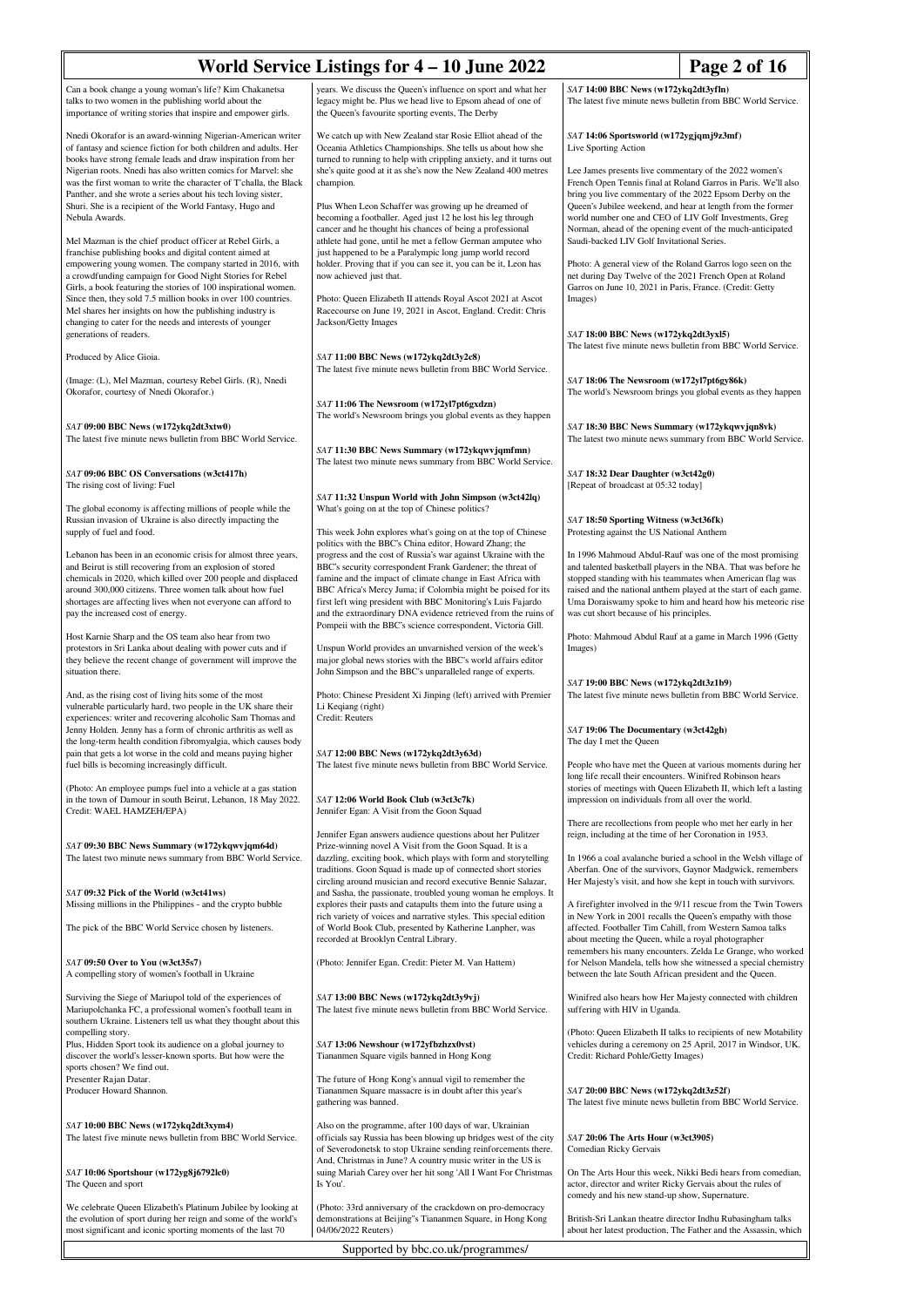|                                                                                                                                                                                                                                                                                                                            | World Service Listings for 4 – 10 June 2022                                                                                                                                                                                                                                       |                                                                                                                                                                                                                                                          | Page 3 of 16                                                                                                                                                                                         |
|----------------------------------------------------------------------------------------------------------------------------------------------------------------------------------------------------------------------------------------------------------------------------------------------------------------------------|-----------------------------------------------------------------------------------------------------------------------------------------------------------------------------------------------------------------------------------------------------------------------------------|----------------------------------------------------------------------------------------------------------------------------------------------------------------------------------------------------------------------------------------------------------|------------------------------------------------------------------------------------------------------------------------------------------------------------------------------------------------------|
| is about the murder of Mahatma Gandhi, seen through the eyes<br>of the man who killed him.                                                                                                                                                                                                                                 | The Queen's Commonwealth Essay Competition is the world's<br>oldest international writing competition for schools. Her Royal<br>Highness The Duchess of Cornwall talks to Tina Daheley about                                                                                      | SUN 02:06 The Newsroom (w172yl7pt6gz75l)                                                                                                                                                                                                                 | The world's Newsroom brings you global events as they happen                                                                                                                                         |
| And joining Nikki in the studio is Irish author Louise O'Neill.<br>Her new novel, Idol, asks questions about fame, online<br>influencers and friendship - and imagines what happens when it<br>all goes wrong.                                                                                                             | the competition. She also shares her passion for books and how<br>her father instilled in her a love of reading.<br>The Duchess is also joined by two competition winners, Ethan                                                                                                  | SUN 02:30 BBC News Summary (w172ykqwvjqp7tl)                                                                                                                                                                                                             | The latest two minute news summary from BBC World Service.                                                                                                                                           |
| Producer: Paul Waters                                                                                                                                                                                                                                                                                                      | Charles Mufuma from Uganda, Hiya Chowdhury from India.                                                                                                                                                                                                                            | SUN 02:32 Health Check (w3ct32wf)                                                                                                                                                                                                                        |                                                                                                                                                                                                      |
| (Photo: Ricky Gervais. Credit: Netflix)                                                                                                                                                                                                                                                                                    | We hear from Nigerian novelist Chigozie Obioma, author of<br>The Fishermen and An Orchestra of Minorities. He's in                                                                                                                                                                | Monkeypox misinformation and stigma                                                                                                                                                                                                                      |                                                                                                                                                                                                      |
| SAT 21:00 BBC News (w172ykq2dt3z8tk)<br>The latest five minute news bulletin from BBC World Service.                                                                                                                                                                                                                       | conversation with the Jamaican writer of Here comes the Sun,<br>and Patsy, Nicole Dennis-Benn. Both novelists explore the<br>peoples and culture of their respective countries in their work<br>and encourage the next generation of writers.                                     | and stigma with Andy Seale, Senior Strategic Advisor,<br>department of HIV, hepatitis and sexually transmitted<br>infections at the World Health Organisation.                                                                                           | Claudia discusses concerns about monkeypox misinformation                                                                                                                                            |
| SAT 21:06 Newshour (w172yfbzhzx1trv)<br>The Queen's Platinum Jubilee Party                                                                                                                                                                                                                                                 | Shehan Karunatilaka is a Sri Lankan writer best known for his<br>cricketing novel Chinaman: The Legend of Pradeep Mathew,<br>which won the 2012 Commonwealth Book Prize and was                                                                                                   | How psychologists are trialling a radio drama for tackling<br>external and domestic insurgent attacks in Burkina Faso.                                                                                                                                   | Associate Professor Rezarta Bilali explains why the drama was                                                                                                                                        |
| We go to Buckingham Palace for a star-studded concert<br>marking Queen Elizabeth's 70 years on the throne.                                                                                                                                                                                                                 | recently chosen by the BBC as one of its Big Jubilee Reads,<br>celebrating 70 books from across the Commonwealth. He told<br>us about the work of art that has inspired him - the 1985 track<br>'Russians' by UK popstar Sting, about the Cold War threat of                      | needed.<br>city, town or countryside might impact our navigation skills,                                                                                                                                                                                 | Plus Claudia hears of a new study on whether growing up in a                                                                                                                                         |
| Also on the programme, a new security law in Hong Kong stops<br>people gathering to remember the Tiananmen Square massacre.<br>And Iran's Supreme Leader, Ayatollah Ali Khamenei, has<br>accused "enemies" of Iran of stirring up unrest to try to                                                                         | nuclear attack, a song that continues to carry a very human<br>message.<br>Producer: Andrea Kidd                                                                                                                                                                                  | person's mental health.                                                                                                                                                                                                                                  | and visits the Chelsea Flower Show in London to examine the<br>evidence for how much of an effect gardening might have on a                                                                          |
| overthrow the Islamic Republic.                                                                                                                                                                                                                                                                                            |                                                                                                                                                                                                                                                                                   | Presenter: Claudia Hammond<br>Producer: Erika Wright                                                                                                                                                                                                     |                                                                                                                                                                                                      |
| (Photo: Concertgoers making their way towards Buckingham<br>Palace Credit: Dominic Lipinski/PA Wire)                                                                                                                                                                                                                       | <b>SUNDAY 05 JUNE 2022</b>                                                                                                                                                                                                                                                        |                                                                                                                                                                                                                                                          | (Picture: Monkeypox virus. Photo credit: Kontekbrothers/Getty                                                                                                                                        |
| SAT 22:00 BBC News (w172ykq2dt3zdkp)<br>The latest five minute news bulletin from BBC World Service.                                                                                                                                                                                                                       | SUN 00:00 BBC News (w172ykq2dt3zn1y)<br>The latest five minute news bulletin from BBC World Service.<br>SUN 00:06 BBC OS Conversations (w3ct417h)                                                                                                                                 | Images.)<br>SUN 03:00 BBC News (w172ykq2dt4009b)                                                                                                                                                                                                         | The latest five minute news bulletin from BBC World Service.                                                                                                                                         |
| SAT 22:06 Music Life (w3ct30jx)<br>Music is abstract, lyrics are concrete, with Elvis Costello,<br>Marisa Monte, Jorge Drexler and Leo Sidran                                                                                                                                                                              | [Repeat of broadcast at 09:06 on Saturday]                                                                                                                                                                                                                                        | SUN 03:06 World Book Club (w3ct3c7k)<br>[Repeat of broadcast at 12:06 on Saturday]                                                                                                                                                                       |                                                                                                                                                                                                      |
| Elvis Costello, Marisa Monte, Jorge Drexler and Leo Sidran<br>discuss how to create emotional lyrics, shouting to make<br>yourself heard, arriving at the idea of a song through its title,<br>competing with the scale of music, and working in multiple                                                                  | SUN 00:30 BBC News Summary (w172ykqwvjqp0bb)<br>The latest two minute news summary from BBC World Service.<br>SUN 00:32 Dear Daughter (w3ct42g0)                                                                                                                                  | SUN 04:00 BBC News (w172ykq2dt4041g)                                                                                                                                                                                                                     | The latest five minute news bulletin from BBC World Service.                                                                                                                                         |
| languages.                                                                                                                                                                                                                                                                                                                 | [Repeat of broadcast at 05:32 on Saturday]                                                                                                                                                                                                                                        | SUN 04:06 From Our Own Correspondent (w3ct327f)                                                                                                                                                                                                          |                                                                                                                                                                                                      |
| Elvis Costello is a singer, songwriter, and producer who has sold<br>millions of records both as a solo artist and with his amazing<br>bands. His diverse genres and thoughtful lyrics have earned him<br>various accolades including two Grammys, and an induction<br>into the Rock and Roll Hall of Fame.                | SUN 00:50 More or Less (w3ct3k4p)<br>[Repeat of broadcast at 05:50 on Saturday]                                                                                                                                                                                                   | Jordan fights the Captagon trade<br>Pascale Harter introduces dispatches from reporters and<br>correspondents in Jordan, the Cayman Islands, Nepal and<br>Romania.                                                                                       |                                                                                                                                                                                                      |
| Marisa Monte is widely recognized as one of the greatest<br>Brazilian singers and composers of all time. She completely<br>shook up the role of women in the Brazilian music landscape,<br>by becoming her own producer, business, and artistic director.<br>She's received four Latin Grammys so far, and is one-third of | SUN 01:00 BBC News (w172ykq2dt3zrt2)<br>The latest five minute news bulletin from BBC World Service.<br>SUN 01:06 The Science Hour (w3ct39z6)<br>Should we worry about the latest Omicron subvariants?                                                                            | Across the Middle East the illegal trade in Captagon - a<br>synthetic stimulant used by some of the militias fighting in<br>Syria's civil war - has snaked across borders. On Jordan's<br>northern frontier the army now says it will shoot to kill drug | smugglers, and dozens of alleged traffickers have died this year.                                                                                                                                    |
| Brazilian supergroup Tribalistas.<br>Jorge Drexler is a musician, singer, and composer from                                                                                                                                                                                                                                | Should we worry about the most recent Omicron subvariants,<br>BA 4 and BA5? They are the subtypes of the Covid-19 virus                                                                                                                                                           | Amman's private clinics are now treating addicts - not just<br>Jordanians, but also patients from a number of Gulf states.<br>Yolande Knell met soldiers and doctors trying to limit the                                                                 |                                                                                                                                                                                                      |
| Uruguay. He trained as a doctor, but soon realised he wanted to<br>dedicate his life to music. He's been releasing records for over<br>30 years, combining styles from across the Iberoamerican<br>world.                                                                                                                  | now dominant in southern Africa and spreading elsewhere. New<br>research suggests that they are better at evading our antibody<br>defences than other forms of the virus. Columbia University<br>virologist David Ho explains the findings and what they means<br>for us.         | damage.<br>alone conjures up images of sandy beaches, glittering<br>condominiums, discreet banks and low taxation. But not                                                                                                                               | The Cayman Islands are a byword for luxury living - the name                                                                                                                                         |
| Latin Grammy-winning producer, songwriter and multi-<br>instrumentalist Leo Sidran's fascination with Spanish culture<br>has led him to a celebrated career in music producing,<br>composing and podcasting. Early in his career, he was "guided"<br>on the drums by James Brown's drummer Clyde Stubblefield.             | Also, reducing air pollution makes agricultural crops grow<br>better, how large wildfires warm the upper atmosphere, and the<br>dolphins in the Red Sea which use secretions from corals and<br>sponges as preventative medicines.                                                | is leaving lower earners desperately squeezed. James Innes<br>Smith talked to migrant workers at both ends of the income<br>scale.                                                                                                                       | everyone on the islands is rich, and the spiralling cost of living                                                                                                                                   |
| SAT 23:00 BBC News (w172ykq2dt3zj9t)<br>The latest five minute news bulletin from BBC World Service.                                                                                                                                                                                                                       | This week's CrowdScience is dedicated to bodily fluids - and<br>why humans spend so much time spraying them all over the<br>place. From snot and vomit to sweat and sneezes, listeners have<br>been positively drenching our inbox with queries. Now                              | caravans which once traded gold, salt and precious stones<br>between India and China. He found extraordinary landscapes                                                                                                                                  | The region of Upper Mustang in Nepal is a traveller's dream -<br>but it's rugged going. Peter Morgan recently journeyed through<br>its vast, windswept highlands, retracing the routes of historical |
| SAT 23:06 The Newsroom (w172yrwtyqtpjcd)<br>The world's Newsroom brings you global events as they happen                                                                                                                                                                                                                   | presenter Marnie Chesterton and a panel of unsqueamish expert<br>guests prepare themselves to wade through<br>One listener has found that as he ages, bright light seems to                                                                                                       | young people, as they've flocked to live in towns, or even<br>abroad. Could new ideas to lure tourists back to the area offer<br>them more opportunities at home?                                                                                        | and perfectly-preserved traditional villages - but very few local                                                                                                                                    |
| SAT 23:20 Sports News (w172ygh2r23mmc3)<br>BBC Sport brings you all the latest stories and results from<br>around the world.                                                                                                                                                                                               | make him sneeze more and more - with his current record<br>sitting at 14 sneezes in a row. He'd like to know if light has the<br>same effect on other people and why?                                                                                                             | up again with old friends who she once helped - and who are<br>now helping others. They survived childhoods in Romania's                                                                                                                                 | And Tessa Dunlop revisits the Romanian town of Siret, to meet                                                                                                                                        |
| SAT 23:30 BBC News Summary (w172ykqwvjqnwl6)<br>The latest two minute news summary from BBC World Service.                                                                                                                                                                                                                 | Sticking with nasal fluids, another listener wants to know why<br>she's always reaching for a tissue to blow her endlessly dripping<br>nose and yet her family seem to produce hardly any snot at all.<br>Could it be because she moved from a hotter climate to a colder<br>one? | of the neglect and abuse they suffered there. Now they are<br>energetic, public-spirited adults, passionately involved in<br>living in Romania.                                                                                                          | notorious Communist-era orphanages, and still bear the marks<br>hosting and fundraising for some of the Ukrainian refugees now                                                                       |
| SAT 23:32 The Cultural Frontline (w3ct37rg)<br>Celebrating Commonwealth writing with HRH The Duchess of<br>Cornwall                                                                                                                                                                                                        | CrowdScience reveals the answers to these and other sticky<br>questions if you can find the stomach to listen.                                                                                                                                                                    | Producer: Polly Hope<br>Production Co-Ordinator: Gemma Ashman                                                                                                                                                                                            |                                                                                                                                                                                                      |
| The Commonwealth is an association of 54 countries from<br>across the world. It's home to a third of the world's population<br>including from Australia, India, Pakistan, Nigeria, Kenya to the<br>UK, Canada and many island nations in between.                                                                          | Image Description: Coronavirus COVID-19 virus<br>Credit: Getty Images<br>SUN 02:00 BBC News (w172ykq2dt3zwk6)                                                                                                                                                                     | SUN 04:30 BBC News Summary (w172ykqwvjqph9v)                                                                                                                                                                                                             | (Image: Seized Captagon tablets. Credit: EPA-EFE/Ciro Fusco)<br>The latest two minute news summary from BBC World Service.                                                                           |
|                                                                                                                                                                                                                                                                                                                            | The latest five minute news bulletin from BBC World Service.                                                                                                                                                                                                                      |                                                                                                                                                                                                                                                          |                                                                                                                                                                                                      |
| Supported by bbc.co.uk/programmes/                                                                                                                                                                                                                                                                                         |                                                                                                                                                                                                                                                                                   |                                                                                                                                                                                                                                                          |                                                                                                                                                                                                      |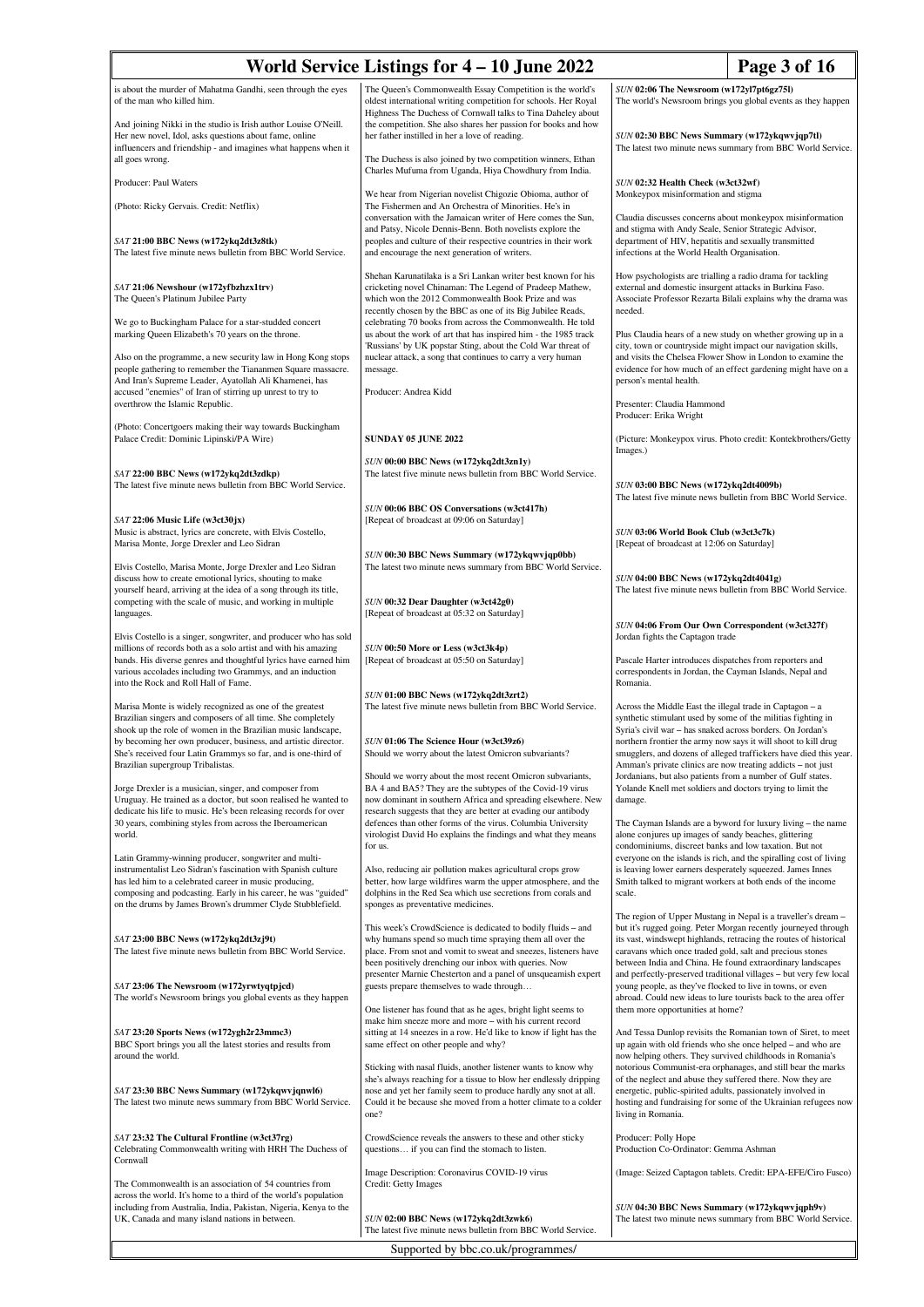| World Service Listings for 4 – 10 June 2022<br>Page 4 of 16                                                                                                                                  |                                                                                                                                                                                                                                                                 |                                                                                                                                                                                                                                                                     |  |
|----------------------------------------------------------------------------------------------------------------------------------------------------------------------------------------------|-----------------------------------------------------------------------------------------------------------------------------------------------------------------------------------------------------------------------------------------------------------------|---------------------------------------------------------------------------------------------------------------------------------------------------------------------------------------------------------------------------------------------------------------------|--|
| SUN 04:32 The Cultural Frontline (w3ct37rg)                                                                                                                                                  | SUN 08:00 BBC News (w172ykq2dt40m0z)                                                                                                                                                                                                                            | SUN 10:00 BBC News (w172ykq2dt40vj7)                                                                                                                                                                                                                                |  |
| [Repeat of broadcast at 23:32 on Saturday]                                                                                                                                                   | The latest five minute news bulletin from BBC World Service.                                                                                                                                                                                                    | The latest five minute news bulletin from BBC World Service.                                                                                                                                                                                                        |  |
| SUN 05:00 BBC News (w172ykq2dt407sl)<br>The latest five minute news bulletin from BBC World Service.                                                                                         | SUN 08:06 Weekend (w172ykwf4tblyd6)<br>Ukraine's Prosecutor General speaks to the BBC about opening<br>a genocide case                                                                                                                                          | SUN 10:06 The Documentary (w3ct42w4)<br>The interview: Tina Brown                                                                                                                                                                                                   |  |
| SUN 05:06 The Newsroom (w172yl7pt6gzldz)<br>The world's Newsroom brings you global events as they happen                                                                                     | Ukraine's top prosecutor, Iryna Venediktova, says that her<br>office is now looking into allegations of the forcible deportation<br>of children in an effort to establish an indictment for genocide                                                            | Award-winning writer and magazine editor Tina Brown has<br>spent decades chronicling the British royal family. BBC special<br>correspondent Katty Kay meets her.                                                                                                    |  |
| SUN 05:30 BBC News Summary (w172ykqwvjqpm1z)<br>The latest two minute news summary from BBC World Service.                                                                                   | against Russia.<br>Also, the culmination of four days of celebrations to mark a<br>historic 70 years on the throne for Queen Elizabeth II.                                                                                                                      | (Photo Tina Brown appears on the Andrew Marr show)<br>SUN 10:30 BBC News Summary (w172ykqwvjqq6sm)                                                                                                                                                                  |  |
| SUN 05:32 The Documentary (w3ct42fz)<br>Guarding the art                                                                                                                                     | Joining Julian Worricker to discuss these and other issues are<br>Nadifa Mohamed, a Somali-British novelist; and Yannis                                                                                                                                         | The latest two minute news summary from BBC World Service.                                                                                                                                                                                                          |  |
| Baltimore Museum of Art is hosting a bold and ground-                                                                                                                                        | Palaiologos, a Greek journalist and European Union<br>correspondent for Kathimerini, a daily newspaper in Athens.                                                                                                                                               | SUN 10:32 Heart and Soul (w3ct4239)<br>Qawwali: Music of the soul                                                                                                                                                                                                   |  |
| breaking exhibition curated entirely by 17 members of the its<br>security staff.                                                                                                             | (Image: Ukraine's top prosecutor Iryna Venediktova. Credit:<br><b>REUTERS</b> )                                                                                                                                                                                 | Raees Khan explores the history, influence and enduring legacy<br>of Qawwali music, both within, as well as outside of the Islamic                                                                                                                                  |  |
| Broadcaster and art expert Alvin Hall goes behind the scenes to<br>meet some of the guards working on the show, as they begin to<br>install the pieces in the gallery.                       | SUN 08:30 BBC News Summary (w172ykqwvjqpz9c)                                                                                                                                                                                                                    | World.<br>From its earliest origins in the writings of Sufi Saints, to its                                                                                                                                                                                          |  |
| It has been more than a year-long process, assisted by the<br>museum's chief curator Asma Naeem and mentor Dr Lowery                                                                         | The latest two minute news summary from BBC World Service.                                                                                                                                                                                                      | spread throughout South Asia we look at how the mystical and<br>devotional artform spread throughout the Indian Sub-continent<br>and attracted millions to the religion of Islam.                                                                                   |  |
| Stokes Sims. Their choices for the show are deeply personal<br>and reflect not only their rich knowledge of art, bur their wide                                                              | SUN 08:32 The Food Chain (w3ct38mw)<br>Shop like the Queen                                                                                                                                                                                                      | A deeply personal journey, Raees reminisces about his first                                                                                                                                                                                                         |  |
| range of interests and concerns outside of museum security<br>work, including poetry, opera, mythology, and social justice.                                                                  | As Her Majesty Queen Elizabeth II marks 70 years on the<br>throne, we find out how you get a royal warrant.                                                                                                                                                     | introduction to Qawwali as a young boy and how the captivating<br>voice of one man, Ustad Nusrat Fateh Ali Khan, changed him<br>forever.                                                                                                                            |  |
| The guards also offer their perspectives and insights on the<br>museum's collections, explain their relationship to the pieces<br>they watch over 24 hours a day, and what they have learned | It's an official seal of approval granted to the suppliers of goods<br>and services to the Royal household.                                                                                                                                                     | Along the way, we meet Tahir Qawaal, the lead vocalist in an all-<br>Caucasian Qawwali group who spent years in Pakistan and India                                                                                                                                  |  |
| through their daily interactions with visitors.<br>Presenter: Alvin Hall                                                                                                                     | In London we visit one of Britain's oldest cheese shops, Paxton<br>& Whitfield, established in 1797. Managing director James                                                                                                                                    | learning from the true masters. Tahseen Sakina explains how<br>she feels she has been accepted as one of the only female<br>qawaals and Abi Sampa, Rushil and Amrit Dhuffer, the                                                                                    |  |
| Producer: Victoria Ferran<br>A Just Radio production for the BBC World Service                                                                                                               | Rutter tells us about the royal warrants the business has held<br>since Queen Victoria was on the throne. We also visit Windsor,<br>home to Windsor Castle one of the Queen's many properties                                                                   | members of The Orchestral Qawwali Project, tell us about<br>introducing qawwali to a whole new audience.                                                                                                                                                            |  |
| (Photo: Man Pointing sculpture in the Baltimore Museum of<br>Art. Credit: Jeffrey Greenberg/Universal Images Group/Getty<br>Images)                                                          | and Windsor & Eton brewery, which was awarded a royal<br>warrant in 2018. Owner Will Calvert tells us what it takes to get<br>this royal recognition.                                                                                                           | Presenter: Raees Khan<br>Producer: Talat-Farooq Awan<br>Executive Producer: Rajeev Gupta                                                                                                                                                                            |  |
| SUN 06:00 BBC News (w172ykq2dt40cjq)<br>The latest five minute news bulletin from BBC World Service.                                                                                         | Royal Warrant holders can't tell you much about what the royal<br>household buys or likes, we try to fill in the gaps with royal and<br>social historian Caroline Aston, features writer for Majesty<br>Magazine.                                               | (Photo: Group Fana Fi Allah and their lead singer Tahir<br>Qawwal performing. Credit: Tahir Qawwal)                                                                                                                                                                 |  |
| SUN 06:06 Weekend (w172ykwf4tblpwy)<br>Fighting is continuing in eastern Ukraine                                                                                                             | If you would like to get in touch with the show, please email:<br>thefoodchain@bbc.co.uk                                                                                                                                                                        | SUN 11:00 BBC News (w172ykq2dt40z8c)<br>The latest five minute news bulletin from BBC World Service.                                                                                                                                                                |  |
| Fighting still rages in the east of Ukraine, as people prepare to<br>flee the city of Slovyansk.                                                                                             | Presented by Ruth Alexander.                                                                                                                                                                                                                                    | SUN 11:06 The Newsroom (w172yl7pt6h09wr)<br>The world's Newsroom brings you global events as they happen                                                                                                                                                            |  |
| Also, as Britain and the world mark the Queen's Platinum<br>Jubilee, the eminent historian, Simon Schama, gives his<br>thoughts on the role of monarchy.                                     | Produced by Beatrice Pickup.                                                                                                                                                                                                                                    | SUN 11:30 BBC News Summary (w172ykqwvjqqbjr)<br>The latest two minute news summary from BBC World Service.                                                                                                                                                          |  |
| Joining Julian Worricker to discuss these and other issues are<br>Nadifa Mohamed, a Somali-British novelist; and Yannis                                                                      | SUN 09:00 BBC News (w172ykq2dt40qs3)<br>The latest five minute news bulletin from BBC World Service.                                                                                                                                                            | SUN 11:32 The Compass (w3ct42lh)                                                                                                                                                                                                                                    |  |
| Palaiologos, a Greek journalist and European Union<br>correspondent for Kathimerini, a daily newspaper in Athens.                                                                            | SUN 09:06 From Our Own Correspondent (w3ct327f)<br>[Repeat of broadcast at 04:06 today]                                                                                                                                                                         | Himalaya: The Human Story<br>High lives                                                                                                                                                                                                                             |  |
| (Image: A restaurant attacked with a cluster bomb during a fight                                                                                                                             |                                                                                                                                                                                                                                                                 |                                                                                                                                                                                                                                                                     |  |
| amid Russia's invasion in Ukraine, in Slovyansk, Donetsk<br>region, Ukraine. Credit: REUTERS)                                                                                                | SUN 09:30 BBC News Summary (w172ykqwvjqq31h)<br>The latest two minute news summary from BBC World Service.                                                                                                                                                      | Spanning five countries, the Himalaya is home to peoples who<br>have adapted to living in the harshest of conditions. Journalist<br>and broadcaster Ed Douglas, author of the first major history of<br>the Himalaya has been visiting these remote communities for |  |
| SUN 07:00 BBC News (w172ykq2dt40h8v)<br>The latest five minute news bulletin from BBC World Service.                                                                                         | SUN 09:32 Outlook (w3ct41dh)<br>Mateo the memory keeper                                                                                                                                                                                                         | 30 years. Now they are opening up to him about the challenges<br>of living on the roof of the world.                                                                                                                                                                |  |
| SUN 07:06 Weekend (w172ykwf4tbltn2)<br>A star performance fit for a Queen                                                                                                                    | Mateo Sobode Chiqueno is from Paraguay's indigenous Ayoreo<br>people. Hunter-gatherers who have roamed the forests of<br>Paraguay for many centuries, the Ayoreo were first targeted by                                                                         | Ed's friends from the Sherpa and Rai groups in Nepal reveal<br>how genetically and practically they have evolved to be able to<br>live long term at such altitudes and how seismic political and<br>economic shifts in lands far below are forcing fundamental      |  |
| Central London was star-studded for a few hours last night.                                                                                                                                  | Catholic, and then Evangelical missionaries who forced them to                                                                                                                                                                                                  | changes in their way of life up above. Ed also reveals the often                                                                                                                                                                                                    |  |
| Some of the biggest names in British popular music - not to<br>mention a good few from abroad - performed in front of an                                                                     | move into settlements. Mateo himself was orphaned at just 13,<br>shortly after his family were taken out of the forest. Life in the                                                                                                                             | overlooked cultures and achievements of the diverse ethnic<br>groups that make up this region including interviews with                                                                                                                                             |  |
| estimated 22,000 people to celebrate Queen Elizabeth's<br>Platinum Jubilee.                                                                                                                  | missionary settlements was hard, but Mateo never gave up on<br>his Ayoreo connections, for which he was eventually cast out by                                                                                                                                  | artists, musicians and record breaking athletes.                                                                                                                                                                                                                    |  |
| Multiple explosions have been reported in the Ukrainian capital,<br>Kyiv, as fighting continues across the east, with towns and cities<br>emptying of life.                                  | the priests. But he'd already seen how the missionaries used<br>tape recorders to document their work, and realised he could do<br>the same: for 40 years he's been recording Ayoreo songs,<br>language, stories and rituals on cassettes. "In the forest there | Presenter: Ed Douglas<br>Producer: Clem Hitchcock<br>A Just Radio Ltd production for BBC World Service                                                                                                                                                              |  |
| Joining Julian Worricker to discuss these and other issues are<br>Nadifa Mohamed, a Somali-British novelist; and Yannis<br>Palaiologos, a Greek journalist and European Union                | was everything," he remembers sadly: the Ayoreo now face an<br>onslaught of deforestation, but Mateo's cassettes are seen as a<br>vital link to a threatened culture.                                                                                           | (Photo: A Nepali woman in the mountains. Credit: Dinesh<br>Deokota)                                                                                                                                                                                                 |  |
| correspondent for Kathimerini, a daily newspaper in Athens.                                                                                                                                  | Presenter: Laurence Blair<br>Producer: Santi Carneri, Laura Thomas & Gaia Caramazza                                                                                                                                                                             | SUN 12:00 BBC News (w172ykq2dt4130h)<br>The latest five minute news bulletin from BBC World Service.                                                                                                                                                                |  |
| (Image: Diana Ross performs at the Platinum Jubilee concert<br>taking place in front of Buckingham Palace, London. Credit:<br>REUTERS)                                                       | Get in touch: outlook@bbc.com                                                                                                                                                                                                                                   | SUN 12:06 The Documentary (w3ct42gh)                                                                                                                                                                                                                                |  |
|                                                                                                                                                                                              | (Photo: Mateo Sobode Chiqueno. Credit: Santi Carneri)                                                                                                                                                                                                           | [Repeat of broadcast at 19:06 on Saturday]                                                                                                                                                                                                                          |  |
| Supported by bbc.co.uk/programmes/                                                                                                                                                           |                                                                                                                                                                                                                                                                 |                                                                                                                                                                                                                                                                     |  |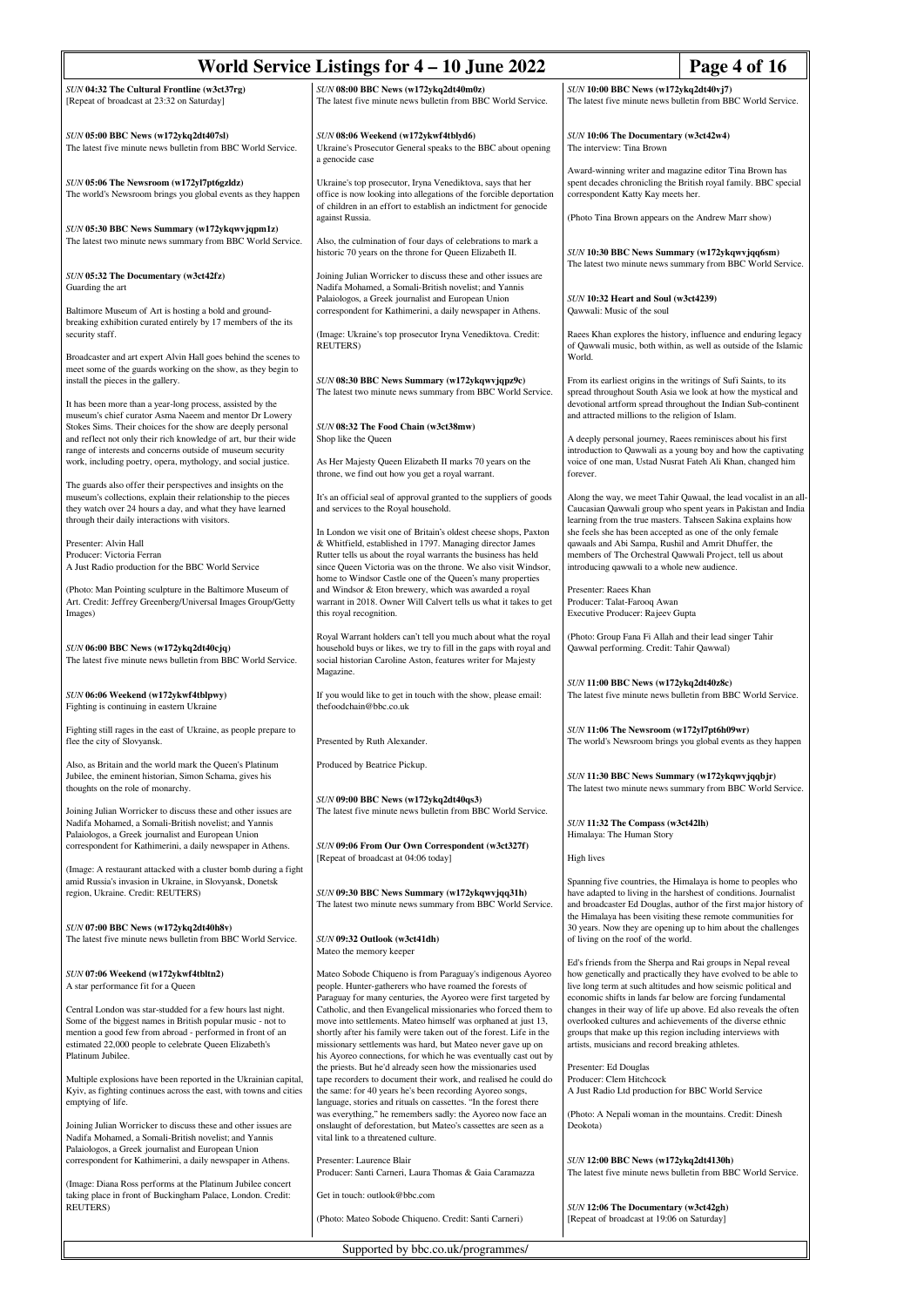| World Service Listings for 4 - 10 June 2022<br>Page 5 of 16                                                                                                                                                                                                                                                                                                                      |                                                                                                                                                                                                                                                                                                                                                     |                                                                                                                                                                                                                                                                                                                                                                                                                                                                                   |  |
|----------------------------------------------------------------------------------------------------------------------------------------------------------------------------------------------------------------------------------------------------------------------------------------------------------------------------------------------------------------------------------|-----------------------------------------------------------------------------------------------------------------------------------------------------------------------------------------------------------------------------------------------------------------------------------------------------------------------------------------------------|-----------------------------------------------------------------------------------------------------------------------------------------------------------------------------------------------------------------------------------------------------------------------------------------------------------------------------------------------------------------------------------------------------------------------------------------------------------------------------------|--|
| SUN 13:00 BBC News (w172ykq2dt416rm)<br>The latest five minute news bulletin from BBC World Service.                                                                                                                                                                                                                                                                             | SUN 19:06 The Newsroom (w172yl7pt6h18vs)<br>The world's Newsroom brings you global events as they happen                                                                                                                                                                                                                                            | SUN 23:32 Outlook (w3ct41dh)<br>[Repeat of broadcast at 09:32 today]                                                                                                                                                                                                                                                                                                                                                                                                              |  |
|                                                                                                                                                                                                                                                                                                                                                                                  |                                                                                                                                                                                                                                                                                                                                                     |                                                                                                                                                                                                                                                                                                                                                                                                                                                                                   |  |
| SUN 13:06 Newshour (w172yfbzhzx3rpx)<br>Missile strikes return to Kyiv                                                                                                                                                                                                                                                                                                           | SUN 19:30 BBC News Summary (w172ykqwvjqr9hs)<br>The latest two minute news summary from BBC World Service.                                                                                                                                                                                                                                          | <b>MONDAY 06 JUNE 2022</b>                                                                                                                                                                                                                                                                                                                                                                                                                                                        |  |
| Russia has carried out missile strikes in at least two Ukrainian<br>cities, as heavy fighting continues in the east of the country.                                                                                                                                                                                                                                              | SUN 19:32 Unspun World with John Simpson (w3ct42lq)<br>[Repeat of broadcast at 11:32 on Saturday]                                                                                                                                                                                                                                                   | MON 00:00 BBC News (w172ykq2dt42jz1)<br>The latest five minute news bulletin from BBC World Service.                                                                                                                                                                                                                                                                                                                                                                              |  |
| Also on the programme, a huge fire has engulfed a container<br>depot in Bangladesh, killing at least thirty-four people and<br>injuring hundreds of others. And, people in Britain are holding<br>street parties on the last day of national celebrations marking<br>Queen Elizabeth's seventy years as monarch.                                                                 | SUN 20:00 BBC News (w172ykq2dt421zj)<br>The latest five minute news bulletin from BBC World Service.                                                                                                                                                                                                                                                | MON 00:06 From Our Own Correspondent (w3ct327f)<br>[Repeat of broadcast at 04:06 on Sunday]                                                                                                                                                                                                                                                                                                                                                                                       |  |
| (Photo: Russia"s attack on Ukraine continues, in Kyiv<br>05/06/2022 Reuters)                                                                                                                                                                                                                                                                                                     | SUN 20:06 The History Hour (w3ct3917)<br>The Syrian civil war                                                                                                                                                                                                                                                                                       | MON 00:30 BBC News Summary (w172ykqwvjqrx7f)<br>The latest two minute news summary from BBC World Service.                                                                                                                                                                                                                                                                                                                                                                        |  |
| SUN 14:00 BBC News (w172ykq2dt41bhr)<br>The latest five minute news bulletin from BBC World Service.                                                                                                                                                                                                                                                                             | Max Pearson introduces first-hand accounts of the 2013<br>chemical weapons attack in Syria and the opening of a refugee<br>camp for Syrians fleeing the civil war. Plus, how lynching was<br>finally outlawed in America, the opening of the Sydney Opera                                                                                           | MON 00:32 Heart and Soul (w3ct4239)<br>[Repeat of broadcast at 10:32 on Sunday]                                                                                                                                                                                                                                                                                                                                                                                                   |  |
| SUN 14:06 The Forum (w3ct38sd)<br>The Koryo Kingdom: Medieval dynasty that united Korea                                                                                                                                                                                                                                                                                          | House and the Queen's coronation.<br>PHOTO: A UN inspector at work in Ghouta, Syria in August<br>2013 (Reuters)                                                                                                                                                                                                                                     | MON 01:00 BBC News (w172ykq2s2f6hzb)<br>The latest five minute news bulletin from BBC World Service.                                                                                                                                                                                                                                                                                                                                                                              |  |
| Today Korea is divided between North and South, but the<br>founding of the Koryo Kingdom in the 10th Century was the<br>first time the peninsula was truly united and when a sense of                                                                                                                                                                                            | SUN 21:00 BBC News (w172ykq2dt425qn)                                                                                                                                                                                                                                                                                                                | MON 01:06 The Newsroom (w172y17q5gs5vlq)<br>The world's Newsroom brings you global events as they happen                                                                                                                                                                                                                                                                                                                                                                          |  |
| nationhood emerged. The Koryo Kingdom is remembered for<br>some of the finest cultural achievements in the country's<br>history; it developed the world's first printing press – 200 years<br>before the German inventor Johannes Gutenberg came up with                                                                                                                         | The latest five minute news bulletin from BBC World Service.<br>SUN 21:06 Newshour (w172yfbzhzx4qny)                                                                                                                                                                                                                                                | MON 01:30 BBC News Summary (w172ykqx6t0ww7q)<br>The latest two minute news summary from BBC World Service.                                                                                                                                                                                                                                                                                                                                                                        |  |
| his own version, and it is also a period marked by beautiful<br>ceramics and art. But what is less well known is how<br>progressive its politics and society were; promotion was based                                                                                                                                                                                           | Bangladesh explosion kills dozens<br>Officials in Bangladesh say exploding chemical containers have                                                                                                                                                                                                                                                 | MON 01:32 Discovery (w3ct42fx)<br>The Curious Cases of Rutherford and Fry                                                                                                                                                                                                                                                                                                                                                                                                         |  |
| on merit, women were given greater rights, and monarchs ruled<br>through co-operation. It was also a turbulent time with personal<br>intrigue and back stabbing at court, and constant threats of                                                                                                                                                                                | hampered efforts to extinguish a blaze at a storage depot which<br>has killed dozens of people. We hear from the scene.                                                                                                                                                                                                                             | The Turn of the Tide                                                                                                                                                                                                                                                                                                                                                                                                                                                              |  |
| foreign invasion.<br>Rajan Datar finds out more about the Koryo Kingdom. He is<br>joined by Sang'ah Kim, the Korean Collections' Curator at the<br>British Museum in London; Dr Charlotte Horlyck, reader in<br>Korean Art History at SOAS, University of London, who has                                                                                                        | Also on the programme, Russia uses missiles to strike the<br>Ukrainian capital Kyiv -- meanwhile as Russian forces push on<br>in the east, we'll hear about the hard choices facing people in<br>the city of Slovyansk; and as four days of Platinum Jubilee<br>celebrations come to an end, we'll reflect on Queen Elizabeth's<br>enduring appeal. | Mathematician Hannah Fry and geneticist Adam Rutherford<br>investigate your everyday science queries. Today, they get stuck<br>into two questions about tides. Lynn Godson wants to know why<br>isn't high tide at the same time at all points around the coast?<br>Whilst Tim Mosedale asks, could we ever harness tidal power<br>commercially?                                                                                                                                  |  |
| written about the collecting of Koryo Art in the early 20th<br>Century; Edward (Ned) Shultz, professor emeritus in Asian<br>Studies at the University of Hawaii, and Dr Juhn Ahn, associate<br>professor in Buddhism and Korean studies at the University of<br>Michigan in the United States and author of Buddhas and<br>Ancestors: Religion and Wealth in 14th Century Korea. | (Photo: Fire at the inland container depot at Sitakunda, near<br>Chittagong; Credit: Al Mahmud BS/Handout via REUTERS)<br>SUN 22:00 BBC News (w172ykq2dt429gs)<br>The latest five minute news bulletin from BBC World Service.                                                                                                                      | Did you think tides are caused by the pull of the Moon? And<br>that they come in and out twice a day? Well, yes, that's true but<br>it turns out there's so much more to it than that, especially here<br>in the UK, which has the second largest tidal range in the world<br>at the Severn Estuary near Bristol, coming in at an average of<br>15 metres (50ft in old money). But why should high and low<br>tide times be so different even in places that are relatively close |  |
| Producer: Anne Khazam                                                                                                                                                                                                                                                                                                                                                            |                                                                                                                                                                                                                                                                                                                                                     | to each other?                                                                                                                                                                                                                                                                                                                                                                                                                                                                    |  |
| (Photo: Trinity, gilded bronze statues from Goryeo dynasty,<br>10th-11th Century, Korean civilisation. Credit:<br>DeAgostini/Getty Images)<br>SUN 14:50 Over to You (w3ct35s7)                                                                                                                                                                                                   | <b>SUN 22:06 Tech Tent (w3ct3754)</b><br>Why is the internet still a hostile place for women?<br>This week, Dianne Olivan, Gender Engagement and Policy<br>Officer, World Wide Web Foundation, and coordinator of the<br>Women's Rights Online Network, and Kerry Allen, the BBC's<br>China media analyst discuss women and the internet. Dr        | The answer partly lies in something called bathymetry (which<br>has more to do with baths than you might think - well basins at<br>any rate). As for harnessing sea power, there are some<br>ambitious projects currently in development and predictions<br>that wave and tidal could make up as much as 15 percent of the<br>UK's energy needs in future. But how realistic is this and how<br>do you ensure that your power generators can survive the                          |  |
| [Repeat of broadcast at 09:50 on Saturday]<br>SUN 15:00 BBC News (w172ykq2dt41g7w)<br>The latest five minute news bulletin from BBC World Service.                                                                                                                                                                                                                               | Terence Leung, Dr Judith Meek and Dr Christabel Enweronu-<br>Laryea on an app for diagnosing jaundice. Finn Myrstad from<br>the Norwegian Consumer Council sets out his concerns about<br>video game loot boxes. And Dr James Sumner, a historian of                                                                                                | rigours of the ocean - storms, saltwater and all those pesky<br>barnacles?<br>To help answer these queries, Hannah and Adam are joined by                                                                                                                                                                                                                                                                                                                                         |  |
| SUN 15:06 Music Life (w3ct30jx)<br>[Repeat of broadcast at 22:06 on Saturday]                                                                                                                                                                                                                                                                                                    | technology at Manchester University, on seventy years of<br>technological change during Queen Elizabeth II's reign.                                                                                                                                                                                                                                 | Physicist and Oceanographer, Helen Czerski and Professor<br>Deborah Greaves OBE, who heads up the COAST lab at the<br>University of Plymouth which studies marine renewable energy<br>technologies.                                                                                                                                                                                                                                                                               |  |
| SUN 16:00 BBC News (w172ykq2dt41l00)                                                                                                                                                                                                                                                                                                                                             | SUN 22:30 BBC News Summary (w172ykqwvjqrnr5)<br>The latest two minute news summary from BBC World Service.                                                                                                                                                                                                                                          | MON 02:00 BBC News (w172ykq2s2f6mqg)                                                                                                                                                                                                                                                                                                                                                                                                                                              |  |
| The latest five minute news bulletin from BBC World Service.                                                                                                                                                                                                                                                                                                                     | SUN 22:32 Pick of the World (w3ct41ws)<br>[Repeat of broadcast at 09:32 on Saturday]                                                                                                                                                                                                                                                                | The latest five minute news bulletin from BBC World Service.                                                                                                                                                                                                                                                                                                                                                                                                                      |  |
| SUN 16:06 Sportsworld (w172ygjqmjb280s)<br>Live Sporting Action                                                                                                                                                                                                                                                                                                                  | SUN 22:50 Over to You (w3ct35s7)                                                                                                                                                                                                                                                                                                                    | MON 02:06 The Newsroom (w172yl7q5gs5zbv)<br>The world's Newsroom brings you global events as they happen                                                                                                                                                                                                                                                                                                                                                                          |  |
| We'll have the culmination of the Men's French Open final live<br>from Roland Garros, have updates as Wales play Ukraine for a<br>place at this year's men's football World Cup and we'll look at<br>the other sides still in with a chance to reach Qatar 2022.                                                                                                                 | [Repeat of broadcast at 09:50 on Saturday]<br>SUN 23:00 BBC News (w172ykq2dt42f6x)                                                                                                                                                                                                                                                                  | MON 02:30 BBC News Summary (w172ykqx6t0wzzv)<br>The latest two minute news summary from BBC World Service.                                                                                                                                                                                                                                                                                                                                                                        |  |
| We'll also be in North Carolina for the final day of the women's<br>US Open Golf and at Lord's for the fourth day of the first Test                                                                                                                                                                                                                                              | The latest five minute news bulletin from BBC World Service.                                                                                                                                                                                                                                                                                        | MON 02:32 The Climate Question (w3ct3khz)<br>Is destroying the planet a vote winner?                                                                                                                                                                                                                                                                                                                                                                                              |  |
| between England and New Zealand, plus we'll look ahead to<br>Diamond League athletics in Rabat and Game 2 of the NBA<br>Finals between the Golden State Warriors and the Boston<br>Celtics.                                                                                                                                                                                      | SUN 23:06 The Newsroom (w172yrwtyqtsf8h)<br>The world's Newsroom brings you global events as they happen                                                                                                                                                                                                                                            | Long term climate policy has long been at odds with short-term<br>politics. As numerous countries head to the polls this year, we<br>visit Brazil, Australia and the United States and see how climate                                                                                                                                                                                                                                                                            |  |
| Photo: A general view of Court Philippe Chatrier during the<br>Men's Singles Fourth Round match Daniil Medvedev and Marin                                                                                                                                                                                                                                                        | SUN 23:20 Sports News (w172ygh2r23qj86)<br>BBC Sport brings you all the latest stories and results from<br>around the world.                                                                                                                                                                                                                        | policy is being used as a political tool to divide voters.<br>During recent the elections in Australia – a country with some                                                                                                                                                                                                                                                                                                                                                      |  |
| Cilic of Croatia at Roland Garros. (Credit: Getty Images)<br>SUN 19:00 BBC News (w172ykq2dt41y7d)                                                                                                                                                                                                                                                                                | SUN 23:30 BBC News Summary (w172ykqwvjqrsh9)<br>The latest two minute news summary from BBC World Service.                                                                                                                                                                                                                                          | of the world's highest emissions per capita – experts believe that<br>experiencing the effects of climate change first hand brought<br>the need for action up the agenda, leading to the unseating of<br>the climate sceptic Liberal National Coalition. We hear from a                                                                                                                                                                                                           |  |
| The latest five minute news bulletin from BBC World Service.                                                                                                                                                                                                                                                                                                                     |                                                                                                                                                                                                                                                                                                                                                     | follower of Brazilian president Jair Bolsonaro, who believes that<br>the country's own deforestation figures are fake. Meanwhile, in                                                                                                                                                                                                                                                                                                                                              |  |
| Supported by bbc.co.uk/programmes/                                                                                                                                                                                                                                                                                                                                               |                                                                                                                                                                                                                                                                                                                                                     |                                                                                                                                                                                                                                                                                                                                                                                                                                                                                   |  |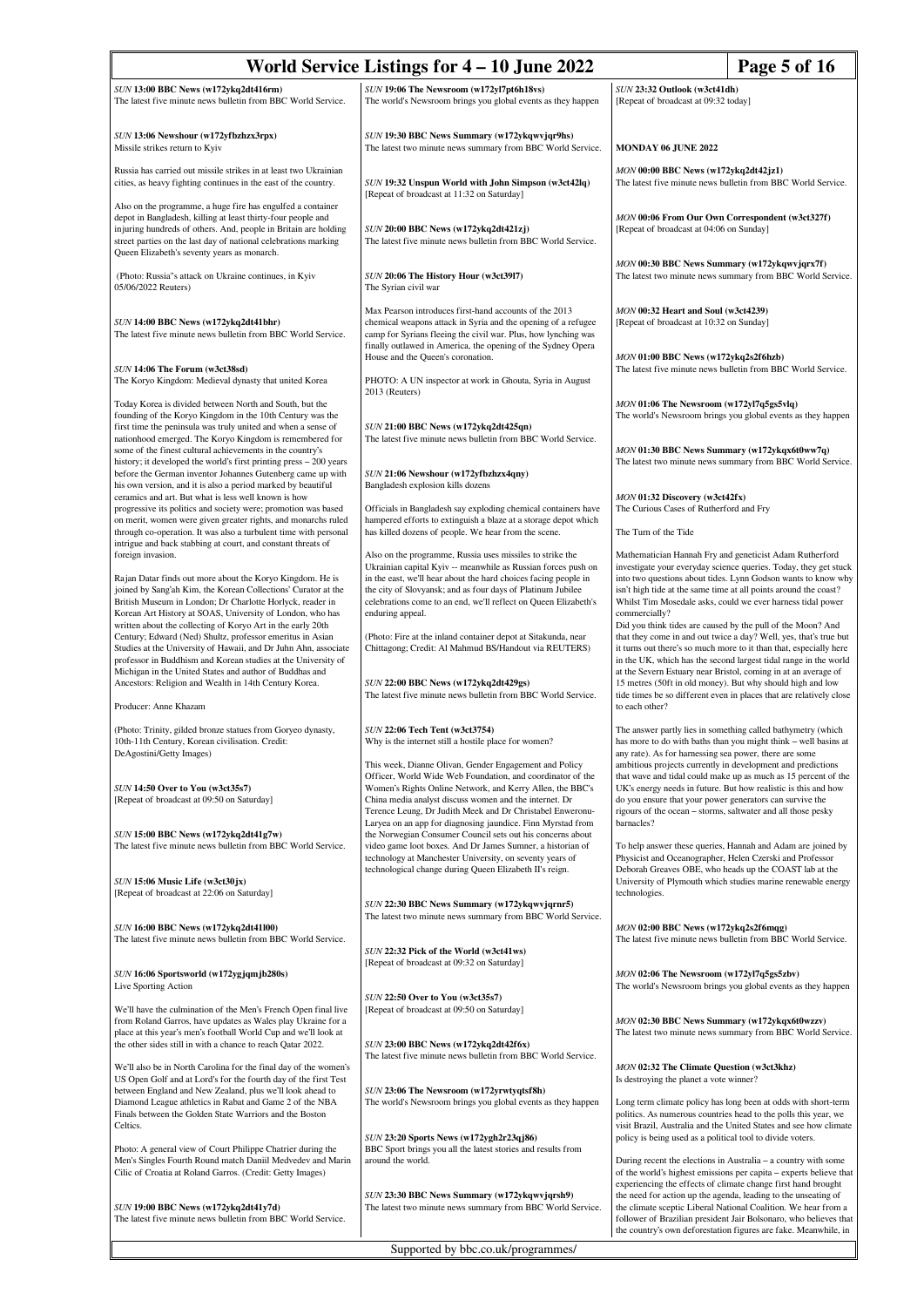| World Service Listings for 4 – 10 June 2022<br>Page 6 of 16                                                                                                                                                                                                     |                                                                                                                                                                                                                                                                                                                      |                                                                                                                                                                                                                                                      |  |
|-----------------------------------------------------------------------------------------------------------------------------------------------------------------------------------------------------------------------------------------------------------------|----------------------------------------------------------------------------------------------------------------------------------------------------------------------------------------------------------------------------------------------------------------------------------------------------------------------|------------------------------------------------------------------------------------------------------------------------------------------------------------------------------------------------------------------------------------------------------|--|
| the US, we look at how the Republican party's position changed<br>from the 2008 presidential elections from proposing climate<br>policies to denying that man-made climate change is real.                                                                      | MON 06:06 Newsday (w172yf8jk2d7rcd)<br>Afghanistan: More than 18 million people in need of food                                                                                                                                                                                                                      | MON 09:30 BBC News Summary (w172ykqx6t0xv6r)<br>The latest two minute news summary from BBC World Service.                                                                                                                                           |  |
| Kate Lamble and Neal Razzell are joined by:<br>Kate Walton, political journalist based in Canberra, Australia                                                                                                                                                   | Aid distribution has become a critical lifeline in Afghanistan.<br>We'll hear from the World Food Programme in Kabul.                                                                                                                                                                                                | MON 09:32 CrowdScience (w3ct3j6x)<br>Why do bright lights make me sneeze?                                                                                                                                                                            |  |
| Kathy Hochstetler, Professor of International Development at<br>the London School of Economics, UK<br>Anthony Leiserowitz, Director of the Program for Climate<br>Change Communication at Yale University, USA                                                  | We'll get an update from Nigeria where at least 25 people have<br>been killed in a gun and bomb attack on a Catholic church<br>during Sunday service.                                                                                                                                                                | This week's CrowdScience is dedicated to bodily fluids - and<br>why humans spend so much time spraying them all over the<br>place. From snot and vomit to sweat and sneezes, listeners have                                                          |  |
| Reporter: Roberta Fortuna<br>Researcher: Immie Rhodes<br>Producer: Dearbhail Starr                                                                                                                                                                              | And Marvel's first Muslim superhero has been hailed as a new<br>milestone in TV representation but why are some Muslim-<br>Americans not happy?                                                                                                                                                                      | been positively drenching our inbox with queries. Now<br>presenter Marnie Chesterton and a panel of unsqueamish expert<br>guests prepare themselves to wade through                                                                                  |  |
| Series Producer: Alex Lewis<br>Editor: Richard Fenton-Smith<br>Sound Mixer: Tom Brignell                                                                                                                                                                        | MON 07:00 BBC News (w172ykq2s2f77g3)<br>The latest five minute news bulletin from BBC World Service.                                                                                                                                                                                                                 | One listener has found that as he ages, bright light seems to<br>make him sneeze more and more - with his current record<br>sitting at 14 sneezes in a row. He'd like to know if light has the<br>same effect on other people and why?               |  |
| MON 03:00 BBC News (w172ykq2s2f6rgl)<br>The latest five minute news bulletin from BBC World Service.                                                                                                                                                            | MON 07:06 Newsday (w172yf8jk2d7w3j)<br>At least 25 killed in Nigerian Church 'massacre'                                                                                                                                                                                                                              | Sticking with nasal fluids, another listener wants to know why<br>she's always reaching for a tissue to blow her endlessly dripping<br>nose and yet her family seem to produce hardly any snot at all.                                               |  |
| MON 03:06 Tech Tent (w3ct3754)<br>[Repeat of broadcast at 22:06 on Sunday]                                                                                                                                                                                      | We'll get the latest from the town of Owo in Ondo state where<br>on Sunday gunman opened fire on Church worshippers. The<br>identity and motive of the gunmen is not clear.                                                                                                                                          | Could it be because she moved from a hotter climate to a colder<br>one?<br>CrowdScience reveals the answers to these and other sticky                                                                                                                |  |
| MON 03:30 BBC News Summary (w172ykqx6t0x3qz)<br>The latest two minute news summary from BBC World Service.                                                                                                                                                      | We'll find out why the US climate envoy is warning countries<br>against using the war in Ukraine as an excuse to build new coal<br>mines and power plants.                                                                                                                                                           | questions if you can find the stomach to listen.<br>Produced by Melanie Brown                                                                                                                                                                        |  |
| MON 03:32 Pick of the World (w3ct41ws)<br>[Repeat of broadcast at 09:32 on Saturday]                                                                                                                                                                            | And can British Prime Minister Boris Johnson hold on to office<br>as rebel MPs try to oust him over the partygate scandal.                                                                                                                                                                                           | Contributors:<br>Jagdish Chaturvedi - ENT Surgeon<br>Åsmund Eikenes - Author<br>Prof. Lydia Bourouiba - Associate Professor of Civil and                                                                                                             |  |
| MON 03:50 Over to You (w3ct35s7)<br>[Repeat of broadcast at 09:50 on Saturday]                                                                                                                                                                                  | MON 08:00 BBC News (w172ykq2s2f7c67)<br>The latest five minute news bulletin from BBC World Service.                                                                                                                                                                                                                 | Environmental Engineering, MIT<br>Rubiaya Hussain - PhD student, optics and photonics, ICFO<br>[Image: Woman sneezing. Credit: Getty Images]                                                                                                         |  |
| MON 04:00 BBC News (w172ykq2s2f6w6q)<br>The latest five minute news bulletin from BBC World Service.                                                                                                                                                            | MON 08:06 HARDtalk (w3ct32fn)<br>Dr Njoki Ngumi: Can art change Kenya?                                                                                                                                                                                                                                               | MON 10:00 BBC News (w172ykq2s2f7lph)<br>The latest five minute news bulletin from BBC World Service.                                                                                                                                                 |  |
| MON 04:06 The Newsroom (w172yl7q5gs66v3)<br>The world's Newsroom brings you global events as they happen                                                                                                                                                        | Zeinab Badawi is in Nairobi to talk to one of Kenya's most<br>ground-breaking cultural figures, Dr Njoki Ngumi. She<br>abandoned a promising career in medicine to help set up an arts<br>collective, and believes that creative endeavours can help<br>transform societies. One of the collective's films exploring | MON 10:06 The Cultural Frontline (w3ct37rg)<br>[Repeat of broadcast at 23:32 on Saturday]                                                                                                                                                            |  |
| MON 04:30 BBC News Summary (w172ykqx6t0x7h3)<br>The latest two minute news summary from BBC World Service.                                                                                                                                                      | homosexuality was banned in Kenya, where gay sex is a crime.<br>So how far is Njoki Ngumi shifting opinions?                                                                                                                                                                                                         | MON 10:30 BBC News Summary (w172ykqx6t0xyyw)<br>The latest two minute news summary from BBC World Service.                                                                                                                                           |  |
| MON 04:32 The Conversation (w3ct37lx)<br>Detectorists: Women finding treasure                                                                                                                                                                                   | MON 08:30 BBC News Summary (w172ykqx6t0xqgm)<br>The latest two minute news summary from BBC World Service.                                                                                                                                                                                                           | MON 10:32 Dear Daughter (w3ct42g0)<br>[Repeat of broadcast at 05:32 on Saturday]                                                                                                                                                                     |  |
| Many of us as children dream of finding a treasure map and<br>digging up gold and precious jewels. For some that longing<br>never goes away. Kim Chakanetsa talks to two women from the<br>UK and Canada who spend their free time using metal detectors        | MON 08:32 Business Daily (w3ct30x7)<br>Business Daily meets: Bank of England economists<br>As part of the Business Daily Meets strand we speak to Rupal                                                                                                                                                              | MON 10:50 More or Less (w3ct3k4p)<br>[Repeat of broadcast at 05:50 on Saturday]                                                                                                                                                                      |  |
| to search for treasure.<br>In November 2021, a British nurse called Elizabeth Bailey                                                                                                                                                                            | Patel and Jack Meaning, senior economists at the Bank of<br>England. They have written a book to help people of all ages get<br>a better understanding of the economy.                                                                                                                                               | MON 11:00 BBC News (w172ykq2s2f7qfm)<br>The latest five minute news bulletin from BBC World Service.                                                                                                                                                 |  |
| discovered a tiny gold book while out with her metal detector.<br>She first thought it was from a charm bracelet but, engraved<br>with two figures thought to be the patron saints of childbirth,<br>it's believed the charm could have been given to a wealthy | They answer questions like 'Why am I richer than my great-<br>great-grandma?' and 'What actually is money?'.                                                                                                                                                                                                         | MON 11:06 The Newsroom (w172yl7q5gs7220)<br>The world's Newsroom brings you global events as they happen                                                                                                                                             |  |
| pregnant woman between 1280 and 1410, when it was illegal<br>for anyone besides the nobility to own gold.<br>Alison Walker uses her hobby of metal detecting to recover lost                                                                                    | Sam Fenwick talks to them about what The Simpsons can teach<br>us about getting a pay rise, and why you might want to think<br>twice when filling your bag with gobstoppers at the sweet shop.                                                                                                                       | MON 11:30 BBC News Summary (w172ykqx6t0y2q0)<br>The latest two minute news summary from BBC World Service.                                                                                                                                           |  |
| jewellery and keys for people around Ontario in Canada where<br>she lives. Instead of taking a reward for finding precious<br>belongings she asks that people 'pay-it-forward' to a breast<br>cancer charity. She belongs to an international organisation      | Presenter: Sam Fenwick<br>Producer: Hannah Bewley<br>Image: Rupal Patel and Jack Meaning; Credit: Penguin Random                                                                                                                                                                                                     | MON 11:32 The Conversation (w3ct37lx)<br>[Repeat of broadcast at 04:32 today]                                                                                                                                                                        |  |
| called The Ring Finders and took up the pass-time 11 years ago<br>after bidding for a metal detector in a charity auction.                                                                                                                                      | House                                                                                                                                                                                                                                                                                                                | MON 12:00 BBC News (w172ykq2s2f7v5r)                                                                                                                                                                                                                 |  |
| MON 05:00 BBC News (w172ykq2s2f6zyv)<br>The latest five minute news bulletin from BBC World Service.                                                                                                                                                            | MON 08:50 Witness History (w3ct3bys)<br>The assassination of Bobby Kennedy<br>In June 1968, US presidential candidate Robert F Kennedy was                                                                                                                                                                           | The latest five minute news bulletin from BBC World Service.<br>MON 12:06 Outlook (w3ct34n9)                                                                                                                                                         |  |
| MON 05:06 Newsday (w172yf8jk2d7mm8)<br>Dozens of worshippers killed in Nigerian church shooting                                                                                                                                                                 | assassinated shortly after addressing his supporters at the<br>Ambassador Hotel in Los Angeles. It was less than five years<br>after his older brother, President John F Kennedy, had also<br>been assassinated. Sirhan Sirhan was convicted of the crime,                                                           | Township lawyer v gold giants, part 1<br>Apartheid taught Charles to know his place, so how did he end<br>up suing the gold industry? When Charles Abrahams told his                                                                                 |  |
| Nigeria is facing worsening violence by armed groups. We get<br>the latest from Ondo state where gunmen attacked a Catholic<br>church during Sunday service.                                                                                                    | but many - including Kennedy's friend Paul Schrade - suspect a<br>second gunman was involved. Schrade was shot himself that<br>night and he told Rebecca Kesby about why he's campaigning<br>for the case to be reopened.                                                                                            | teachers he was going to be a heart surgeon they laughed. This<br>was Apartheid South Africa and kids like Charles had no<br>business having such lofty ambitions. But Charles knew<br>something those teachers didn't. He was destined for a bigger |  |
| We also go live to Ukraine as President Zelensky says he visited<br>troops on the frontline in the east.<br>And we find out why China has sent three astronauts on a six-                                                                                       | PHOTO: Robert Kennedy speaking at the Ambassador Hotel<br>shortly before his assassination (Getty Images)                                                                                                                                                                                                            | life and nobody was going to stand in his way.<br>Charles has written a book, it's called Class Action: In Pursuit<br>of a Larger Life                                                                                                               |  |
| month-long mission to space.                                                                                                                                                                                                                                    | MON 09:00 BBC News (w172ykq2s2f7gyc)<br>The latest five minute news bulletin from BBC World Service.                                                                                                                                                                                                                 | TV Clip: Dallas, Leonard Katzman, Lorimar Productions<br>Presenter: Mobeen Azhar<br>Producer: Fiona Woods                                                                                                                                            |  |
| MON 06:00 BBC News (w172ykq2s2f73pz)<br>The latest five minute news bulletin from BBC World Service.                                                                                                                                                            | MON 09:06 The Climate Question (w3ct3khz)<br>[Repeat of broadcast at 02:32 today]                                                                                                                                                                                                                                    | MON 12:50 Witness History (w3ct3bys)<br>[Repeat of broadcast at 08:50 today]                                                                                                                                                                         |  |
| Supported by bbc.co.uk/programmes/                                                                                                                                                                                                                              |                                                                                                                                                                                                                                                                                                                      |                                                                                                                                                                                                                                                      |  |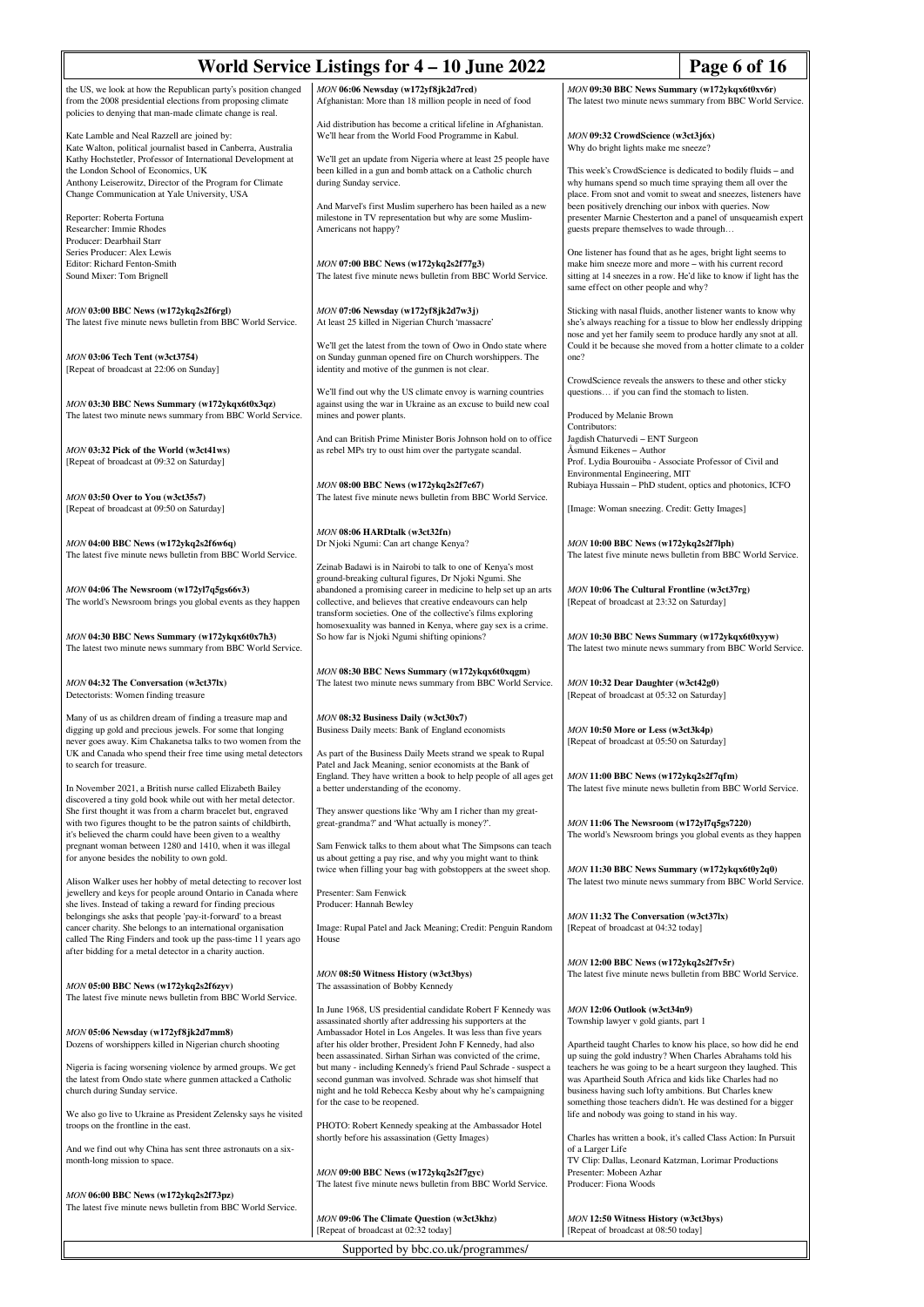| World Service Listings for 4 – 10 June 2022<br>Page 7 of 16                                                                                                                                                                                                                                                                   |                                                                                                                                                                                                                                                                                                            |                                                                                                                                                                                                                                                                                                                                   |  |
|-------------------------------------------------------------------------------------------------------------------------------------------------------------------------------------------------------------------------------------------------------------------------------------------------------------------------------|------------------------------------------------------------------------------------------------------------------------------------------------------------------------------------------------------------------------------------------------------------------------------------------------------------|-----------------------------------------------------------------------------------------------------------------------------------------------------------------------------------------------------------------------------------------------------------------------------------------------------------------------------------|--|
| MON 13:00 BBC News (w172ykq2s2f7yxw)<br>The latest five minute news bulletin from BBC World Service.                                                                                                                                                                                                                          | reports that Russian troops are being ousted from the<br>strategically important city of Severodonetsk.                                                                                                                                                                                                    | Also on the programme- one of the rarest ancient violins comes<br>up for auction. We'll hear from the last person to play it.                                                                                                                                                                                                     |  |
| MON 13:06 The Newsroom (w172yl7q5gs79k8)<br>The world's Newsroom brings you global events as they happen                                                                                                                                                                                                                      | More than six months after the COP26 climate conference, we<br>catch up with two campaigners to discuss whether nations are<br>on track to meet their climate goals.                                                                                                                                       | (Photo: British Prime Minister Boris Johnson. Credit: Getty)                                                                                                                                                                                                                                                                      |  |
| MON 13:30 BBC News Summary (w172ykqx6t0yb68)<br>The latest two minute news summary from BBC World Service.                                                                                                                                                                                                                    | (Photo: A bible is seen on a pulpit in St. Francis Catholic<br>Church where worshippers were attacked by gunmen during<br>Sunday mass service, is pictured in Owo, Ondo, Nigeria, June 6,                                                                                                                  | MON 22:00 BBC News (w172ykq2s2f91n1)<br>The latest five minute news bulletin from BBC World Service.                                                                                                                                                                                                                              |  |
| MON 13:32 CrowdScience (w3ct3j6x)                                                                                                                                                                                                                                                                                             | 2022. Credit: Temilade Adelaja/Reuters)                                                                                                                                                                                                                                                                    | MON 22:06 HARDtalk (w3ct32fn)<br>[Repeat of broadcast at 08:06 today]                                                                                                                                                                                                                                                             |  |
| [Repeat of broadcast at 09:32 today]<br>MON 14:00 BBC News (w172ykq2s2f82p0)                                                                                                                                                                                                                                                  | MON 17:00 BBC News (w172ykq2s2f8fxd)<br>The latest five minute news bulletin from BBC World Service.                                                                                                                                                                                                       | MON 22:30 BBC News Summary (w172ykqx6t0zdxf)<br>The latest two minute news summary from BBC World Service.                                                                                                                                                                                                                        |  |
| The latest five minute news bulletin from BBC World Service.                                                                                                                                                                                                                                                                  | MON 17:06 BBC OS (w172yg1knkrpv8g)<br>British Prime Minister faces vote of confidence                                                                                                                                                                                                                      | MON 22:32 The Conversation (w3ct37lx)<br>[Repeat of broadcast at 04:32 today]                                                                                                                                                                                                                                                     |  |
| MON 14:06 Newshour (w172yfbzw86bmm9)<br>UK Prime Minister Boris Johnson faces a vote of confidence<br>A vote of confidence in Boris Johnson will be held by<br>Conservative MPs this evening, London time. The vote was                                                                                                       | Members of the British cabinet are trying to shore up support<br>for Prime Minister Boris Johnson, ahead of a vote of<br>confidence in his leadership today. We explain the "Partygate"<br>scandal that has prompted MPs from the Prime Minister's<br>ruling Conservative party to have the secret ballot. | MON 23:00 BBC News (w172ykq2s2f95d5)<br>The latest five minute news bulletin from BBC World Service.                                                                                                                                                                                                                              |  |
| triggered after at least 54 Conservative MPs asked for it. Mr<br>Johnson will have to secure at least 180 votes from his MPs to<br>stay on as Prime Minister. We speak to one Conservative who<br>will vote against Mr Johnson: John Baron.                                                                                   | We talk about the deteriorating security in Nigeria after church<br>worshippers were attacked by armed men in the the town of<br>Owo in Ondo state on Sunday.                                                                                                                                              | MON 23:06 The Newsroom (w172yrwvb0405fr)<br>The world's Newsroom brings you global events as they happen                                                                                                                                                                                                                          |  |
| Also in the programme: Growing anger in the Islamic world<br>about comments made by senior spokeswoman for India's<br>governing BJP; and how does the geopolitical climate affect the<br>fight against climate change?                                                                                                        | We get an update on the fighting in eastern Ukraine with<br>reports that Russian troops are being ousted from the<br>strategically important city of Severodonetsk.                                                                                                                                        | MON 23:20 Sports News (w172ygh33bdy8fg)<br>BBC Sport brings you all the latest stories and results from<br>around the world.                                                                                                                                                                                                      |  |
| (Photo: British Prime Minister Boris Johnson during the<br>Queen's Platinum Jubilee's celebration in London).                                                                                                                                                                                                                 | More than six months after the COP26 climate summit, we<br>catch up with two campaigners to discuss whether nations are<br>on track to meet their climate goals.                                                                                                                                           | MON 23:30 BBC News Summary (w172ykqx6t0zjnk)<br>The latest two minute news summary from BBC World Service.                                                                                                                                                                                                                        |  |
| MON 15:00 BBC News (w172ykq2s2f86f4)<br>The latest five minute news bulletin from BBC World Service.                                                                                                                                                                                                                          | (Photo: British Prime Minister Boris Johnson leaves from the<br>back entrance of Downing Street in London, Britain June 6,<br>2022. Credit: Toby Melville/Reuters)                                                                                                                                         | MON 23:32 World Business Report (w172yk5f8w5yc7y)<br>UK Prime Minister Boris Johnson wins confidence vote                                                                                                                                                                                                                         |  |
| MON 15:06 HARDtalk (w3ct32fn)<br>[Repeat of broadcast at 08:06 today]                                                                                                                                                                                                                                                         | MON 18:00 BBC News (w172ykq2s2f8knj)<br>The latest five minute news bulletin from BBC World Service.                                                                                                                                                                                                       | The Prime Minister of the UK secured the support of almost<br>60% of his party after many rebel politicians issued a vote of no<br>confidence, we speak to our UK political correspondent Rob<br>Watson to find out what this could mean for Boris Johnson. We                                                                    |  |
| MON 15:30 BBC News Summary (w172ykqx6t0ykpj)<br>The latest two minute news summary from BBC World Service.                                                                                                                                                                                                                    | MON 18:06 Outlook (w3ct34n9)<br>[Repeat of broadcast at 12:06 today]                                                                                                                                                                                                                                       | ask American financial expert Peter Jankovskis what might<br>happen to the British pound after this vote. As a major four day<br>work week trial begins in the UK, we speak to Heather Payne,<br>CEO of Juno College in the Canadian capital of Toronto, and is<br>one of the first companies to adopt a four day working week in |  |
| MON 15:32 World Business Report (w172yk4lv4l72vm)<br>Four day work week trial under way                                                                                                                                                                                                                                       | MON 18:50 Witness History (w3ct3bys)<br>[Repeat of broadcast at 08:50 today]                                                                                                                                                                                                                               | the country to find out the surprising effects the change has had<br>on her school and staff. Heads of state from across the<br>Americas are also heading to the United States to discuss                                                                                                                                         |  |
| The most extensive trial yet of a four day working week is now<br>under way in the UK. More than 3,000 workers at 70<br>companies will work a day less without having to increase hours<br>over the four remaining days. Edward Siegel is chief executive<br>of Charity Bank, which is taking part in the trial, and tells us | MON 19:00 BBC News (w172ykq2s2f8pdn)<br>The latest five minute news bulletin from BBC World Service.                                                                                                                                                                                                       | inflation, climate change and migration, and we're speaking to<br>the Antiguan Bardudan ambassador to the US, Sir Ronald<br>Sanders who is attending the summit about what he hopes to<br>discuss, and why Cuba and Nicaragua aren't invited. (Picture:<br>British Prime Minister Boris Johnson. Picture credit: LEON             |  |
| why he signed the organisation up. And we hear about some of<br>the possible problems that might be encountered from Abigail<br>Marks, professor of the future of work at Newcastle University.<br>Also in the programme, negotiators from almost 200 countries                                                               | MON 19:06 The Newsroom (w172yl7q5gs8111)<br>The world's Newsroom brings you global events as they happen                                                                                                                                                                                                   | NEAL/POOL/AFP via Getty Images)                                                                                                                                                                                                                                                                                                   |  |
| are meeting in Bonn in Germany for talks to inspire fresh action<br>on tackling climate change. Eddy Perez of campaign group<br>Climate Action Network Canada is one of the attendees, and                                                                                                                                    | MON 19:30 BBC News Summary (w172ykqx6t0z1p1)<br>The latest two minute news summary from BBC World Service.                                                                                                                                                                                                 | TUESDAY 07 JUNE 2022<br>TUE 00:00 BBC News (w172ykq2s2f9949)                                                                                                                                                                                                                                                                      |  |
| discusses the mood at the gathering. The budget airline Ryanair<br>is facing criticism in South Africa, where it has been requiring                                                                                                                                                                                           | MON 19:32 Sport Today (w172ygfg6w6k6ck)                                                                                                                                                                                                                                                                    | The latest five minute news bulletin from BBC World Service.                                                                                                                                                                                                                                                                      |  |
| South African nationals to take a test in Afrikaans, amid<br>concerns about the high number of fake passports circulating in<br>the country. The BBC's Nomsa Maseko explains why the move<br>has led to accusations of racial discrimination. Plus, the BBC's                                                                 | 2022/06/06 GMT<br>BBC sports correspondents tell the story behind today's top<br>sporting news, with interviews and reports from across the                                                                                                                                                                | TUE 00:06 The History Hour (w3ct3917)<br>[Repeat of broadcast at 20:06 on Sunday]                                                                                                                                                                                                                                                 |  |
| Clare Williamson reports on concerns that some older people<br>are getting left behind as banks close branches and move online.                                                                                                                                                                                               | world.                                                                                                                                                                                                                                                                                                     | TUE 01:00 BBC News (w172ykq2s2f9dwf)<br>The latest five minute news bulletin from BBC World Service.                                                                                                                                                                                                                              |  |
| Today's edition is presented by Mike Johnson, and produced by<br>Nisha Patel, George Thomas and Gabriele Shaw.                                                                                                                                                                                                                | MON 20:00 BBC News (w172ykq2s2f8t4s)<br>The latest five minute news bulletin from BBC World Service.                                                                                                                                                                                                       | TUE 01:06 Business Matters (w172ydpd852bf8b)                                                                                                                                                                                                                                                                                      |  |
| (Picture: Commuters in London. Picture credit: Getty Images.)                                                                                                                                                                                                                                                                 | MON 20:06 Newshour (w172yfbzw86cc32)<br>Interviews, news and analysis of the day's global events.                                                                                                                                                                                                          | UK Prime Minister wins confidence vote<br>The British Prime Minister has won a confidence vote, but now                                                                                                                                                                                                                           |  |
| MON 16:00 BBC News (w172ykq2s2f8b58)<br>The latest five minute news bulletin from BBC World Service.                                                                                                                                                                                                                          | MON 21:00 BBC News (w172ykq2s2f8xwx)                                                                                                                                                                                                                                                                       | faces a sizeable rebellion from over 100 MPs within his party,<br>leading to questions about his future. We'll be unravelling how<br>the news is being received in North America with Hayley                                                                                                                                      |  |
| MON 16:06 BBC OS (w172yg1knkrpqjb)<br>Nigeria Owo church attack                                                                                                                                                                                                                                                               | The latest five minute news bulletin from BBC World Service.                                                                                                                                                                                                                                               | Woodin, executive editor of the business magazine Business in<br>Vancouver. As Beijing is starting to re-open after months of<br>lockdown, we'll be speaking to James Bayger, who covers the                                                                                                                                      |  |
| We talk about the deteriorating security in Nigeria, following an<br>attack by armed men on a Catholic church in the town of Owo<br>in south-west Nigeria.                                                                                                                                                                    | MON 21:06 Newshour (w172yfbzw86cgv6)<br>British PM Boris Johnson wins confidence vote<br>The British Prime Minister Boris Johnson has won a vote of                                                                                                                                                        | Chinese economy for Bloomberg, to find out what it could<br>mean for Chinese people. And as Apple makes a number of big<br>changes to it's new operating system, we'll hear from freelance<br>reporter Io Dodds in Silicon Valley on why the tech giant is                                                                        |  |
| The British Prime Minister Boris Johnson is facing a vote of no-<br>confidence on his leadership today. We explain how the process<br>works and the "Partygate" scandal that has prompted MPs from<br>the Prime Minister's ruling Conservative party to have the<br>secret ballot.                                            | confidence brought by his own party. Mr Johnson received the<br>support of 211 Conservative MPs, with 148 voting against him<br>not enough to force him to stand down. Under the current rules<br>of his party, he cannot be challenged in a leadership vote again<br>for 12 months.                       | bringing in a buy now pay later function.<br>(Picture: British Prime Minister Boris Johnson. Picture credit:<br>Aaron Chown - WPA Pool/Getty Images)                                                                                                                                                                              |  |
| We get an update on the fighting in eastern Ukraine with                                                                                                                                                                                                                                                                      | But what counts as victory? What does he have to do to end the<br>sniping and the speculation?                                                                                                                                                                                                             | TUE 02:00 BBC News (w172ykq2s2f9jmk)<br>The latest five minute news bulletin from BBC World Service.                                                                                                                                                                                                                              |  |
| Supported by bbc.co.uk/programmes/                                                                                                                                                                                                                                                                                            |                                                                                                                                                                                                                                                                                                            |                                                                                                                                                                                                                                                                                                                                   |  |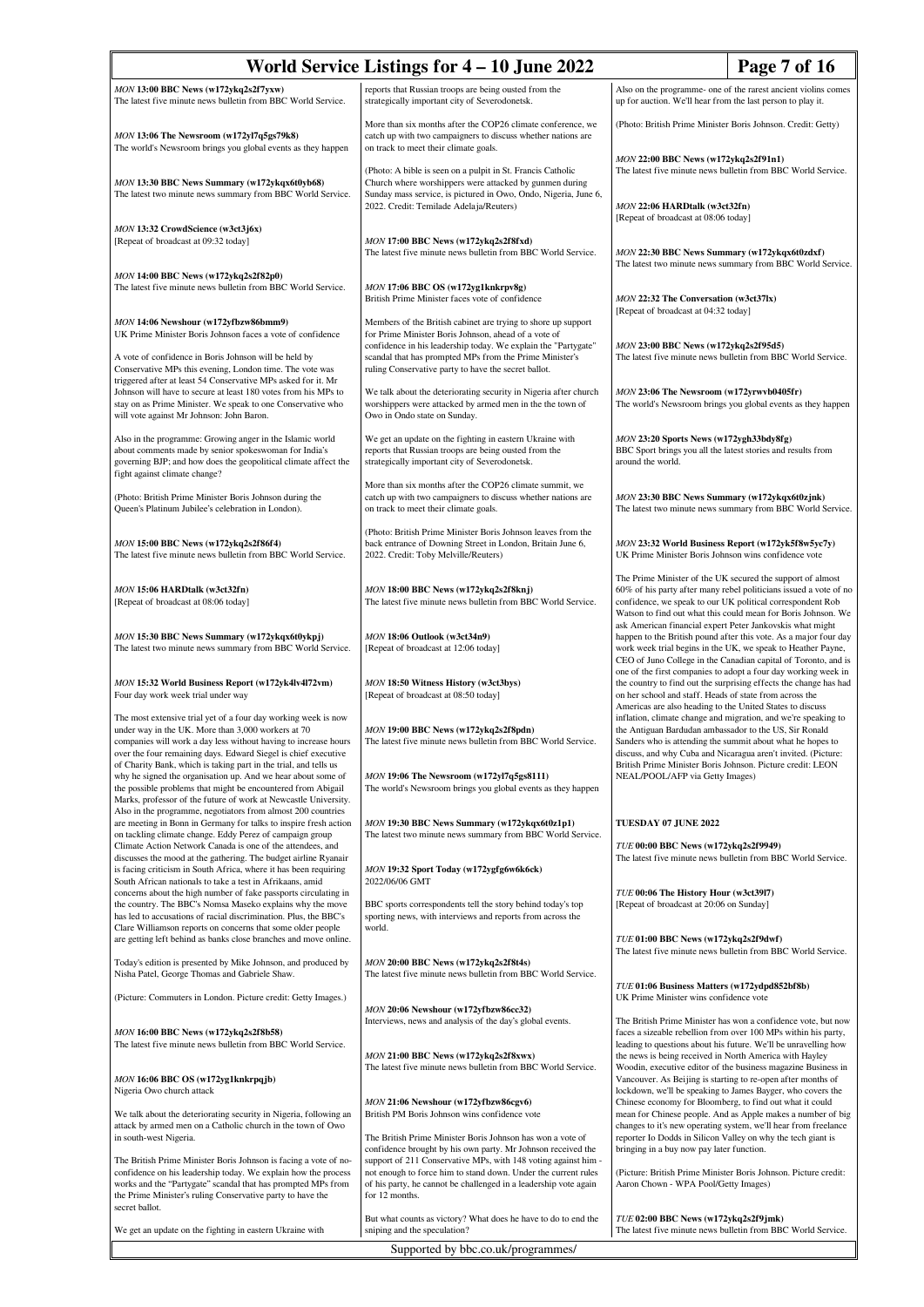| World Service Listings for $4 - 10$ June 2022<br>Page 8 of 16                                                                                                                                                                                                                                                                                                                            |                                                                                                                                                                                                                                                              |                                                                                                                             |                                                                                                                                      |
|------------------------------------------------------------------------------------------------------------------------------------------------------------------------------------------------------------------------------------------------------------------------------------------------------------------------------------------------------------------------------------------|--------------------------------------------------------------------------------------------------------------------------------------------------------------------------------------------------------------------------------------------------------------|-----------------------------------------------------------------------------------------------------------------------------|--------------------------------------------------------------------------------------------------------------------------------------|
| TUE 02:06 The Newsroom (w172yl7q5gs8w7y)<br>The world's Newsroom brings you global events as they happen                                                                                                                                                                                                                                                                                 | TUE 06:06 Newsday (w172yf8jk2dbn8h)<br>British PM survives confidence vote but suffers large rebellion                                                                                                                                                       | TUE 09:06 The Documentary (w3ct42ks)<br>[Repeat of broadcast at 02:32 today]                                                |                                                                                                                                      |
| TUE 02:30 BBC News Summary (w172ykqx6t0zwwy)<br>The latest two minute news summary from BBC World Service.                                                                                                                                                                                                                                                                               | There's heightened speculation in Britain about Boris Johnson's<br>premiership after more than forty percent of MPs from the<br>governing Conservative party opposed him in a confidence<br>vote.                                                            | TUE 09:30 BBC News Summary (w172ykqx6t10r3v)                                                                                | The latest two minute news summary from BBC World Service.                                                                           |
| TUE 02:32 The Documentary (w3ct42ks)<br>Inside the Kim regime                                                                                                                                                                                                                                                                                                                            | We get an update from the Ukrainian city of Mariupol where<br>there are fears of a cholera outbreak. And we hear why a British<br>archaeologist has been given a 15-year jail sentence after                                                                 | TUE 09:32 Discovery (w3ct42fy)<br>The Curious Cases of Rutherford and Fry                                                   |                                                                                                                                      |
| Have you ever wondered what life is like at the very top of the<br>North Korean regime? Thae Yong-ho was once the Deputy                                                                                                                                                                                                                                                                 | broken pottery shards were found in his luggage.                                                                                                                                                                                                             | The colour conundrum                                                                                                        |                                                                                                                                      |
| Ambassador of North Korea to the United Kingdom until he<br>defected with his family in 2016. Yong-Ho gives a first-hand<br>account of how and why he risked everything to escape<br>London's North Korean Embassy for a new life in South Korea.                                                                                                                                        | TUE 07:00 BBC News (w172ykq2s2fb4c6)<br>The latest five minute news bulletin from BBC World Service.                                                                                                                                                         | The world is full of colour! But, listener Maya Crocombe<br>blind?                                                          | wonders 'how do we see colour and why are some people colour                                                                         |
| (Photo: Thae Yong-ho in South Korea, with kind permission)                                                                                                                                                                                                                                                                                                                               | TUE 07:06 Newsday (w172yf8jk2dbs0m)<br>British PM survives confidence vote but doubt lingers                                                                                                                                                                 | Dr Rutherford and professor Fry set out to understand how<br>special light-sensitive cells in our eyes start the process of | colour perception, why people sometimes have very different<br>experiences of colour and whether, in the end, colour is really       |
| TUE 03:00 BBC News (w172ykq2s2f9ncp)<br>The latest five minute news bulletin from BBC World Service.                                                                                                                                                                                                                                                                                     | There is heightened speculation in Britain about Boris Johnson's<br>premiership after more than 40% of MPs from the governing<br>Conservative party opposed him in a confidence vote. We have<br>reaction from Westminster.                                  | just 'in our heads'.<br>Dr Gabriele Jordan from Newcastle University explains why                                           | lots of men struggle to discriminate between certain colours and                                                                     |
| TUE 03:06 Outlook (w3ct34n9)<br>[Repeat of broadcast at 12:06 on Monday]                                                                                                                                                                                                                                                                                                                 | We report from Germany where an international climate change<br>conference is examining the responsibility of richer countries to                                                                                                                            | when Wales played Ireland at rugby.                                                                                         | why there were lots of complaints from colour-blind viewers                                                                          |
| TUE 03:50 Witness History (w3ct3bys)<br>[Repeat of broadcast at 08:50 on Monday]                                                                                                                                                                                                                                                                                                         | do more to halt carbon emissions. And a special report on the<br>many thousands of Ukrainian soldiers left maimed by the war.                                                                                                                                | Professor Anya Hurlbert, also from Newcastle University,<br>see it so differently, and why our ability to compensate for    | tackles the most divisive of internet images: The Dress! Did you<br>see it as blue-black or yellow-gold? Anya explains why people    |
| TUE 04:00 BBC News (w172ykq2s2f9s3t)<br>The latest five minute news bulletin from BBC World Service.                                                                                                                                                                                                                                                                                     | TUE 08:00 BBC News (w172ykq2s2fb83b)<br>The latest five minute news bulletin from BBC World Service.                                                                                                                                                         | available light is so useful.                                                                                               | To see the Dunstanborough Castle illusion as described in the                                                                        |
| TUE 04:06 The Newsroom (w172yl7q5gs93r6)<br>The world's Newsroom brings you global events as they happen                                                                                                                                                                                                                                                                                 | TUE 08:06 People Fixing The World (w3ct1plb)<br>The library where the books are people                                                                                                                                                                       | episode, check out the Gallery on this page and also on the<br>Discovery homepage.                                          |                                                                                                                                      |
| TUE 04:30 BBC News Summary (w172ykqx6t104d6)                                                                                                                                                                                                                                                                                                                                             | At the human library you borrow a person you wouldn't usually<br>meet for a half-hour frank conversation. The volunteers have<br>various book titles from polyamorous to former prisoner. The                                                                | TUE 10:00 BBC News (w172ykq2s2fbhll)                                                                                        | The latest five minute news bulletin from BBC World Service.                                                                         |
| The latest two minute news summary from BBC World Service.                                                                                                                                                                                                                                                                                                                               | aim of these face-to-face chats is to break down our<br>assumptions and prejudices. We explore whether simple<br>discussions can make a difference.                                                                                                          | TUE 10:06 The Arts Hour (w3ct3905)<br>[Repeat of broadcast at 20:06 on Saturday]                                            |                                                                                                                                      |
| TUE 04:32 In the Studio (w3ct3jhz)<br>$S-X$                                                                                                                                                                                                                                                                                                                                              | Produced and presented by Claire Bates.                                                                                                                                                                                                                      | TUE 11:00 BBC News (w172ykq2s2fbmbq)                                                                                        |                                                                                                                                      |
| In the Studio meets S-X, the Grammy-nominated British record<br>producer and singer-songwriter, as he prepares to launch his<br>career as a solo artist and release his debut album. As a sought-<br>after record producer, S-X, born Sam Gumbley, has worked<br>with the likes of Chance the Rapper, KSI, Skepta, Childish<br>Gambino, Lil Wayne and Nicki Minaj. Laura Sanders follows | Picture: Ronni Abergel, Human Library<br>TUE 08:30 BBC News Summary (w172ykqx6t10mcq)<br>The latest two minute news summary from BBC World Service.                                                                                                          | TUE 11:06 The Newsroom (w172yl7q5gs9yz3)                                                                                    | The latest five minute news bulletin from BBC World Service.<br>The world's Newsroom brings you global events as they happen         |
| Sam as he works to transform himself from producer to front-<br>man and show the world who S-X is. Sam demonstrates how he<br>comes up with his tracks, from the first beat to the finishing                                                                                                                                                                                             | TUE 08:32 Business Daily (w3ct3168)<br>Working in India's heatwave                                                                                                                                                                                           | TUE 11:30 BBC News Summary (w172ykqx6t10zm3)                                                                                | The latest two minute news summary from BBC World Service.                                                                           |
| touches - sometimes using just a podcast mic and laptop. Laura<br>learns some of the tricks of the trade as she goes behind the<br>scenes and watches Sam at work in his Wolverhampton studio<br>as he pieces together his hotly anticipated studio album.                                                                                                                               | For the last couple of months India has been experiencing an<br>absolutely blistering heatwave. The capital Delhi has seen<br>temperatures hit record highs and it's estimated the heat is<br>costing the Indian economy more than a hundred billion dollars | TUE 11:32 In the Studio (w3ct3jhz)<br>[Repeat of broadcast at 04:32 today]                                                  |                                                                                                                                      |
| He discusses his bi-polar disorder and how he differentiates<br>between his on-stage character S-X and his quieter self, Sam<br>Gumbley. He reveals why he composes his songs on the voice<br>note function on his mobile phone, what it's like to turn your                                                                                                                             | a year.<br>Rahul Tandon explores what can be done for the millions of<br>people in India who have to work outside. The BBC's Nikhil                                                                                                                          | TUE 12:00 BBC News (w172ykq2s2fbr2v)                                                                                        | The latest five minute news bulletin from BBC World Service.                                                                         |
| hobby into a job and why that's not always a good thing. He<br>explains why he rarely composes a track before he gets into<br>studio and why waiting around for something to happen can be<br>a bad idea. Plus, we hear tracks from his new album Who We                                                                                                                                 | Inamdar reports from Aurangabad, a city in Maharashtra state,<br>where some crops are being harvested overnight to avoid the<br>heat.                                                                                                                        | TUE 12:06 Outlook (w3ct352v)<br>Township lawyer v gold giants, part 2                                                       |                                                                                                                                      |
| Are, as they're being recorded.<br>Presented by Laura Sanders for the BBC World Service<br>Produced by Stephen Hughes for the BBC World Service.                                                                                                                                                                                                                                         | We also speak to experts and business leaders about how the<br>country is coping with planned power outages and what the<br>future might hold for the Indian economy if temperatures<br>continue to rise.                                                    | this isn't a man who takes no for an answer.                                                                                | Charles sues his country's richest companies on behalf of black<br>gold miners. It's a battle that could spell ruin for Charles, but |
| TUE 05:00 BBC News (w172ykq2s2f9wvy)                                                                                                                                                                                                                                                                                                                                                     | Presenter: Rahul Tandon<br>Producer: Carmel O'Grady                                                                                                                                                                                                          | of a Larger Life.                                                                                                           | Charles has written a book, it's called Class Action: In Pursuit                                                                     |
| The latest five minute news bulletin from BBC World Service.                                                                                                                                                                                                                                                                                                                             | Image: Indian workers in Delhi; Credit: EPA Harish Tyagi                                                                                                                                                                                                     | Presenter: Mobeen Azhar<br>Producer: Fiona Woods                                                                            |                                                                                                                                      |
| TUE 05:06 Newsday (w172yf8jk2dbjjc)<br>UK PM Boris Johnson wins confidence vote                                                                                                                                                                                                                                                                                                          | TUE 08:50 Witness History (w3ct3c39)<br>The Diary of Anne Frank                                                                                                                                                                                              | Get in touch: outlook@bbc.com<br>(Photo: Charles Abrahams. Credit: Wesley Fester)                                           |                                                                                                                                      |
| The UK prime minister Boris Johnson remains in the job after<br>surviving a vote of confidence triggered by his own members of<br>parliament. We'll consider what this means for the future of the<br>party?                                                                                                                                                                             | In June 1947, one of the most powerful accounts of the<br>Holocaust - the Diary of Anne Frank - was published for the<br>first time. In her diary, the teenager described her life in the                                                                    | TUE 12:50 Witness History (w3ct3c39)<br>[Repeat of broadcast at 08:50 today]                                                |                                                                                                                                      |
| We'll find out why Russia's ambassador to the United Nations<br>stormed out of a UN Security Council Meeting.                                                                                                                                                                                                                                                                            | Nazi-occupied Netherlands up until shortly before she was<br>arrested and sent to the Bergen-Belsen concentration camp. In<br>2012, Mike Lanchin spoke to Anne Frank's cousin, the late<br>Buddy Elias.                                                      | TUE 13:00 BBC News (w172ykq2s2fbvtz)                                                                                        | The latest five minute news bulletin from BBC World Service.                                                                         |
| And we'll examine why billionaire Elon Musk is threatening to<br>abandon his attempt to buy the social media network Twitter.                                                                                                                                                                                                                                                            | PHOTO: Anne Frank (Press Association)                                                                                                                                                                                                                        | TUE 13:06 The Newsroom (w172yl7q5gsb6gc)                                                                                    |                                                                                                                                      |
| TUE 06:00 BBC News (w172ykq2s2fb0m2)<br>The latest five minute news bulletin from BBC World Service.                                                                                                                                                                                                                                                                                     | TUE 09:00 BBC News (w172ykq2s2fbcvg)<br>The latest five minute news bulletin from BBC World Service.                                                                                                                                                         | TUE 13:30 BBC News Summary (w172ykqx6t1173c)                                                                                | The world's Newsroom brings you global events as they happen                                                                         |
|                                                                                                                                                                                                                                                                                                                                                                                          | Supported by bbc.co.uk/programmes/                                                                                                                                                                                                                           |                                                                                                                             | The latest two minute news summary from BBC World Service.                                                                           |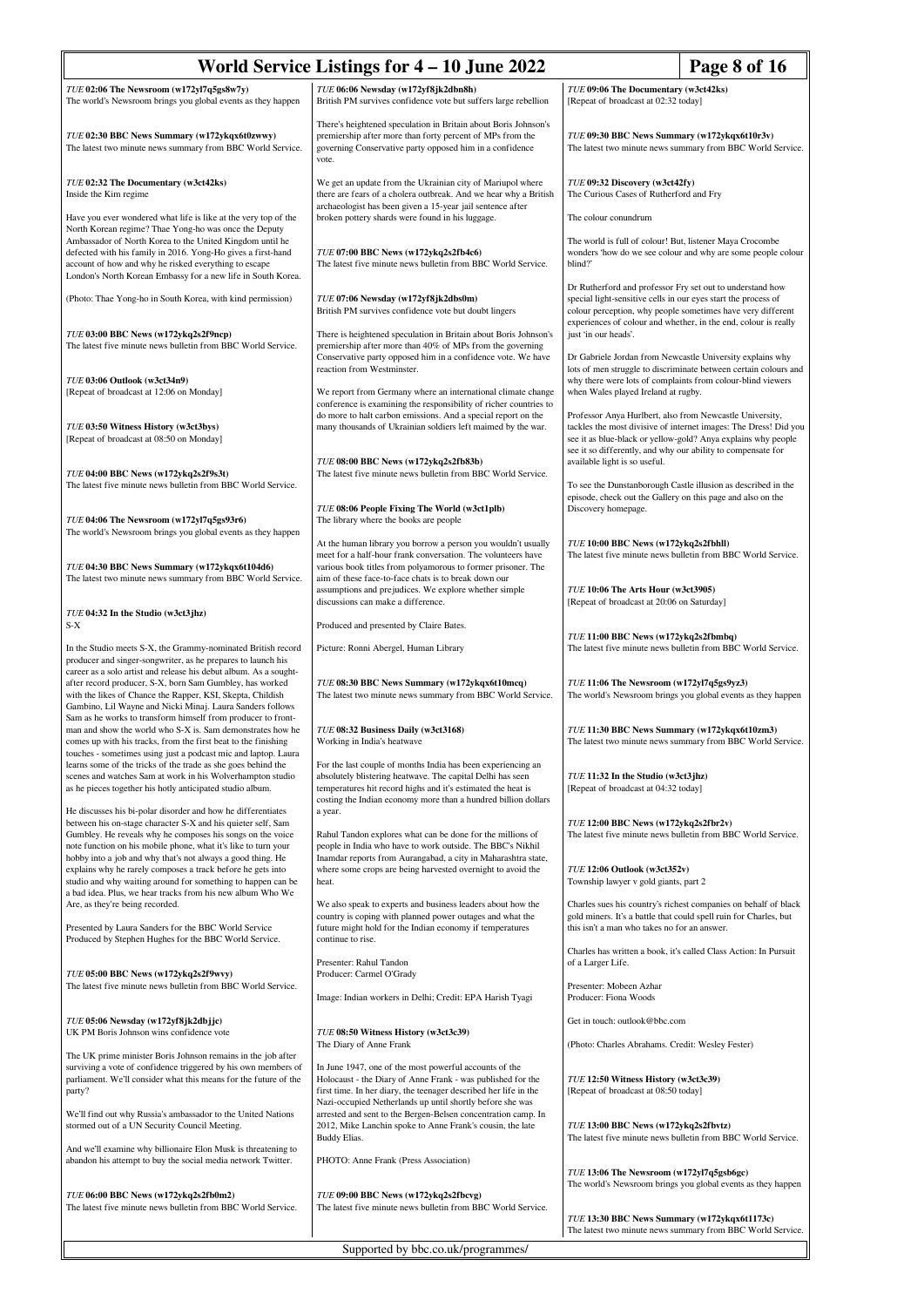## World Service Listings for 4 – 10 June 2022 Page 9 of 16

*TUE* **13:32 Discovery (w3ct42fy)** [Repeat of broadcast at 09:32 today]

*TUE* **14:00 BBC News (w172ykq2s2fbzl3)** The latest five minute news bulletin from BBC World Service.

*TUE* **14:06 Newshour (w172yfbzw86fjjd)** Ukrainian troops in Severodonetsk 'outnumbered'

President Zelensky has warned that Ukrainian troops in city of Severodonetsk are outnumbered by stronger Russian forces. He said street fighting and constant Russian artillery bombardments in Severodonetsk and neighbouring Lysychansk had turned them into "dead cities" We speak to a former resident of Lysychansk.

Also, how does a country make amends for its brutal colonial past? The Belgian King visits the DRC

(Photo: A local resident in Lysychansk. Credit Reuters)

*TUE* **15:00 BBC News (w172ykq2s2fc3b7)** The latest five minute news bulletin from BBC World Service.

*TUE* **15:06 People Fixing The World (w3ct1plb)** [Repeat of broadcast at 08:06 today]

*TUE* **15:30 BBC News Summary (w172ykqx6t11glm)** The latest two minute news summary from BBC World Service.

*TUE* **15:32 World Business Report (w172yk7wm2026gw)** Sri Lanka's economic crisis deepens

Sri Lanka's government says it needs \$6bn to maintain citizens' basic standard of living. Sajid Nazmi is an IT worker in the capital Colombo, and discusses the impact of the country's financial crisis. And political economist Ahilan Kardigamar of the University of Jaffna talks us through what the government is trying to do to alleviate the situation. Also in the programme, Wednesday this week marks World Ocean Day, which aims to raise global awareness about the health of our seas. The campaign group Oceana has organised a marine expedition in the Alboran Sea off the coast of Spain, to document levels of plastic waste there. We find out more from marine biologist Ricardo Aguilar, who is on board the monitoring boat. The BBC's Rahul Tandon reports on the economic challenges caused by a severe heatwave in India. Plus, we hear from Politico reporter Peter O'Brien about a move by the European Union to standardise charging cables for smartphones, tablets and digital cameras.

Today's edition is presented by Mike Johnson, and produced by Sara Parry and George Thom

(Picture: People queue to buy kerosene in Sri Lanka. Picture credit: Getty Images.)

*TUE* **16:00 BBC News (w172ykq2s2fc72c)** The latest five minute news bulletin from BBC World Service.

*TUE* **16:06 BBC OS (w172yg1knkrsmff)** Ukraine: Heavy fighting continues in Severodonetsk

We bring you the latest on the war in Ukraine as the country's leader, President Volodymyr Zelenskiy, admitted that Russian forces have the numerical advantage in the battle for the eastern city of Sievierodonetsk, but insisted that Ukraine's forces had "every chance" of fighting back. We also look at the news that Russian officials in occupied Mariupol have shut down the southern port city for quarantine over a possible cholera outbreak. Three Ukrainian musicians join us in conversation to speak about how their work has been affected by the war.

Meanwhile back in the UK and following Boris Johnson's win over a vote of confidence in his leadership on Monday, we hear from Ukrainians on why they're relieved to hear that the Prime Minster has remained in power.

We also return to Nigeria and the south-western town of Owo the local community is in mourning after gunmen killed dozer of people in a church on Sunday. The shocking attack on a Catholic church killed 22 people and injured 50 others. according to the National Emergency Management Agency. We speak to our correspondent to find out the latest on the attack

(Photo: Ukrainian soldiers view defence missiles Credit:Reuters / Ukrainian Defence Ministry)

*TUE* **17:00 BBC News (w172ykq2s2fcbth)** The latest five minute news bulletin from BBC World Service. *TUE* **17:06 BBC OS (w172yg1knkrsr5k)** Ukraine: The refugee movement into Poland

We take a closer look at the millions of Ukrainians who have had to leave their home since the war began. Many have praised Poland for the support it has offered its neighbours taking in over 3.5 million Ukrainians since the war began. We speak to our correspondent who has been keeping across this movement, but also those being pushed back across borders, namely Middle Eastern Migrants who Human Rights Watch say are being sent to Belarus in worrying conditions.

Meanwhile three Ukrainian musicians from different heights of fame join together in conversation to tell us how the war had impacted their music.

High level talks have begun between South Africa and the United Arab Emirates over the extradition of two members of the Gupta family, who are accused of corruption during the presidency of Jacob Zuma. Atul and Rajesh Gupta have denied fraud and money laundering. We hear from our correspondent who explains how this story might unfold.

(Photo: A lone refugee child, boy, sitting on belongings next to a sign - Free buses to Poland, Lviv. Credit: Reuters)

*TUE* **18:00 BBC News (w172ykq2s2fcgkm)** The latest five minute news bulletin from BBC World Service.

*TUE* **18:06 Outlook (w3ct352v)** [Repeat of broadcast at 12:06 today]

*TUE* **18:50 Witness History (w3ct3c39)** [Repeat of broadcast at 08:50 today]

*TUE* **19:00 BBC News (w172ykq2s2fcl9r)** The latest five minute news bulletin from BBC World Service.

*TUE* **19:06 The Newsroom (w172yl7q5gsbxy4)** The world's Newsroom brings you global events as they happen

The latest two minute news summary from BBC World Service. *TUE* **19:32 Sport Today (w172ygfg6w6n38n)**

*TUE* **19:30 BBC News Summary (w172ykqx6t11yl4)**

2022/06/06 GMT

BBC sports correspondents tell the story behind today's top sporting news, with interviews and reports from across the world.

*TUE* **20:00 BBC News (w172ykq2s2fcq1w)** The latest five minute news bulletin from BBC World Service.

*TUE* **20:06 The Documentary (w3ct42ks)** [Repeat of broadcast at 02:32 today]

*TUE* **20:30 BBC News Summary (w172ykqx6t122b8)** The latest two minute news summary from BBC World Service.

*TUE* **20:32 Digital Planet (w3ct31yf)** Community Networks: Connecting the unconnected

Across the North American continent, there is a stark difference in the availability of internet to different communities. Tribal lands are typically remote, rural and rugged landscapes, and often have very patchy, or non-existent internet connectivity. Dr Traci Morris explains why such a digital divide exists and how tribes are working together, both within their communities and with each other, to create and gain access to communications networks.

Digital Deras connecting farmers in rural Pakistan In rural Punjab in Pakistan, farmers and villagers gather in places called 'deras' to socialise, drink tea and coffee and discuss their farms. But one project has created a community network to transform one of these deras to have digital facilities – a 'digital dera'. Farmers use this digital dera to access crucial weather forecasts and other information to help them manage their farms more efficiently. It also helps them battle the impact of climate change, as the crop cycles change due to shifting weather patterns. Founders of the project Fouad Bajwa and Aamer Hayat speak to Gareth about the impact of the digital dera project on the farming community.

### Offline internet in Cuba

Cuba is one of the least digitally connected countries in the Western hemisphere. This is due to the US trade embargo but

Supported by bbc.co.uk/programmes/

also poor internet infrastructure and a tight control of its own government on flow of information. Although accessing digital technologies is getting better, for ordinary Cubans going online is still a challenge. The internet connection is slow, unreliable and prohibitively expensive. To combat this, they have created an offline underground internet called 'El Paquete Semanal' or 'Weekly Package' – it is a one terabyte collection of eclectic material of movies, tv series, sport and music, while turning a blind eye to copyright. Reporter Snezana Curcic visited to learn more about this Cuban alternative to broadband internet.

Presenter: Gareth Mitchell With expert commentary from Bill Thompson

Producer: Hannah Fisher Studio Manager: Jackie Margerum

(Photo: 5G data stream running through a rural village. Credit: Huber & Starke/Digital Vision/Getty Images)

*TUE* **21:00 BBC News (w172ykq2s2fctt0)** The latest five minute news bulletin from BBC World Service.

*TUE* **21:06 Newshour (w172yfbzw86gcr9)** Belgian king returns artefacts to DRC

This rare royal visit to the Democratic Republic of Congo marks a new direction for the Belgian monarchy as it examin its role in past atrocities carried out against the Congolese people. We hear from the king's aunt, Princess Esmeralda.

Also on the programme: the head of the International Atomic Energy Agency, Rafael Grossi, hits out at allegations of collusion with Russia; and an interview with Steve Reich, one of the most influential names in music in the United States.

(Photo: Democratic Republic of Congo President Felix Tshisekedi welcomes Belgium's King Philippe and Queen Mathilde upon their arrival at the international airport in Kinshasa, Democratic Republic of Congo Credit: REUTERS/ Justin Makangara)

*TUE* **22:00 BBC News (w172ykq2s2fcyk4)** The latest five minute news bulletin from BBC World Service.

*TUE* **22:06 People Fixing The World (w3ct1plb)** [Repeat of broadcast at 08:06 today]

*TUE* **22:30 BBC News Summary (w172ykqx6t129tj)** The latest two minute news summary from BBC World Service.

*TUE* **22:32 In the Studio (w3ct3jhz)** [Repeat of broadcast at 04:32 today]

*TUE* **23:00 BBC News (w172ykq2s2fd298)** The latest five minute news bulletin from BBC World Service.

*TUE* **23:06 The Newsroom (w172yl7q5gscdxn)** The world's Newsroom brings you global events as they happen

*TUE* **23:20 Sports News (w172ygh33bf15bk)** BBC Sport brings you all the latest stories and results from around the world.

*TUE* **23:30 BBC News Summary (w172ykqx6t12fkn)** The latest two minute news summary from BBC World Service.

*TUE* **23:32 World Business Report (w172yk8q1slsgw6)** World Bank boss warns tough economic conditions could last for another year

David Malpass, president of the World Bank Group, tells Sam Fenwick about the economic challenges countries are facing globally, and how they might continue for another year. As consumer credit hits a record high in April for Americans, we speak to Aviva Investors' Susan Schmidt about how the US economy is fairing. As India continues to tackle temperatures of over 40 degrees Celsius, we speak to Indian journalist Mayank Aggarwal on the ambitious climate targets set by the government and how billionaires are throwing their money behind solar energy. We also hear from South Americans who are heading to the United States in a migrant caravan, in time for a meeting of Western Hemisphere leaders in Los Angeles, and speak to freelance journalist Lilian Perlmutter about the journey. (Picture: World Bank Group logo. Picture credit: Beata Zawrzel/NurPhoto via Getty Images)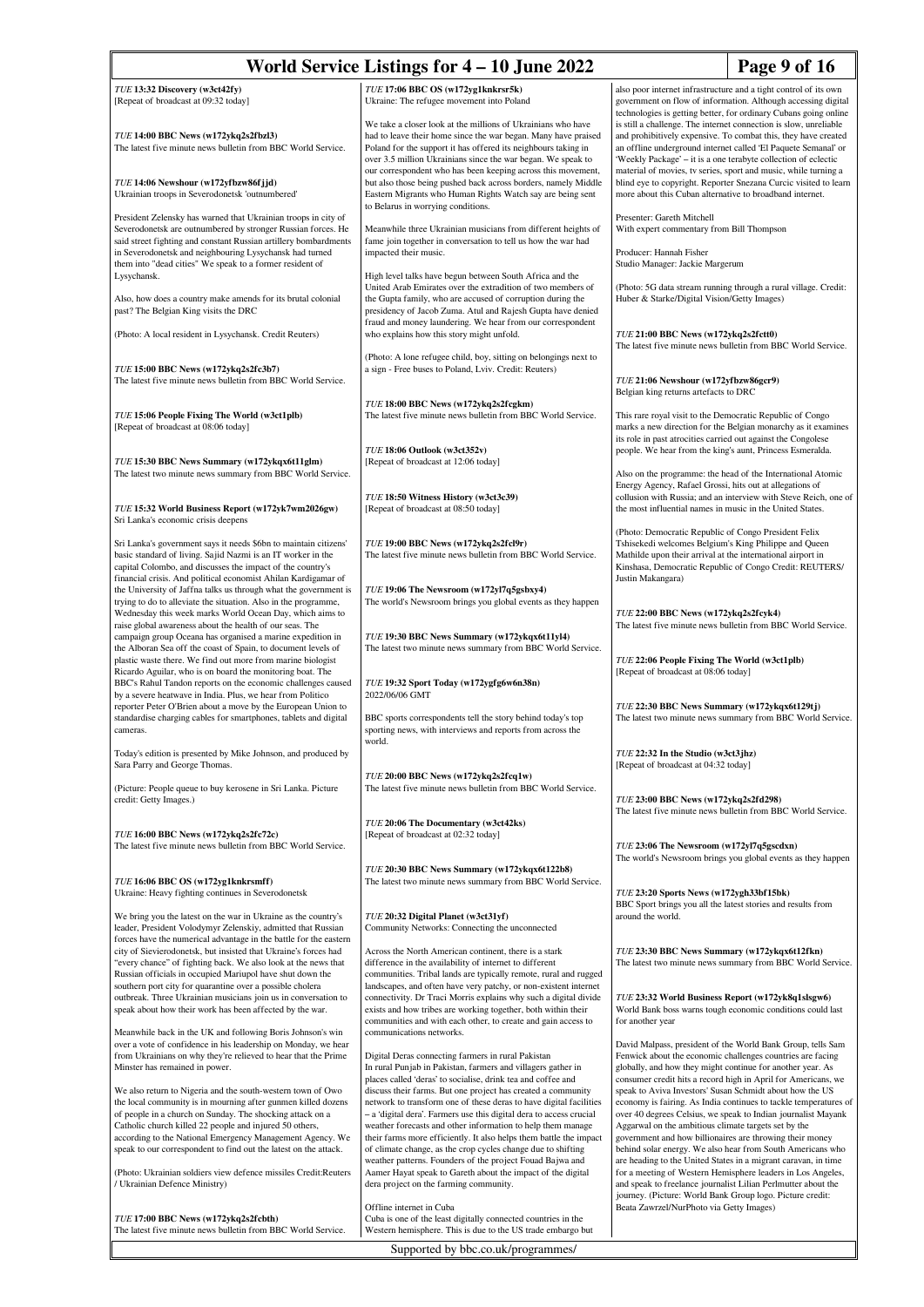| World Service Listings for 4 - 10 June 2022<br>Page 10 of 16                                                                                                                                                                                                                                                                                                                                    |                                                                                                                                                                                                                                                                                                                                    |                                                                                                                                                                                                                                                                                                                                                                                         |  |
|-------------------------------------------------------------------------------------------------------------------------------------------------------------------------------------------------------------------------------------------------------------------------------------------------------------------------------------------------------------------------------------------------|------------------------------------------------------------------------------------------------------------------------------------------------------------------------------------------------------------------------------------------------------------------------------------------------------------------------------------|-----------------------------------------------------------------------------------------------------------------------------------------------------------------------------------------------------------------------------------------------------------------------------------------------------------------------------------------------------------------------------------------|--|
| <b>WEDNESDAY 08 JUNE 2022</b><br>WED 00:00 BBC News (w172ykq2s2fd61d)<br>The latest five minute news bulletin from BBC World Service.                                                                                                                                                                                                                                                           | capital of Vilnius with its own flag, currency and constitution. A<br>peace loving community in New Zealand where everyone shares<br>their money and children can safely roam free. Then there is the<br>Argentinian family which travelled the world by vintage car on<br>a journey that lasted for more than 22 years. Alan Dein | (Image: Aerial view of the peatland forest at Lokolama/Penzele<br>around Mbandaka, Équateur province, DRC. Credit: Daniel<br>Beltrá/Greenpeace Africa)                                                                                                                                                                                                                                  |  |
| WED 00:06 The Arts Hour (w3ct3905)<br>[Repeat of broadcast at 20:06 on Saturday]                                                                                                                                                                                                                                                                                                                | connects with people around the world who are reaching<br>further, dreaming deeper and seeking a different path in life.                                                                                                                                                                                                           | WED 08:50 Witness History (w3ct3c5k)<br>Saving Gabon's rainforest                                                                                                                                                                                                                                                                                                                       |  |
| WED 01:00 BBC News (w172ykq2s2fd9sj)<br>The latest five minute news bulletin from BBC World Service.                                                                                                                                                                                                                                                                                            | Producer: Conor Garrett<br>WED 05:00 BBC News (w172ykq2s2fdss1)<br>The latest five minute news bulletin from BBC World Service.                                                                                                                                                                                                    | In 2002 Omar Bongo, the president of Gabon, set up a network<br>of national parks to protect the country's forests from logging<br>and help save its population of forest elephants. He was<br>responding to pressure from campaigners worried by a surge in<br>logging over the previous decade. Among them was a British<br>biologist called Lee White, who went on to become Gabon's |  |
| WED 01:06 Business Matters (w172ydpd852fb5f)<br>World Bank president says it's "very difficult" to see the other<br>side of tough economic climate                                                                                                                                                                                                                                              | WED 05:06 Newsday (w172yf8jk2dfffg)<br>China secretly building naval facility in Cambodia                                                                                                                                                                                                                                          | Minister of Forests and the Environment. Lee White talks to<br>Laura Jones.                                                                                                                                                                                                                                                                                                             |  |
| In an exclusive interview, David Malpass, president of the<br>World Bank tell us about the economic challenges facing the                                                                                                                                                                                                                                                                       | Reports that China is secretly developing a naval station in<br>Cambodia for its military, despite both governments denying it.                                                                                                                                                                                                    | Photo: A forest elephant in Gabon (Getty Images)                                                                                                                                                                                                                                                                                                                                        |  |
| world as it recovers from Covid-19 and how the war in Ukraine<br>is hitting developing countries. We also hear from Branson<br>Skinner, from the Or Foundation, on how Ghana is encouraging<br>recycling of used clothes in a difficult environment. We also<br>hear about how Indians are coping with a series of punishing                                                                    | The head of the World Bank has warned that it is difficult to<br>see the end of the current economic crisis fuelled by Russia's<br>invasion of Ukraine.                                                                                                                                                                            | WED 09:00 BBC News (w172ykq2s2ff8rk)<br>The latest five minute news bulletin from BBC World Service.<br>WED 09:06 The Compass (w3ct42lj)                                                                                                                                                                                                                                                |  |
| heatwaves and how they plan to hit ambitious climate targets.<br>And, as Australia tackles rising food prices, we talk to the<br>BBC's Shaimaa Khalil, about the curious decision made by<br>KFC Australia to swap out lettuce for cabbage. Joining us                                                                                                                                          | And as Uber and the World food programme work together to<br>help deliver emergency aid in Ukraine, we hear how important<br>it is for the ports to open                                                                                                                                                                           | [Repeat of broadcast at 02:32 today]<br>WED 09:30 BBC News Summary (w172ykqx6t13n0y)                                                                                                                                                                                                                                                                                                    |  |
| throughout is Alaezi Akpuru, a Nigerian fashion business owner<br>and Dante Disparte, Chief Strategy Office at Circle.                                                                                                                                                                                                                                                                          | WED 06:00 BBC News (w172ykq2s2fdxj5)<br>The latest five minute news bulletin from BBC World Service.                                                                                                                                                                                                                               | The latest two minute news summary from BBC World Service.                                                                                                                                                                                                                                                                                                                              |  |
| (Picture: World Bank Group President David Malpass. Picture<br>credit: Samuel Corum/Getty Images)                                                                                                                                                                                                                                                                                               | WED 06:06 Newsday (w172yf8jk2dfk5l)                                                                                                                                                                                                                                                                                                | WED 09:32 Digital Planet (w3ct31yf)<br>[Repeat of broadcast at 20:32 on Tuesday]                                                                                                                                                                                                                                                                                                        |  |
| WED 02:00 BBC News (w172ykq2s2fdfjn)<br>The latest five minute news bulletin from BBC World Service.                                                                                                                                                                                                                                                                                            | Global food crisis: grain export corridor from Ukraine<br>Turkey and Russia have reached a tentative deal to restart<br>shipments of Ukraine's agricultural products from a key Black<br>Sea port, but Kyiv remains sceptical of the proposed pact.                                                                                | WED 10:00 BBC News (w172ykq2s2ffdhp)<br>The latest five minute news bulletin from BBC World Service.                                                                                                                                                                                                                                                                                    |  |
| WED 02:06 The Newsroom (w172yl7q5gscs51)<br>The world's Newsroom brings you global events as they happen                                                                                                                                                                                                                                                                                        | Is there any truth to reports that China is secretly building naval<br>facility in Cambodia?                                                                                                                                                                                                                                       | WED 10:06 World Book Club (w3ct3c7k)<br>[Repeat of broadcast at 12:06 on Saturday]                                                                                                                                                                                                                                                                                                      |  |
| WED 02:30 BBC News Summary (w172ykqx6t12st1)<br>The latest two minute news summary from BBC World Service.                                                                                                                                                                                                                                                                                      | And a former Syrian gravedigger gives evidence on war crimes.                                                                                                                                                                                                                                                                      | WED 11:00 BBC News (w172ykq2s2ffj7t)<br>The latest five minute news bulletin from BBC World Service.                                                                                                                                                                                                                                                                                    |  |
| WED 02:32 The Compass (w3ct42lj)<br>Himalaya: The Human Story                                                                                                                                                                                                                                                                                                                                   | WED 07:00 BBC News (w172ykq2s2ff189)<br>The latest five minute news bulletin from BBC World Service.                                                                                                                                                                                                                               | WED 11:06 The Newsroom (w172yl7q5gsdvw6)<br>The world's Newsroom brings you global events as they happen                                                                                                                                                                                                                                                                                |  |
| Saving Asia's water towers                                                                                                                                                                                                                                                                                                                                                                      | WED 07:06 Newsday (w172yf8jk2dfnxq)<br>Turkey and Russia discuss grain export corridor from Ukraine                                                                                                                                                                                                                                | WED 11:30 BBC News Summary (w172ykqx6t13wj6)                                                                                                                                                                                                                                                                                                                                            |  |
| If the Himalayan glaciers melt, a billion lives and whole<br>ecosystems will be at risk. Journalist and broadcaster Ed<br>Douglas joins innovative community projects in Ladakh and<br>Nepal looking to mitigate the impact of climate change now and<br>in the future. Their success or failure will determine the future<br>environmental security beyond their local region, to all of Asia. | A warning that the Russian blockade of Ukrainian ships in the<br>Black Sea is holding up millions of tonnes of grain that the<br>world urgently needs. Can Turkish diplomacy help lift the<br>blockade and thereby end the global food crisis?                                                                                     | The latest two minute news summary from BBC World Service.<br>WED 11:32 The Documentary (w3ct42bt)<br>[Repeat of broadcast at 04:32 today]                                                                                                                                                                                                                                              |  |
| Presenter: Ed Douglas<br>Producer: Clem Hitchcock<br><b>Editor: Susan Marling</b><br>A Just Radio production for BBC World Service                                                                                                                                                                                                                                                              | We report on the rise of so-called "honour killings" in Iran.<br>And how a vocally dominant Asian songbird could change the<br>sound of Britain's dawn chorus.                                                                                                                                                                     | WED 12:00 BBC News (w172ykq2s2ffmzy)<br>The latest five minute news bulletin from BBC World Service.                                                                                                                                                                                                                                                                                    |  |
| (Photo: A valley in the Himalaya mountain. Credit: Dinesh<br>Deokota)                                                                                                                                                                                                                                                                                                                           | WED 08:00 BBC News (w172ykq2s2ff50f)<br>The latest five minute news bulletin from BBC World Service.                                                                                                                                                                                                                               | WED 12:06 Outlook (w3ct3y8f)<br>My mum 'blossomed' as she fought Nigeria's fake drug barons                                                                                                                                                                                                                                                                                             |  |
| WED 03:00 BBC News (w172ykq2s2fdk8s)<br>The latest five minute news bulletin from BBC World Service.                                                                                                                                                                                                                                                                                            | WED 08:06 HARDtalk (w3ct32qy)<br>Fawzia Koofi: Do Afghans still have hope?                                                                                                                                                                                                                                                         | Chidiogo Akunyili-Parr watched her mother, Professor Dora<br>Akunyili, famously take on Nigeria's fake drug cartels despite<br>threats and assassination attempts. Her mum's work as head of<br>Nigeria's food and drug regulator NAFDAC was fuelled by<br>personal tragedy; Dora's little sister had died after taking fake                                                            |  |
| WED 03:06 Outlook (w3ct352v)<br>[Repeat of broadcast at 12:06 on Tuesday]                                                                                                                                                                                                                                                                                                                       | Stephen Sackur speaks to Fawzia Koofi, one of Afghanistan's<br>most prominent women politicians, who has been in exile since<br>the Taliban returned to power last year. Faced with economic<br>collapse and political repression, can Afghans see any glimmer<br>of light in the darkness?                                        | insulin. Her fight against this multi-million dollar criminal<br>industry meant her family name was recognised throughout the<br>country, Chidiogo reveals sometimes this was overwhelming,<br>but it also brought a huge sense of pride and comfort. She's<br>written a book about her mother called: I Am Because We Are:                                                             |  |
| WED 03:50 Witness History (w3ct3c39)<br>[Repeat of broadcast at 08:50 on Tuesday]                                                                                                                                                                                                                                                                                                               | (Photo: Fawzia Koofi in the Hardtalk studio)                                                                                                                                                                                                                                                                                       | An African Mother's Fight for the Soul of a Nation.<br>Get in touch: outlook@bbc.com                                                                                                                                                                                                                                                                                                    |  |
| WED 04:00 BBC News (w172ykq2s2fdp0x)<br>The latest five minute news bulletin from BBC World Service.                                                                                                                                                                                                                                                                                            | WED 08:30 BBC News Summary (w172ykqx6t13j8t)<br>The latest two minute news summary from BBC World Service.                                                                                                                                                                                                                         | Presenter: Mobeen Azhar<br>Producer: Deiniol Buxton                                                                                                                                                                                                                                                                                                                                     |  |
| WED 04:06 The Newsroom (w172yl7q5gsd0n9)<br>The world's Newsroom brings you global events as they happen                                                                                                                                                                                                                                                                                        | WED 08:32 Business Daily (w3ct31bs)<br>Is a rare carbon sink under threat in the DRC?                                                                                                                                                                                                                                              | (Photo: Chidiogo Akunyili-Parr with her mother Dora Akunyili<br>and sister Njideka Akunyili-Crosby. Credit: The Akunyili<br>family)                                                                                                                                                                                                                                                     |  |
| WED 04:30 BBC News Summary (w172ykqx6t13199)<br>The latest two minute news summary from BBC World Service.                                                                                                                                                                                                                                                                                      | Dense tropical rainforest in central Africa's Congo Basin is<br>humid and rainy for much of the year. Underfoot lies one of the<br>world's biggest carbon sinks – muddy soil built up from layers<br>of partly decomposed plant matter. Remote and uncultivated,                                                                   | WED 12:50 Witness History (w3ct3c5k)<br>[Repeat of broadcast at 08:50 today]                                                                                                                                                                                                                                                                                                            |  |
| WED 04:32 The Documentary (w3ct42bt)<br>A different way                                                                                                                                                                                                                                                                                                                                         | the peatlands have survived for thousands of years, stretching<br>over an area the size of England. Incredibly, the area contains<br>30 billion tonnes of carbon trapped underground, but this rare<br>carbon store is now under threat as local authorities turn their                                                            | WED 13:00 BBC News (w172ykq2s2ffrr2)<br>The latest five minute news bulletin from BBC World Service.                                                                                                                                                                                                                                                                                    |  |
| An ecological retreat on the edge of the Amazonian rainforest,<br>which has the area's indigenous people as its nearest neighbours.<br>A self declared independent artist's republic in the Lithuanian                                                                                                                                                                                          | attention to oil.<br>Presenter: Vivienne Nunis                                                                                                                                                                                                                                                                                     | WED 13:06 The Newsroom (w172yl7q5gsf3cg)<br>The world's Newsroom brings you global events as they happen                                                                                                                                                                                                                                                                                |  |
| Supported by bbc.co.uk/programmes/                                                                                                                                                                                                                                                                                                                                                              |                                                                                                                                                                                                                                                                                                                                    |                                                                                                                                                                                                                                                                                                                                                                                         |  |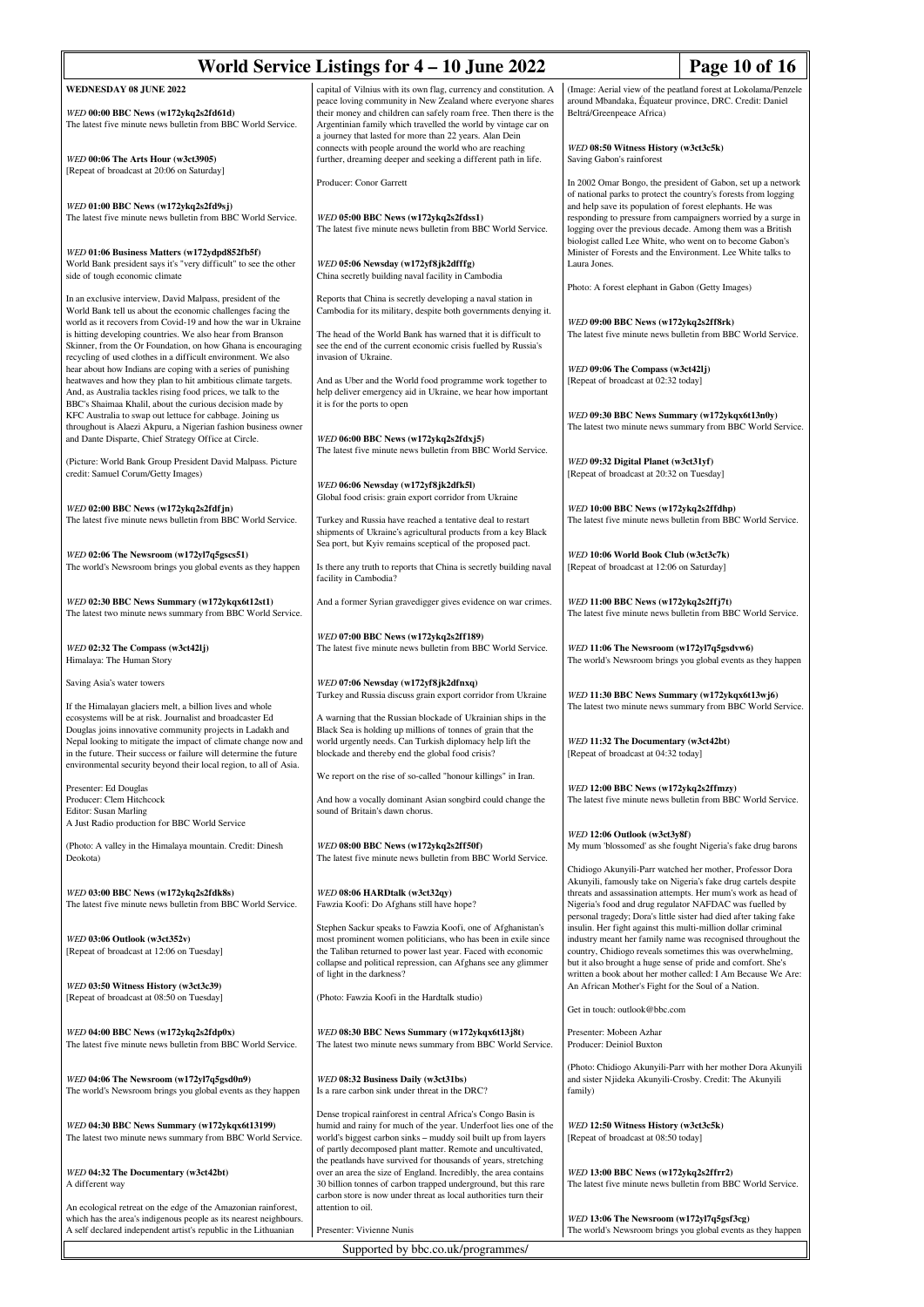| World Service Listings for 4 – 10 June 2022<br>Page 11 of 16                                                                                                                                                                                                                                               |                                                                                                                                                                                                    |                                                                                                                                                                                                                                                          |  |
|------------------------------------------------------------------------------------------------------------------------------------------------------------------------------------------------------------------------------------------------------------------------------------------------------------|----------------------------------------------------------------------------------------------------------------------------------------------------------------------------------------------------|----------------------------------------------------------------------------------------------------------------------------------------------------------------------------------------------------------------------------------------------------------|--|
| WED 13:30 BBC News Summary (w172ykqx6t1440g)                                                                                                                                                                                                                                                               | Catholic Church in Owo, Nigeria when it was attacked on                                                                                                                                            | Mgbolu reports from Lagos about a market flooded with non-                                                                                                                                                                                               |  |
| The latest two minute news summary from BBC World Service.<br>WED 13:32 Digital Planet (w3ct31yf)                                                                                                                                                                                                          | Sunday.<br>(Photo: Actor Matthew McConaughey, a native of Uvalde,<br>Texas as well as a father and a gun owner, becomes emotional                                                                  | fluoridated toothpaste amid continued oral health concerns.<br>And shocking results showing a global shortage of 43 million<br>medical staff are discussed with study lead author Professor                                                              |  |
| [Repeat of broadcast at 20:32 on Tuesday]                                                                                                                                                                                                                                                                  | as he holds up a picture of 10-year-old victim Alithia Ramirez<br>as he speaks to reporters about the school shooting in Uvalde<br>during a press briefing at the White House in Washington, U.S., | Rafael-Lozano.<br>Plus studio guest family doctor Ann Robinson says there's good                                                                                                                                                                         |  |
| WED 14:00 BBC News (w172ykq2s2ffwh6)<br>The latest five minute news bulletin from BBC World Service.                                                                                                                                                                                                       | June 7, 2022. Credit: Kevin Lamarque/Reuters)                                                                                                                                                      | news about new evidence for treating Crohn's disease.<br>Presenter: Claudia Hammond                                                                                                                                                                      |  |
| WED 14:06 Newshour (w172yfbzw86jffh)<br>Russia denies creating global food crisis                                                                                                                                                                                                                          | WED 17:00 BBC News (w172ykq2s2fg7ql)<br>The latest five minute news bulletin from BBC World Service.                                                                                               | Producer: Erika Wright<br>(Picture: A patient in MRI scanner with a nurse explaining the                                                                                                                                                                 |  |
| Russia's foreign minister Sergei Lavrov has denied that Russia's                                                                                                                                                                                                                                           | WED 17:06 BBC OS (w172yg1knkrwn2n)                                                                                                                                                                 | scan. Photo credit: ER Productions Limited/Getty Images.)                                                                                                                                                                                                |  |
| invasion of Ukraine has created a global food prices. He has<br>been holding talks in Turkey on how to get Ukrainian wheat<br>moving out of its ports. We get a response from the UN Food                                                                                                                  | Nigeria church attack: 'I don't feel safe'<br>We hear from two people in Nigeria whose family members                                                                                              | WED 21:00 BBC News (w172ykq2s2fgqq3)<br>The latest five minute news bulletin from BBC World Service.                                                                                                                                                     |  |
| and Agriculture economist and grain expert Erin Collier.<br>Also in the programme; we go to Berlin, where one person has                                                                                                                                                                                   | were caught up in Sunday's attack on a Catholic church. One<br>man tells us that his father - a church warden - played dead in<br>order to survive the assault. Another says he's been unable to   | WED 21:06 Newshour (w172yfbzw86k8nd)                                                                                                                                                                                                                     |  |
| been killed and at least a dozen more injured after a car drove<br>into a crowd on a busy street. And former football governors<br>Sepp Blatter and Michel Platini on trial for fraud and                                                                                                                  | sleep since hearing of the attack.<br>We get an update from our correspondent in Ukraine where the                                                                                                 | Will Russia ease blockade of Ukrainian grain shipments?<br>The United Nations Secretary General has warned that the war                                                                                                                                  |  |
| corruption.<br>(Photo: grain stuck in a Ukrainian port; Credit: Reuters)                                                                                                                                                                                                                                   | country's second city, Kharkiv, has come under renewed attack.<br>King Philippe of Belgium has returned the first of many                                                                          | in Ukraine threatens to unleash an unprecedented wave of<br>hunger and destitution around the world. The Russian foreign<br>minister was in Turkey today to discuss ways of resuming                                                                     |  |
| WED 15:00 BBC News (w172ykq2s2fg07b)                                                                                                                                                                                                                                                                       | cultural artefacts taken from the Congo during colonial rule.<br>We get reaction from local people.                                                                                                | Ukrainian grain exports.<br>Also on the programme: a doctor tells Congress about the                                                                                                                                                                     |  |
| The latest five minute news bulletin from BBC World Service.                                                                                                                                                                                                                                               | Three weeks after the Uvalde school shooting in Texas, US<br>lawmakers are holding a hearing on gun violence. It comes after<br>the actor Matthew McConaughey spoke out at the White House,        | horror of dealing with the shooting at a Texas elementary school<br>last month; and we pay tribute to the Anglo-Portuguese artist<br>Paula Rego who's died aged 87. She painted women in a whole                                                         |  |
| WED 15:06 HARDtalk (w3ct32qy)<br>[Repeat of broadcast at 08:06 today]                                                                                                                                                                                                                                      | making a plea for tougher gun laws. A survivor and parents of<br>victims of mass shootings have testified.                                                                                         | new way - considered groundbreaking at the time.<br>(Photo: A man shows grains of the wheat in his palms Credit:                                                                                                                                         |  |
| WED 15:30 BBC News Summary (w172ykqx6t14chq)<br>The latest two minute news summary from BBC World Service.                                                                                                                                                                                                 | (Photo: Broken pieces of furniture are seen on the ground,<br>following an attack by gunmen on worshippers during a Sunday<br>service mass at St. Francis Catholic Church, in Owo, Ondo,           | EPA/KHALED ELFIQI)                                                                                                                                                                                                                                       |  |
| WED 15:32 World Business Report (w172yk9jhj6jq7k)                                                                                                                                                                                                                                                          | Nigeria June 6, 2022. Credit: Temilade Adelaja/Reuters)<br>WED 18:00 BBC News (w172ykq2s2fgcgq)                                                                                                    | WED 22:00 BBC News (w172ykq2s2fgvg7)<br>The latest five minute news bulletin from BBC World Service.                                                                                                                                                     |  |
| Turkey seeks to unblock Ukrainian grain<br>Talks were held between Russia and Turkey on a UN plan to                                                                                                                                                                                                       | The latest five minute news bulletin from BBC World Service.                                                                                                                                       | WED 22:06 HARDtalk (w3ct32qy)<br>[Repeat of broadcast at 08:06 today]                                                                                                                                                                                    |  |
| restart Ukrainian grain exports. Western countries have accused<br>Russia of risking global famine by shutting Ukraine's Black Sea<br>ports. Arnaud Petit is executive director of inter-governmental<br>group the International Grains Council, and discusses the                                         | WED 18:06 Outlook (w3ct3y8f)<br>[Repeat of broadcast at 12:06 today]                                                                                                                               | WED 22:30 BBC News Summary (w172ykqx6t156qm)<br>The latest two minute news summary from BBC World Service.                                                                                                                                               |  |
| challenges involved in getting Ukraine's grain supplies moving<br>again. Also in the programme, the UN's World Food<br>Programme is working with the California ride-hailing app<br>Uber to use its technology to help move emergency supplies of<br>food and water within Ukraine. The BBC's Zoe Kleinman | WED 18:50 Witness History (w3ct3c5k)<br>[Repeat of broadcast at 08:50 today]                                                                                                                       | WED 22:32 The Documentary (w3ct42bt)<br>[Repeat of broadcast at 04:32 today]                                                                                                                                                                             |  |
| explains how the software might help lower the risk of delivery<br>trucks becoming targets, by enabling supplies to be moved<br>around in much smaller vehicles. Plans for compulsory quotas<br>for women in senior positions have been agreed by the                                                      | WED 19:00 BBC News (w172ykq2s2fgh6v)<br>The latest five minute news bulletin from BBC World Service.                                                                                               | WED 23:00 BBC News (w172ykq2s2fgz6c)<br>The latest five minute news bulletin from BBC World Service.                                                                                                                                                     |  |
| European Parliament and EU member states. A third of all<br>directors in companies employing more than 250 people will<br>need to be women within the next four years. We find out more<br>from Lara Wolters, who is a Dutch socialist member of the                                                       | WED 19:06 The Newsroom (w172yl7q5gsftv7)<br>The world's Newsroom brings you global events as they happen                                                                                           | WED 23:06 The Newsroom (w172yl7q5gsg9tr)<br>The world's Newsroom brings you global events as they happen                                                                                                                                                 |  |
| European Parliament, and who also led negotiations on the<br>change. Plus, the BBC's Vivienne Nunis reports on concerns<br>around oil development in the Congo basin which may threaten<br>peatland storing 30bn tonnes of Carbon Dioxide.                                                                 | WED 19:30 BBC News Summary (w172ykqx6t14vh7)<br>The latest two minute news summary from BBC World Service.                                                                                         | WED 23:20 Sports News (w172ygh33bf427n)<br>BBC Sport brings you all the latest stories and results from<br>around the world.                                                                                                                             |  |
| Today's edition is presented by Mike Johnson, and produced by<br>Nisha Patel, Elizabeth Hotson and Gabriele Shaw.                                                                                                                                                                                          | WED 19:32 Sport Today (w172ygfg6w6r05r)<br>2022/06/06 GMT                                                                                                                                          | WED 23:30 BBC News Summary (w172ykqx6t15bgr)                                                                                                                                                                                                             |  |
| (Picture: Wheat in a shelled Ukrainian grain silo. Picture credit:<br>Getty Images.)                                                                                                                                                                                                                       | BBC sports correspondents tell the story behind today's top<br>sporting news, with interviews and reports from across the<br>world.                                                                | The latest two minute news summary from BBC World Service.                                                                                                                                                                                               |  |
|                                                                                                                                                                                                                                                                                                            |                                                                                                                                                                                                    | WED 23:32 World Business Report (w172ykbby7t7zmw)<br>UN warns of unprecedented 'wave of hunger'                                                                                                                                                          |  |
| WED 16:00 BBC News (w172ykq2s2fg3zg)<br>The latest five minute news bulletin from BBC World Service.                                                                                                                                                                                                       | WED 20:00 BBC News (w172ykq2s2fglyz)<br>The latest five minute news bulletin from BBC World Service.                                                                                               | 'No country' will be left untouched by cost of living crisis, says<br>the UN chief Antonio Guterres as pressure on Russia to end<br>blockade of Ukrainian ports grows. Increase in prices of energy                                                      |  |
| WED 16:06 BBC OS (w172yg1knkrwjbj)<br>US gun control debate                                                                                                                                                                                                                                                | WED 20:06 The Compass (w3ct42lj)<br>[Repeat of broadcast at 02:32 today]                                                                                                                           | and food can be felt everywhere, but for nations in the Horn of<br>Africa the situation is dire as people in rural areas are on the<br>brink of starvation. We talk to Hassan Khannenje, director of                                                     |  |
| Three weeks after the Uvalde school shooting in Texas, US<br>lawmakers are holding a hearing on gun violence. It comes after<br>the actor Matthew McConaughey spoke out at the White House,<br>making a plea for tougher gun laws. A survivor and parents of                                               | WED 20:30 BBC News Summary (w172ykqx6t14z7c)<br>The latest two minute news summary from BBC World Service.                                                                                         | Horn International Institute for Strategic Studies.<br>India has increased interest rates for the second time this year,<br>with an increment of 0.5%. The country is struggling to control<br>rising inflation, which stands at 8%. Sanjay Aggarawal of |  |
| victims of mass shootings have testified.<br>Russian state media claims that more than 1,000 Ukrainian                                                                                                                                                                                                     | WED 20:32 Health Check (w3ct32wg)<br>What brain scans tell us                                                                                                                                      | Paramount Cables Group and Pradeep Multani of PHD<br>Chamber of Commerce and Industry tell us more.<br>A TikTok executive has stepped back after claims that he                                                                                          |  |
| servicemen have been taken to Russia after surrendering in<br>Mariupol. We find out what is known about these fighters and<br>what might await them in Russia.                                                                                                                                             | Brain scans can reveal new ways to diagnose and potentially<br>treat psychiatric, psychological and neurological conditions. But                                                                   | participated in an aggressive work culture. We hear from<br>Financial Times reporter Cristina Criddle about the allegations.<br>Walmart heir Rob Walton and his family have won the bidding                                                              |  |
| We talk about India's diplomatic row with a growing list of                                                                                                                                                                                                                                                | why has the promise been so slow to turn into reality? Claudia<br>Hammond is joined by Sophie Scott, Director of the Institute of                                                                  | to buy NFL's Denver Broncos. The Walton-Penner family is<br>reported to have made a bid worth 4.65 billion dollars. Sports                                                                                                                               |  |
| countries in the Islamic world over controversial comments<br>made by two senior officials of the country's ruling party about<br>the Prophet Muhammad.                                                                                                                                                    | Cognitive Neuroscience and also by neuroscientist Scott Marek<br>of Washington University in St Louis.                                                                                             | Business Journal's Ben Fischer explains the details.<br>(Picture: UN Secretary-General Guterres. Picture credit:<br>European Pressphoto Agency)                                                                                                          |  |
| We speak to people whose relatives were in the St Francis                                                                                                                                                                                                                                                  | Plus one year on since fluoride toothpaste was added to the<br>World Health Organisation's essential medicines list, Charles                                                                       |                                                                                                                                                                                                                                                          |  |
| Supported by bbc.co.uk/programmes/                                                                                                                                                                                                                                                                         |                                                                                                                                                                                                    |                                                                                                                                                                                                                                                          |  |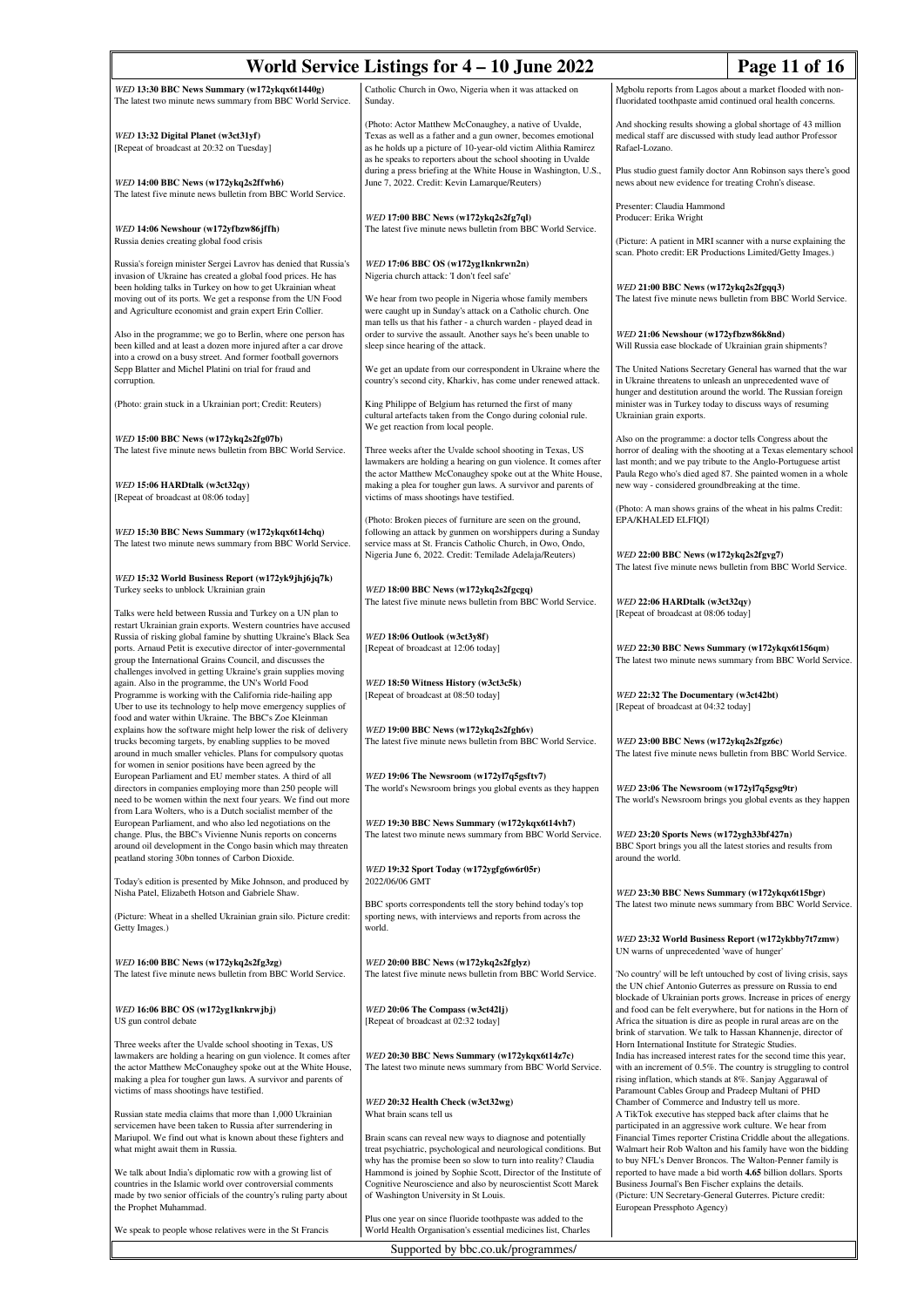| World Service Listings for 4 – 10 June 2022<br>Page 12 of 16                                                                                                                                                                                                                                                                                                     |                                                                                                                                                                                                                                                                     |                                                                                                                                                                                                                                                                                                                                                                                                |
|------------------------------------------------------------------------------------------------------------------------------------------------------------------------------------------------------------------------------------------------------------------------------------------------------------------------------------------------------------------|---------------------------------------------------------------------------------------------------------------------------------------------------------------------------------------------------------------------------------------------------------------------|------------------------------------------------------------------------------------------------------------------------------------------------------------------------------------------------------------------------------------------------------------------------------------------------------------------------------------------------------------------------------------------------|
| THURSDAY 09 JUNE 2022                                                                                                                                                                                                                                                                                                                                            | [Repeat of broadcast at 12:06 on Wednesday]                                                                                                                                                                                                                         | THU 07:00 BBC News (w172ykq2s2fhy5d)<br>The latest five minute news bulletin from BBC World Service.                                                                                                                                                                                                                                                                                           |
| THU 00:00 BBC News (w172ykq2s2fh2yh)<br>The latest five minute news bulletin from BBC World Service.                                                                                                                                                                                                                                                             | THU 03:50 Witness History (w3ct3c5k)<br>[Repeat of broadcast at 08:50 on Wednesday]                                                                                                                                                                                 | THU 07:06 Newsday (w172yf8jk2djktt)                                                                                                                                                                                                                                                                                                                                                            |
| THU 00:06 World Book Club (w3ct3c7k)<br>[Repeat of broadcast at 12:06 on Saturday]                                                                                                                                                                                                                                                                               | THU 04:00 BBC News (w172ykq2s2fhky0)<br>The latest five minute news bulletin from BBC World Service.                                                                                                                                                                | Ukraine fights for regional centre from Russian forces<br>Is the final battle to decide the fate of Eastern Ukraine<br>underway? This is how President President Volodymyr                                                                                                                                                                                                                     |
| THU 01:00 BBC News (w172ykq2s2fh6pm)<br>The latest five minute news bulletin from BBC World Service.                                                                                                                                                                                                                                                             | THU 04:06 The Newsroom (w172yl7q5gsgxkd)<br>The world's Newsroom brings you global events as they happen                                                                                                                                                            | Zelensky has described the battle for Severodonetsk.<br>Also Newsday will go to Berlin where yesterday a teacher was<br>killed and many schoolchildren injured after a car hit a crowd                                                                                                                                                                                                         |
| THU 01:06 Business Matters (w172ydpd852j72j)<br>Talks to unblock Ukrainian grain stall as UN warns of<br>unprecedented hunger                                                                                                                                                                                                                                    | THU 04:30 BBC News Summary (w172ykqx6t15y6d)<br>The latest two minute news summary from BBC World Service.                                                                                                                                                          | in the German capital.<br>In the United States, Democrats have pushed through a gun<br>control package. But it faces tough opposition from<br>Republicans and looks set to fail.                                                                                                                                                                                                               |
| Negotiations in Turkey to lift the Russian blockade on<br>Ukrainian ports and allow millions of tonnes of grain to reach<br>poor countries have reached a stalemate. The war threatens to                                                                                                                                                                        | THU 04:32 The Food Chain (w3ct38mx)<br>The recipe translators                                                                                                                                                                                                       | And a neglected French farming community hoping to make<br>the political establishment sit back and listen to their woes.                                                                                                                                                                                                                                                                      |
| unleash an unprecedented wave of hunger and destitution<br>around the world, says UN Secretary-General Antonio Guterres.<br>In the Horn of Africa, people in rural areas are on the brink of<br>starvation, as Hassan Khannenje, director of Horn International<br>Institute for Strategic Studies, tells us.                                                    | Many chefs reach global status, with international demand for<br>their latest book. Spare a thought for the translators, tasked with<br>making their recipes accessible across barriers of language,<br>culture and cuisine.                                        | THU 08:00 BBC News (w172ykq2s2fj1xj)<br>The latest five minute news bulletin from BBC World Service.                                                                                                                                                                                                                                                                                           |
| The EU has agreed that companies will face mandatory quotas<br>to ensure women have at least 40% of seats on corporate<br>boards. We hear more from Lara Wolters, a Dutch socialist<br>member of the European Parliament, who led negotiations on                                                                                                                | Translating a recipe isn't as simple as getting the dictionary out,<br>you need to understand the different terminology and<br>ingredients used in each country, whilst staying true to the                                                                         | THU 08:06 The Inquiry (w3ct39t1)<br>How do you live to be 100?                                                                                                                                                                                                                                                                                                                                 |
| the change.<br>India has increased interest rates for the second time this year.<br>We discuss this with business journalist Sushma Ramachandran                                                                                                                                                                                                                 | original dish.<br>We speak to Rosa Llopis, a Spanish translator who specialises                                                                                                                                                                                     | There was a time when living to 100 seemed impossible, but no<br>any longer.                                                                                                                                                                                                                                                                                                                   |
| and Paramount Cables Group's Sanjay Aggarawal.<br>A TikTok executive has stepped back after claims that he<br>participated in an aggressive work culture. We hear from<br>Financial Times reporter Cristina Criddle about the allegations.                                                                                                                       | in gastronomy and has translated a number of cookbooks.<br>Cristina Cigognini is an Italian translator who usually specialises<br>in literary translation of novels, but brought her skills to two<br>cook books published by the chef Yotam Ottolenghi. Nawal      | Can the process of ageing be slowed or even reversed? Do those<br>who have already lived to 100 hold the secrets that will help us<br>all live longer?                                                                                                                                                                                                                                         |
| Walmart heir Rob Walton and his family have won the bidding<br>to buy NFL's Denver Broncos. The Walton-Penner family is<br>reported to have made a bid worth 4.65 billion dollars. Sports<br>Business Journal's Ben Fischer explains the details.                                                                                                                | Nasrallah is an Iraqi living in the US who translates medieval<br>Arabic food texts, bringing those historic recipes to new<br>audiences.                                                                                                                           | While science tries to find the answers to living a long and<br>healthy life, societies with ageing populations, such as Japan,<br>are finding new ways to help their older population live active<br>and connected lives.                                                                                                                                                                     |
| Sam Fenwick is joined throughout the programme by Takara<br>Small, technology reporter for CBC in Toronto Canada, and<br>Rachel Pupazzoni, national business reporter and presenter at                                                                                                                                                                           | If you would like to get in touch with the show, please email<br>thefoodchain@bbc.co.uk.                                                                                                                                                                            | On the Inquiry this week, Charmain Cozier asks, how do we<br>live to 100?                                                                                                                                                                                                                                                                                                                      |
| ABC News in Perth in Australia, to talk about the most relevant<br>business news of the day.                                                                                                                                                                                                                                                                     | Presented by Ruth Alexander.                                                                                                                                                                                                                                        | Presenter: Charmaine Cozier                                                                                                                                                                                                                                                                                                                                                                    |
|                                                                                                                                                                                                                                                                                                                                                                  | Produced by Beatrice Pickup.                                                                                                                                                                                                                                        | Produced by: Louise Clarke-Rowbotham and Ravi Naik<br>Editor: Tara McDermott                                                                                                                                                                                                                                                                                                                   |
| (Picture: Foreign Ministers of Russia, Sergei Lavrov, and<br>Turkey, Mevlut Cavusoglu. Picture credit: European Pressphoto<br>Agency)                                                                                                                                                                                                                            | THU 05:00 BBC News (w172ykq2s2fhpp4)<br>The latest five minute news bulletin from BBC World Service.                                                                                                                                                                | (Chocolate 100th Birthday Cake. Credit: Getty images)                                                                                                                                                                                                                                                                                                                                          |
| THU 02:00 BBC News (w172ykq2s2fhbfr)<br>The latest five minute news bulletin from BBC World Service.                                                                                                                                                                                                                                                             | THU 05:06 Newsday (w172yf8jk2djbbk)<br>Ukraine: Fight for the city of Severodonetsk may decide the<br>outcome of the war                                                                                                                                            | THU 08:30 BBC News Summary (w172ykqx6t16f5x)<br>The latest two minute news summary from BBC World Service                                                                                                                                                                                                                                                                                      |
| THU 02:06 The Newsroom (w172yl7q5gsgp24)<br>The world's Newsroom brings you global events as they happen                                                                                                                                                                                                                                                         | According to President Zelensky, an estimated 60 to 100<br>Ukranian soldiers are dying on the front line per day and all<br>because of a lack of adequate equipment. We'll be going live to<br>Dnipro to get an update.                                             | THU 08:32 Business Daily (w3ct311r)<br>The emerging market for energy storage<br>Oil and gas prices have risen sharply after Russia's invasion of                                                                                                                                                                                                                                              |
| THU 02:30 BBC News Summary (w172ykqx6t15pq4)<br>The latest two minute news summary from BBC World Service.                                                                                                                                                                                                                                                       | The Committee Hearing into the storming of Capitol Hill by<br>Trump supporters on January 6th is to reveal a report in a few<br>hours. It's said to contain evidence proving this was part of a<br>conspiracy directed from the top.                                | Ukraine, and as a result many countries have signalled a move<br>towards more renewable energy. One of the challenges for the<br>future will be how to store energy produced by wind and solar<br>power so it can be used at the right times. Professor Seamus<br>Garvey and a team at the University of Nottingham tell us about                                                              |
| THU 02:32 Assignment (w3ct303n)<br>Evacuated to Russia                                                                                                                                                                                                                                                                                                           | India's ruling BJP has suspended a leading party spokesperson                                                                                                                                                                                                       | their prototype machine which uses compressed air and heated<br>gravel to tackle this problem. We also hear from Professor                                                                                                                                                                                                                                                                     |
| More than a million Ukrainian civilians from Mariupol and<br>other war-ravaged towns in the east of the country have been<br>transported over the border into the territory of their country's                                                                                                                                                                   | over alleged blasphemous comments made about the Prophet<br>Muhammad But is this enough to dampen the angry response<br>from neighbouring Pakistan and other Muslim countries?                                                                                      | Mara Prentiss of the University of Harvard on the science<br>behind these new ideas, and Heymi Bahar of the International<br>Energy Agency to give an overview of this sector at the<br>moment.                                                                                                                                                                                                |
| enemy, Russia. The authorities there have dispersed them into a<br>chain of "temporary accommodation centres" across Russia,<br>some of them thousands of miles from Ukraine. Russia claims<br>it's rescued the refugees – and says some want to build new                                                                                                       | THU 06:00 BBC News (w172ykq2s2fhtf8)<br>The latest five minute news bulletin from BBC World Service.                                                                                                                                                                | Presenter/Producer: Hannah Bewley<br>Image: Wind turbines and solar panels; Credit: Getty Images                                                                                                                                                                                                                                                                                               |
| lives with Russian citizenship in places as far away as<br>Vladivostok, on the Pacific Ocean. But many of the Ukrainians<br>are trying to avoid or leave the accommodation centres, and get<br>out of Russia – and they're being helped by a network of                                                                                                          | THU 06:06 Newsday (w172yf8jk2djg2p)<br>Zelensky: 'no people on the streets' in Severodonetsk                                                                                                                                                                        | THU 08:50 Witness History (w3ct3c11)<br>How Sri Lanka's president survived a suicide bombing                                                                                                                                                                                                                                                                                                   |
| volunteers inside and outside the country. Ukraine says many of<br>the "evacuees" have been forcibly deported to Russia against<br>their will – and they're being subjected to a form of slavery in<br>sealed camps. Tim Whewell talks to refugees in Russia - and<br>others who've managed to leave the country - to try to find out<br>what's really going on. | Ukraine's President Volodymyr Zelensky has said that fighting<br>for the city of Severodonetsk may decide the outcome of the<br>war in the east of the country. Newsday will hear what the<br>Russian ambassador to the UN has to say about the latest<br>fighting. | In 2006, Sri Lanka's current president, Gotabaya Rajapaksa,<br>came within metres of death when he was targeted in a suicide<br>bomb attack in Colombo. The attack was orchestrated by the<br>Tamil Tigers during what was supposed to be a ceasefire in Sri<br>Lanka's long-standing civil war. Matt Pintus has been speaking<br>to former Sri Lankan foreign minister, Pali Palihakkara, who |
| Image: A temporary accommodation centre for evacuees,<br>including residents of the Ukrainian city of Mariupol, in the                                                                                                                                                                                                                                           | Hospitals, clinics, maternity wards and nursing homes in<br>Ukraine have been attacked by Russia it's been described as a<br>"terror bombing campaign".                                                                                                             | was injured in the blast.<br>Photo: Burning car after explosion (Getty Images)                                                                                                                                                                                                                                                                                                                 |
| building of a local sports school in Taganrog in the Rostov<br>region, Russia on March 17, 2022 (Credit: Maxim<br>Romanov/Anadolu Agency via Getty Images)                                                                                                                                                                                                       | From having some of the harshest punishment to legalising the<br>cultivation of marijuana, Thailand is heading for a huge drug<br>transformation which will free more than four thousand people                                                                     | THU 09:00 BBC News (w172ykq2s2fj5nn)<br>The latest five minute news bulletin from BBC World Service.                                                                                                                                                                                                                                                                                           |
| THU 03:00 BBC News (w172ykq2s2fhg5w)<br>The latest five minute news bulletin from BBC World Service.                                                                                                                                                                                                                                                             | from prison.<br>We'll explain the controversy surrounding the new Saudi-<br>funded golf tournament, as it prepares to get under way in the                                                                                                                          | THU 09:06 Assignment (w3ct303n)<br>[Repeat of broadcast at 02:32 today]                                                                                                                                                                                                                                                                                                                        |
| THU 03:06 Outlook (w3ct3y8f)                                                                                                                                                                                                                                                                                                                                     | UK.                                                                                                                                                                                                                                                                 |                                                                                                                                                                                                                                                                                                                                                                                                |

Supported by bbc.co.uk/programmes/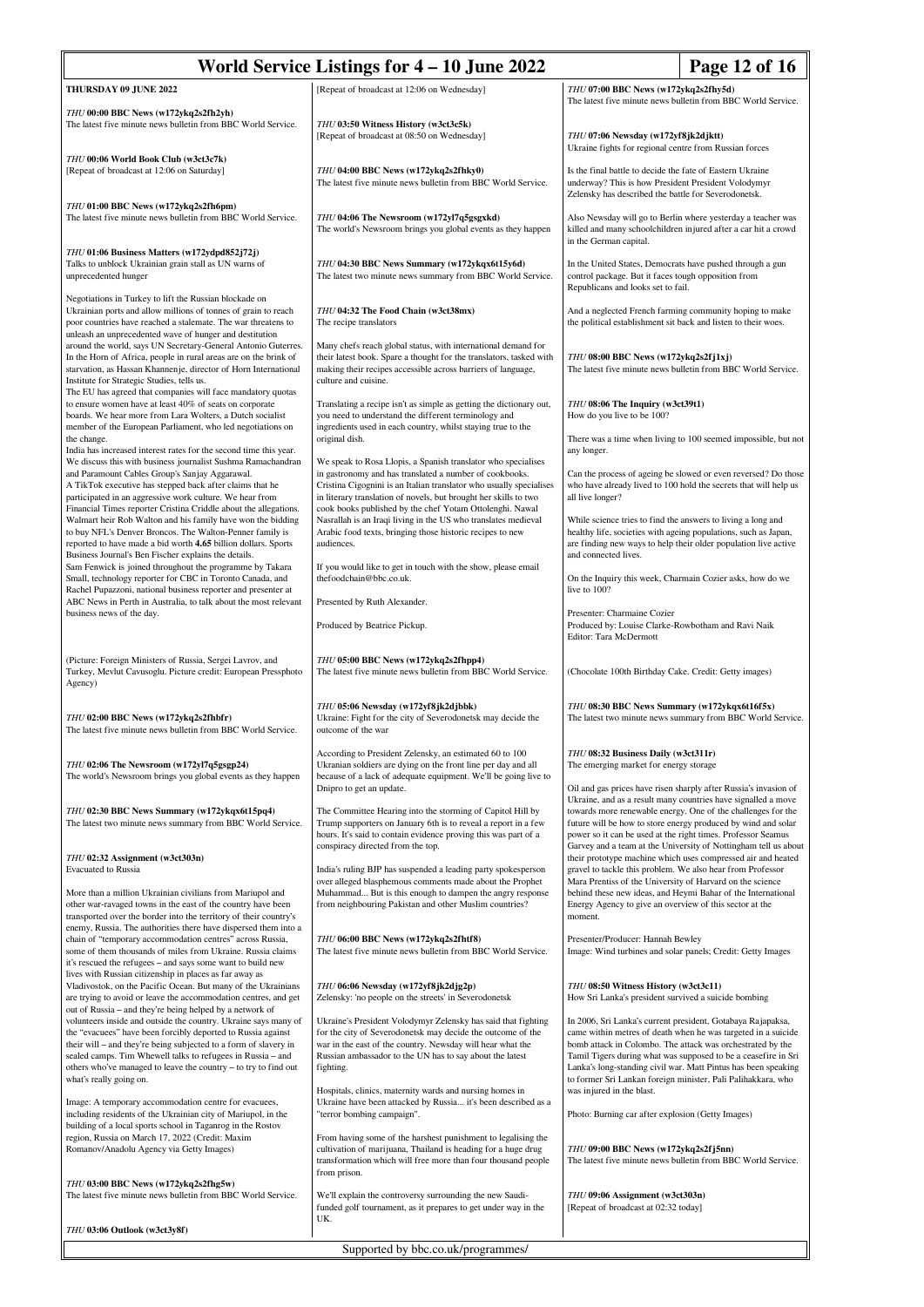| World Service Listings for 4 - 10 June 2022<br>Page 13 of 16                                                                                                                                                                                                                                                                   |                                                                                                                                                                                                                                                                                                                                           |                                                                                                                                                                                                                                                                    |  |
|--------------------------------------------------------------------------------------------------------------------------------------------------------------------------------------------------------------------------------------------------------------------------------------------------------------------------------|-------------------------------------------------------------------------------------------------------------------------------------------------------------------------------------------------------------------------------------------------------------------------------------------------------------------------------------------|--------------------------------------------------------------------------------------------------------------------------------------------------------------------------------------------------------------------------------------------------------------------|--|
| THU 09:30 BBC News Summary (w172ykqx6t16jy1)<br>The latest two minute news summary from BBC World Service.                                                                                                                                                                                                                     | Joe Sharman's speciality is the snowdrop - a type of herbaceous<br>plant with a drooping white flower. These humble, bell shaped<br>petals can we worth a huge amount of money. One of Joe's rare                                                                                                                                         | THU 16:00 BBC News (w172ykq2s2fk0wk)<br>The latest five minute news bulletin from BBC World Service.                                                                                                                                                               |  |
| THU 09:32 Health Check (w3ct32wg)<br>[Repeat of broadcast at 20:32 on Wednesday]                                                                                                                                                                                                                                               | breeds caused an intense bidding war and was auctioned at<br>\$2,500.                                                                                                                                                                                                                                                                     | THU 16:06 BBC OS (w172yg1knkrzf7m)<br>Ukraine: Three sentenced to death in Donetsk                                                                                                                                                                                 |  |
| THU 10:00 BBC News (w172ykq2s2fj9ds)                                                                                                                                                                                                                                                                                           | Get in touch: outlook@bbc.com<br>Presenter: Mobeen Azhar                                                                                                                                                                                                                                                                                  | Two Britons and a Moroccan who were captured by Russian<br>forces while fighting for Ukraine have been sentenced to death                                                                                                                                          |  |
| The latest five minute news bulletin from BBC World Service.                                                                                                                                                                                                                                                                   | Producer: Harry Graham<br>(Photo: Howie and Kai Truong. Credit: Howie Truong)                                                                                                                                                                                                                                                             | by an unrecognised court in the Russian-controlled region of<br>Donetsk.                                                                                                                                                                                           |  |
| THU 10:06 The Forum (w3ct38sf)<br>The Popol Vuh: Central American epic that survived Spanish<br>conquest                                                                                                                                                                                                                       | THU 12:50 Witness History (w3ct3c11)<br>[Repeat of broadcast at 08:50 today]                                                                                                                                                                                                                                                              | There have been numerous reports of rapes by Russian soldiers<br>during the invasion of Ukraine. We discuss how sexual violence<br>is used as a weapon of war and look at the impact this has on<br>the victims and communities. (Please be aware, you may find    |  |
| Mythological sagas are often fantastical and push the<br>imagination to the limit but the Popol Vuh, which originates in<br>what is Guatemala today, has a gallery of extraordinary<br>characters both good and bad. They get involved in a series of<br>mind-boggling battles and challenges and this eventually leads        | THU 13:00 BBC News (w172ykq2s2fjnn5)<br>The latest five minute news bulletin from BBC World Service.                                                                                                                                                                                                                                      | some of the details distressing).<br>Our China media analyst tells us about the devastating floods in<br>southern China and explains why new Covid lockdowns are<br>being imposed on parts of Shanghai.                                                            |  |
| to the creation of the human race. The Maya K'iche' story of the<br>Popol Vuh has come down to us in an 18th-Century<br>transcription and Spanish translation by a priest called<br>Francisco Ximenez, and as with many ancient stories, there are                                                                             | THU 13:06 The Newsroom (w172yl7q5gsj08k)<br>The world's Newsroom brings you global events as they happen                                                                                                                                                                                                                                  | We talk about Thailand's decision to relax marijuana laws to<br>boost economy and tourism.                                                                                                                                                                         |  |
| tantalising questions about the history of the manuscript and the<br>origins of the tale itself.<br>Rajan Datar traces the meanings and significance of the Popol                                                                                                                                                              | THU 13:30 BBC News Summary (w172ykqx6t170xk)<br>The latest two minute news summary from BBC World Service.                                                                                                                                                                                                                                | (Photo: A still image, taken from footage of the Supreme Court<br>of the self-proclaimed Donetsk People's Republic [DPR],<br>shows Britons Aiden Aslin, Shaun Pinner and Moroccan<br>Brahim Saadoun captured by Russian forces during a military                   |  |
| Vuh with the help of Frauke Sachse who is director of Pre-<br>Columbian Studies at the Dumbarton Oaks Research Library<br>and Collection in Washington DC; Iyaxel Cojti Ren, professor<br>at the University of Texas; Allen Christenson who is professor<br>at Brigham Young University in Provo, Utah as well as an           | THU 13:32 Health Check (w3ct32wg)<br>[Repeat of broadcast at 20:32 on Wednesday]                                                                                                                                                                                                                                                          | conflict in Ukraine, in a courtroom cage at a location given as<br>Donetsk, Ukraine, in a still image from a video released June 7,<br>2022. Credit: Supreme Court of Donetsk People's<br>Republic/Handout via REUTERS)                                            |  |
| ethnographer and author of a new translation and critical edition<br>of the Popol Vuh.<br>The reader is Florencia Cordeu.                                                                                                                                                                                                      | THU 14:00 BBC News (w172ykq2s2f jsd9)<br>The latest five minute news bulletin from BBC World Service.                                                                                                                                                                                                                                     | THU 17:00 BBC News (w172ykq2s2fk4mp)<br>The latest five minute news bulletin from BBC World Service.                                                                                                                                                               |  |
| (Image: A Mayan ball player at the Great Ball Court in Chichen-<br>Itza. Credit: Independent Picture Service/Universal Images<br>Group/Getty Images)                                                                                                                                                                           | THU 14:06 Newshour (w172yfbzw86mbbl)<br>Ukraine says up to 200 soldiers dying a day                                                                                                                                                                                                                                                       | THU 17:06 BBC OS (w172yg1knkrzjzr)<br>January 6 hearings to begin                                                                                                                                                                                                  |  |
| THU 10:50 Sporting Witness (w3ct36fl)<br>Diving into the world's largest iceberg                                                                                                                                                                                                                                               | President Zelensky's top advisor Mikhaylo Podolyak talks to<br>Newshour about the cost of battle, the shape of victory, and<br>how to get urgently needed food exports out of Ukraine's Black<br>Sea Ports. We also hear from Russia's ambassador to the UN.                                                                              | In the US, the congressional committee investigating the 6<br>January 2021 Capitol attack will be holding a series of public<br>hearings to present its findings. We explain some key things to<br>know about the hearings and find out how much interest there is |  |
| In 2000, Jill Heinerth was already a renowned diver, known for<br>her exploits mapping vast underground cave networks in<br>Florida. Filming for a National Geographic documentary<br>brought a new and unprecedented challenge; a vast iceberg                                                                                | Also in the programme: the US House of Representatives is<br>about to go public with its investigation into the storming of the<br>Capitol on January 6th, 2021; and Europe's largest predator<br>dinosaur turns up in England.                                                                                                           | in the country for televised hearings.<br>A self-styled court in the so-called Donetsk People's Republic<br>in Ukraine has sentenced two British nationals and a Moroccan                                                                                          |  |
| known as B-15 had broken away from an ice shelf in<br>Antarctica, providing a unique chance to explore its networks of<br>underground caves. Braving sub zero temperatures and the<br>treachery of constantly shifting ice, Jill became the first person<br>to ever enter one of these caves - a historic milestone in diving. | (Image: a Ukrainian service member on the front line in the<br>Donbas region of Ukraine June 5, 2022; Credit: Reuters / Gleb<br>Garanich)                                                                                                                                                                                                 | national to death. They were captured while fighting alongside<br>Ukrainian troops. We get more details from our correspondent.<br>We discuss how sexual violence is used as a weapon of war and<br>look at the impact this has on the victims and communities.    |  |
| She tells her story to Emily Finch.                                                                                                                                                                                                                                                                                            | THU 15:00 BBC News (w172ykq2s2fjx4f)                                                                                                                                                                                                                                                                                                      | Please be aware, you may find some of the details distressing.                                                                                                                                                                                                     |  |
| PHOTO: The B-15 iceberg (Wolfgang Kaehler/LightRocket via<br>Getty Images)<br>THU 11:00 BBC News (w172ykq2s2fjf4x)                                                                                                                                                                                                             | The latest five minute news bulletin from BBC World Service.<br>THU 15:06 The Inquiry (w3ct39t1)<br>[Repeat of broadcast at 08:06 today]                                                                                                                                                                                                  | (Photo: Pro-Trump protesters storm into the U.S. Capitol<br>during clashes with police, during a rally to contest the<br>certification of the 2020 U.S. presidential election results by the<br>U.S. Congress, in Washington, U.S. January 6, 2021. Credit:        |  |
| The latest five minute news bulletin from BBC World Service.                                                                                                                                                                                                                                                                   | THU 15:30 BBC News Summary (w172ykqx6t178dt)                                                                                                                                                                                                                                                                                              | Shannon Stapleton/File Photo/Reuters)                                                                                                                                                                                                                              |  |
| THU 11:06 The Newsroom (w172yl7q5gshrs9)<br>The world's Newsroom brings you global events as they happen                                                                                                                                                                                                                       | The latest two minute news summary from BBC World Service.                                                                                                                                                                                                                                                                                | THU 18:00 BBC News (w172ykq2s2fk8ct)<br>The latest five minute news bulletin from BBC World Service.                                                                                                                                                               |  |
| THU 11:30 BBC News Summary (w172ykqx6t16sf9)<br>The latest two minute news summary from BBC World Service.                                                                                                                                                                                                                     | THU 15:32 World Business Report (w172yk67qlswdfh)<br>UN warns over food insecurity<br>The UN's Food and Agriculture Organization has warned of                                                                                                                                                                                            | THU 18:06 Outlook (w3ct34w2)<br>[Repeat of broadcast at 12:06 today]                                                                                                                                                                                               |  |
| THU 11:32 The Food Chain (w3ct38mx)<br>[Repeat of broadcast at 04:32 today]                                                                                                                                                                                                                                                    | growing global food insecurity. We hear why Russia's invasion<br>of Ukraine could cause the global food import bill to rise to a<br>record \$1.8tn this year from Upali Wickramasinghe, senior<br>economist at the FAO. And we find out about the challenges                                                                              | THU 18:50 Witness History (w3ct3c11)<br>[Repeat of broadcast at 08:50 today]                                                                                                                                                                                       |  |
| THU 12:00 BBC News (w172ykq2s2fjjx1)<br>The latest five minute news bulletin from BBC World Service.                                                                                                                                                                                                                           | faced by people in Uganda with food prices from Nebert<br>Rugadya, who is a business reporter in Kampala. Also in the<br>programme, the BBC's Mariko Oi reports from Tokyo on why<br>inflation in Japan is significantly lower than in many other parts                                                                                   | THU 19:00 BBC News (w172ykq2s2fkd3y)<br>The latest five minute news bulletin from BBC World Service.                                                                                                                                                               |  |
| THU 12:06 Outlook (w3ct34w2)<br>Pirates stole my son                                                                                                                                                                                                                                                                           | of the world. There's been an overhaul of drugs laws in<br>Thailand, where it's now legal to cultivate marijuana, and some<br>consumption of it is now also allowed. The BBC's Jonathan<br>Head has been to visit some farms in the north of the country,                                                                                 | THU 19:06 The Newsroom (w172yl7q5gsjqrb)<br>The world's Newsroom brings you global events as they happen                                                                                                                                                           |  |
| Howie Truong was fleeing Vietnam in the 1970s with his wife<br>and baby son Kai, when pirates intercepted their boat and threw<br>Howie into the sea. Not only did Howie have to swim for his<br>life, but he had no idea if he would ever see his wife and son<br>again. Fast forward over 30 years and there was an          | where cannabis plants are being handed out to farmers. Plus,<br>energy price rises as a result of the conflict in Ukraine have<br>focused attention on the prospects for more renewable energy.<br>But one challenge is how to store solar and wind power so that it<br>can be used when the sun isn't shining or the wind isn't blowing, | THU 19:30 BBC News Summary (w172ykqx6t17rdb)<br>The latest two minute news summary from BBC World Service.                                                                                                                                                         |  |
| extraordinary reunion between father and son. Neal Razzell<br>spoke to Howie and Kai in 2019.                                                                                                                                                                                                                                  | and the BBC's Hannah Bewley explores a range of promising<br>new technologies aimed at tackling the issue.                                                                                                                                                                                                                                | THU 19:32 Sport Today (w172ygfg6w6tx2v)<br>2022/06/06 GMT                                                                                                                                                                                                          |  |
| Emmanuel Tuloe was working as a motorcycle taxi driver in<br>Liberia when he discovered a blue plastic bag by the side of the<br>road. Inside was \$50,000, more than a lifetime's earnings for a<br>driver like him. Emmanuel was faced with a choice, take the                                                               | Today's edition is presented by Rob Young, and produced by<br>George Thomas, Elizabeth Hotson and Sara Parry.<br>(Picture: Food aid is loaded at a UN warehouse. Picture credit:                                                                                                                                                          | BBC sports correspondents tell the story behind today's top<br>sporting news, with interviews and reports from across the<br>world.                                                                                                                                |  |
| money and run, or try and track down the original owner and<br>give it back.                                                                                                                                                                                                                                                   | Getty Images.)                                                                                                                                                                                                                                                                                                                            | THU 20:00 BBC News (w172ykq2s2fkhw2)<br>The latest five minute news bulletin from BBC World Service.                                                                                                                                                               |  |
| Supported by bbc.co.uk/programmes/                                                                                                                                                                                                                                                                                             |                                                                                                                                                                                                                                                                                                                                           |                                                                                                                                                                                                                                                                    |  |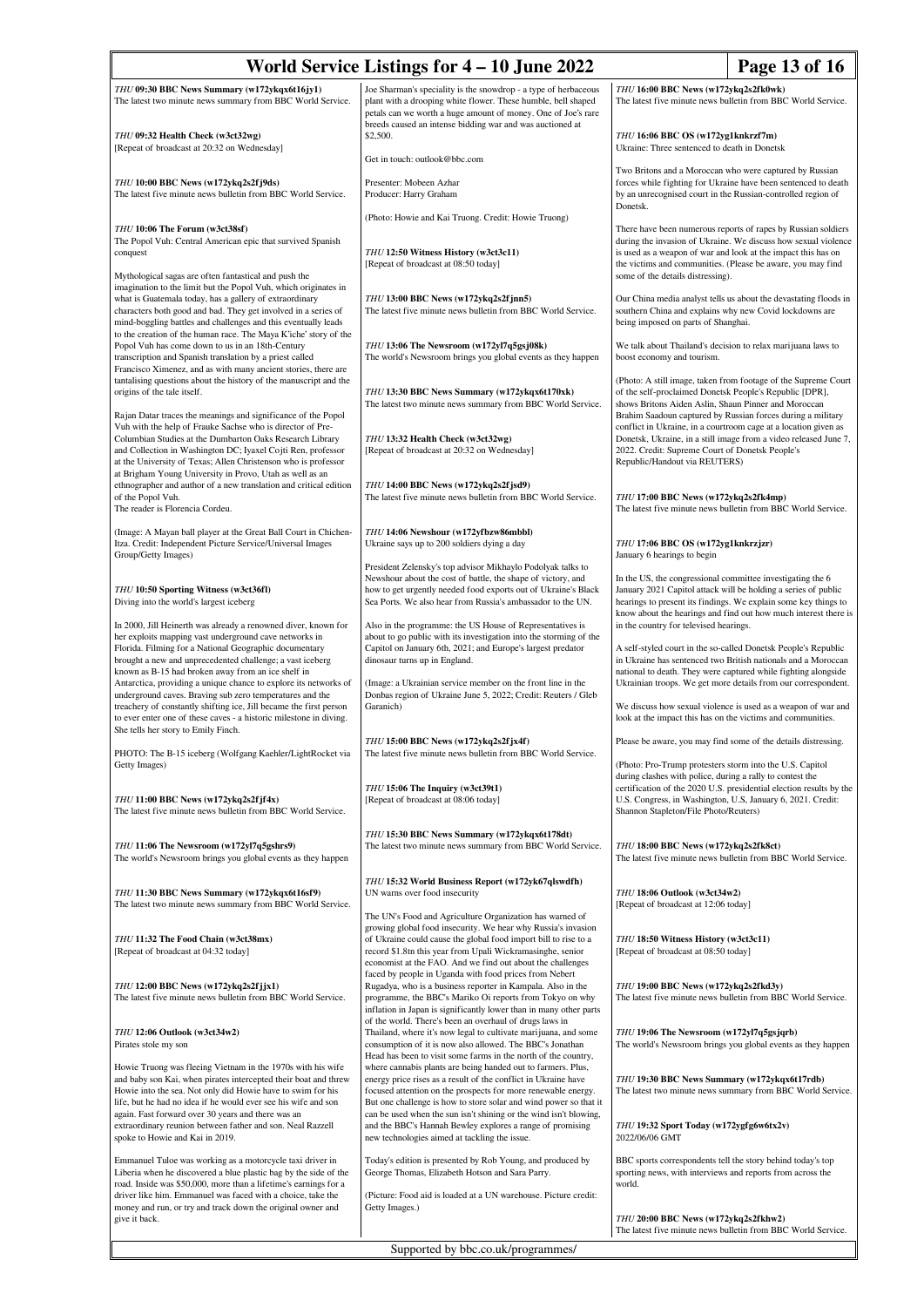| World Service Listings for $4 - 10$ June 2022                                                                                                                                                                                                                                                                               |                                                                                                                                                                                                                                                                                                                          | Page 14 of 16                                                                                                                                                                                                                                                                                                                                                                        |  |  |
|-----------------------------------------------------------------------------------------------------------------------------------------------------------------------------------------------------------------------------------------------------------------------------------------------------------------------------|--------------------------------------------------------------------------------------------------------------------------------------------------------------------------------------------------------------------------------------------------------------------------------------------------------------------------|--------------------------------------------------------------------------------------------------------------------------------------------------------------------------------------------------------------------------------------------------------------------------------------------------------------------------------------------------------------------------------------|--|--|
| THU 20:06 Assignment (w3ct303n)<br>[Repeat of broadcast at 02:32 today]                                                                                                                                                                                                                                                     | The latest two minute news summary from BBC World Service.                                                                                                                                                                                                                                                               | And were the Canadian players right to go on strike? We ask<br>former Canadian player Carlo Corazzin.                                                                                                                                                                                                                                                                                |  |  |
| THU 20:30 BBC News Summary (w172ykqx6t17w4g)<br>The latest two minute news summary from BBC World Service.                                                                                                                                                                                                                  | THU 23:32 World Business Report (w172yk725bdlntt)<br>US regulator ramps up scrutiny over Tesla's autopilot feature                                                                                                                                                                                                       | Picture on website : Australia's Ajdin Hrustic celebrates after<br>scoring against UAE in their FIFA World Cup 2022 play-off<br>qualifier (KARIM JAAFAR/AFP via Getty Images)                                                                                                                                                                                                        |  |  |
| THU 20:32 Science In Action (w3ct3692)<br>Body scan reveals HIV's hideouts                                                                                                                                                                                                                                                  | The United States vehicle safety regulator is to upgrade its<br>investigation into the autopilot function of Tesla electric cars<br>after more than a dozen of them crashed into parked first-<br>responder vehicles in four years. We hear more from our North<br>of America Business Correspondent Michelle Fleury and | FRI 03:00 BBC News (w172ykq2s2f1c2z)<br>The latest five minute news bulletin from BBC World Service.                                                                                                                                                                                                                                                                                 |  |  |
| Researchers have developed a medical imaging technique which<br>reveals where in the body HIV lies hidden, even when people<br>have their infection well controlled by antiviral drugs. The team<br>at the University of California, San Francisco hope this will                                                           | Columbia University's economist Cary Leahey.<br>In its first report since Russia's invasion of Ukraine, the United<br>Nations Food and Agricultural Organisation has warned that<br>poor countries will have to pay more money to receive less food                                                                      | FRI 03:06 Outlook (w3ct34w2)<br>[Repeat of broadcast at 12:06 on Thursday]<br>FRI 03:50 Witness History (w3ct3c11)<br>[Repeat of broadcast at 08:50 on Thursday]<br>FRI 04:00 BBC News (w172ykq2s2flgv3)<br>The latest five minute news bulletin from BBC World Service.<br>FRI 04:06 The Newsroom (w172yl7q5gsktgh)<br>The world's Newsroom brings you global events as they happen |  |  |
| lead to better treatments and even cures for HIV. As Timothy<br>Henrich told us, they are also going to use the technique to<br>investigate the notion that Long Covid is caused by the<br>coronavirus persisting deep in the body's tissues.                                                                               | this year. One of these nations is Ethiopia, where Doctors<br>Without Borders are seeing more children die of malnutrition.<br>We speak to Raphael Veicht, their Emergency Coordinator in<br>Addis Ababa.<br>After decades of stable or falling prices, a 2.5% inflation rate                                            |                                                                                                                                                                                                                                                                                                                                                                                      |  |  |
| Also in the programme, Roland Pease reports from the vast<br>particle accelerator in Switzerland where the famous Higgs<br>particle was discovered ten years ago. The scientists there are<br>preparing to begin experiments with an upgraded Large Hadron<br>Collider to learn more about the particle and the fundamental | has come as a shock for Japanese shoppers. The BBC's Mariko<br>Oi reports from Tokyo.<br>Algeria is "immediately" suspending a 20-year friendship treaty<br>with Spain, after Madrid reversed its neutral stance towards<br>Western Sahara. Algerian researcher at the University of                                     |                                                                                                                                                                                                                                                                                                                                                                                      |  |  |
| nature of the Universe.                                                                                                                                                                                                                                                                                                     | Glasgow Zine Ghebouli explains why.                                                                                                                                                                                                                                                                                      |                                                                                                                                                                                                                                                                                                                                                                                      |  |  |
| Roland also talks to Frank Close, physicist and author of<br>'Elusive' - a new biography of Peter Higgs, a scientist as elusive<br>as the particle named after him.                                                                                                                                                         | (Picture: Tesla's logo. Picture credit: Reuters)                                                                                                                                                                                                                                                                         | FRI 04:30 BBC News Summary (w172ykqx6t18v3h)<br>The latest two minute news summary from BBC World Service.                                                                                                                                                                                                                                                                           |  |  |
| Finally an international team of archaeologists have revised the<br>ancient history of the chicken, with a new programme of<br>radiocarbon dating and analysis of buried bird bones.                                                                                                                                        | <b>FRIDAY 10 JUNE 2022</b><br>FRI 00:00 BBC News (w172ykq2s2fkzvl)                                                                                                                                                                                                                                                       | FRI 04:32 Heart and Soul (w3ct423b)<br>LGBTQ+: Religion and me                                                                                                                                                                                                                                                                                                                       |  |  |
| Humanity's relationship with the bird began much more<br>recently than some researchers have suggested. Naomi Sykes of<br>Exeter University and Greger Larson of Oxford University tell                                                                                                                                     | The latest five minute news bulletin from BBC World Service.                                                                                                                                                                                                                                                             | We explore the interplay of faith, spirituality and LGBTQ+<br>identity in this special episode for Pride Month 2022. We hear                                                                                                                                                                                                                                                         |  |  |
| Roland when, where and how the domestication began and how<br>the birds spread from Southeast Asia to the rest of the world.                                                                                                                                                                                                | FRI 00:06 The Forum (w3ct38sf)<br>[Repeat of broadcast at 10:06 on Thursday]                                                                                                                                                                                                                                             | three fascinating cross-cultural and religious conversations<br>between people who are also LGBTQ+. Furgie was raised a<br>Muslim as a child in Pakistan. He speaks to Sukhdeep, a gay                                                                                                                                                                                               |  |  |
| Image: VRCPET body scan reveals HIV's hideouts<br>Credit: Timothy Henrich / University of California, San<br>Francisco                                                                                                                                                                                                      | FRI 00:50 Sporting Witness (w3ct36fl)<br>[Repeat of broadcast at 10:50 on Thursday]                                                                                                                                                                                                                                      | Sikh man in India. Abby Stein left her strict Hasidic Jewish<br>community and transitioned but she is still very much Jewish.<br>Abby talks to Claire who is a 73-year-old trans woman from the<br>UK. Finally two African queer women explore their                                                                                                                                 |  |  |
| Presenter: Roland Pease<br>Producer: Andrew Luck-Baker                                                                                                                                                                                                                                                                      | FRI 01:00 BBC News (w172ykq2s2f13lq)<br>The latest five minute news bulletin from BBC World Service.                                                                                                                                                                                                                     | relationship with religion - one as a Christian and the other as<br>Muslim growing up in Kenya.<br>Producer: Nina Robinson and Josie LeVay                                                                                                                                                                                                                                           |  |  |
| THU 21:00 BBC News (w172ykq2s2fkmm6)<br>The latest five minute news bulletin from BBC World Service.                                                                                                                                                                                                                        | FRI 01:06 Business Matters (w172ydpd852m3zm)<br>Investigation into Tesla's autopilot function moves to next phase                                                                                                                                                                                                        | FRI 05:00 BBC News (w172ykq2s2f1ll7)<br>The latest five minute news bulletin from BBC World Service.                                                                                                                                                                                                                                                                                 |  |  |
| THU 21:06 Newshour (w172yfbzw86n5kh)<br>The public hearing on the January 6th riot in Washington opens                                                                                                                                                                                                                      | The vehicle safety regulator in the United States has upgraded<br>its investigation into Tesla's autopilot feature after more than a<br>dozen of them crashed into parked first-responder vehicles in                                                                                                                    | FRI 05:06 Newsday (w172yf8jk2dm77n)                                                                                                                                                                                                                                                                                                                                                  |  |  |
| They will aim to show evidence that Donald Trump led a<br>campaign to overturn his 2020 election defeat. Over 1000<br>interviews have already taken place.                                                                                                                                                                  | four years. Our North of America Business Correspondent<br>Michelle Fleury tells us more about the probe.<br>Japan's inflation rate is rising but nowhere near the historic<br>records other countries are registering. However, being used to                                                                           | US: Public hearings of January 6 riot unveils 'attempted coup'<br>Donald Trump has been accused of trying to mount a coup by<br>the US congressional committee investigating the storming of<br>the US Capitol in January last year. It said he'd summoned a<br>mob, lit the flames and then failed to intervene.<br>Newsday also hears about the Ukrainian city of Mariupol - now   |  |  |
| Also on the programme; two Britons and a Moroccan captured<br>by Russia fighting for Ukraine have been sentenced to death.<br>And journalist Jonathan Freedland tells the extraordinary story<br>of the man who escaped from Auschwitz to tell the world about                                                              | decades of stable and falling prices, Japanese shoppers are now<br>in shock to see them increase. The BBC's Mariko Oi reports<br>from Tokyo.<br>We also hear from tour guide Dai Miyamoto about the                                                                                                                      |                                                                                                                                                                                                                                                                                                                                                                                      |  |  |
| the Nazi death camps.<br>(Picture: Trump supporters outside the Capitol during the 6                                                                                                                                                                                                                                        | conditions Japan has set for international travellers, who are<br>now welcome again after two years of border restrictions.<br>Countries around the world are trying to move towards more                                                                                                                                | under Russian occupation - where authorities this week have<br>been removing bodies from tower blocks which have been<br>razed.                                                                                                                                                                                                                                                      |  |  |
| January riot. Credit: Getty)<br>THU 22:00 BBC News (w172ykq2s2fkrcb)                                                                                                                                                                                                                                                        | renewable energy like that produced by wind and solar. But<br>storage is a big challenge that still needs to be tackled. The<br>BBC's Hannah Bewley talks to some of the people looking for<br>solutions.                                                                                                                | FRI 06:00 BBC News (w172ykq2s2flqbc)<br>The latest five minute news bulletin from BBC World Service.                                                                                                                                                                                                                                                                                 |  |  |
| The latest five minute news bulletin from BBC World Service.<br>THU 22:06 The Inquiry (w3ct39t1)                                                                                                                                                                                                                            | Rahul Tandon is joined along the programme by Tony Nash,<br>Chief Economist at Complete Intelligence in Texas, and Jyoti<br>Malhotra, Senior Consulting Editor at The Print in New Delhi,<br>to talk about this and other business news.                                                                                 | FRI 06:06 Newsday (w172yf8jk2dmbzs)<br>Congressional committee accuses Trump of trying to mount a                                                                                                                                                                                                                                                                                    |  |  |
| [Repeat of broadcast at 08:06 today]                                                                                                                                                                                                                                                                                        |                                                                                                                                                                                                                                                                                                                          | coup                                                                                                                                                                                                                                                                                                                                                                                 |  |  |
| THU 22:30 BBC News Summary (w172ykqx6t183mq)<br>The latest two minute news summary from BBC World Service.                                                                                                                                                                                                                  | (Picture: Model Y cars during the opening ceremony of Tesla<br>Gigafactory for electric cars in Gruenheide, Germany, in<br>March. Picture credit: Reuters)                                                                                                                                                               | The US Congress is holding its first public hearing into last<br>year's attack on its own building by rioters trying to overturn the<br>presidential vote. What can we expect? Even some Republicans<br>are not defending Donald Trump.                                                                                                                                              |  |  |
| THU 22:32 The Food Chain (w3ct38mx)<br>[Repeat of broadcast at 04:32 today]                                                                                                                                                                                                                                                 | FRI 02:00 BBC News (w172ykq2s2f17bv)<br>The latest five minute news bulletin from BBC World Service.                                                                                                                                                                                                                     | Foreign Secretary Liz Truss will speak with her Ukrainian<br>counterpart about two Britons handed death sentences by a<br>Russian proxy court in eastern Ukraine.                                                                                                                                                                                                                    |  |  |
| THU 23:00 BBC News (w172ykq2s2fkw3g)<br>The latest five minute news bulletin from BBC World Service.                                                                                                                                                                                                                        | FRI 02:06 The Newsroom (w172yl7q5gskkz7)<br>The world's Newsroom brings you global events as they happen                                                                                                                                                                                                                 | A senior Ukrainian presidential aide says between 100 and 200<br>Ukrainian troops are being killed on the front line every day.<br>Newsday will be speaking to the mayor of Mykolaiv to hear the                                                                                                                                                                                     |  |  |
| THU 23:06 The Newsroom (w172yrwvb048w51)<br>The world's Newsroom brings you global events as they happen                                                                                                                                                                                                                    | FRI 02:30 BBC News Summary (w172ykqx6t18lm7)<br>The latest two minute news summary from BBC World Service.                                                                                                                                                                                                               | latest on the situation in the area.<br>FRI 07:00 BBC News (w172ykq2s2flv2h)                                                                                                                                                                                                                                                                                                         |  |  |
| THU 23:20 Sports News (w172ygh33bf6z4r)<br>BBC Sport brings you all the latest stories and results from<br>around the world.                                                                                                                                                                                                | FRI 02:32 World Football (w3ct3hq4)<br>Germany's Babett Peter and Australia's World Cup dream                                                                                                                                                                                                                            | The latest five minute news bulletin from BBC World Service.<br>FRI 07:06 Newsday (w172yf8jk2dmgqx)                                                                                                                                                                                                                                                                                  |  |  |
| THU 23:30 BBC News Summary (w172ykqx6t187cv)                                                                                                                                                                                                                                                                                | The recently retired Real Madrid and Germany defender Babett<br>Peter looks back on her career. The former Socceroo John<br>Aloisi discusses Australia's World Cup qualification campaign.                                                                                                                               | The January 6 committee opens the enquiry to the public<br>Our top story this morning is Donald Trump and his role in the                                                                                                                                                                                                                                                            |  |  |
| Supported by bbc.co.uk/programmes/                                                                                                                                                                                                                                                                                          |                                                                                                                                                                                                                                                                                                                          |                                                                                                                                                                                                                                                                                                                                                                                      |  |  |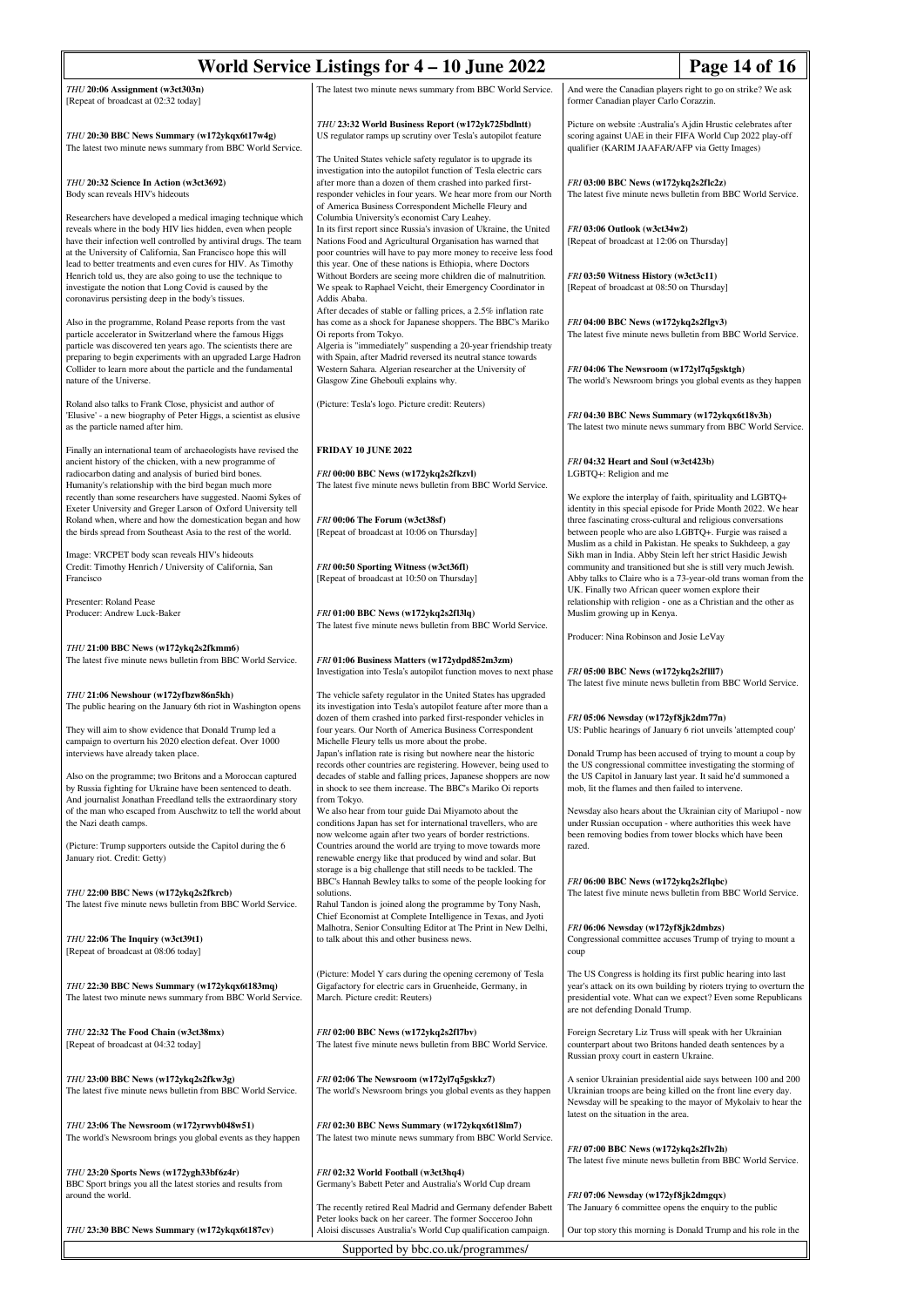# **World Service Listings for 4 – 10 June 2022 Page 15 of 16**

January 6 attack. He's been accused of trying to mount a coup by the US congressional committee investigating the storming of Congress last year.

We'll also get the latest from Ukraine and the battle for the Donbas region.

There has been an arrest in Brazil over the disappearance of an indigenous Indigenous advocate and a his British journalist companion but authorities are still looking for the pair.

Also the French renaissance - our correspondent looks at President's Macron newly-named party and its chances ahead of this weekend's elections.

*FRI* **08:00 BBC News (w172ykq2s2flytm)** The latest five minute news bulletin from BBC World Service.

*FRI* **08:06 HARDtalk (w3ct32fx)** Vassily Nebenzia: Is Putin's plan failing?

Stephen Sackur speaks to Russia's ambassador to the UN, Vassily Nebenzia. More than 100 days into its invasion of Ukraine, Russia is locked in attrition, costly fighting in the Donbas, enduring economic sanctions and diplomatic isolation. Is Putin's plan failing?

*FRI* **08:30 BBC News Summary (w172ykqx6t19b30)** The latest two minute news summary from BBC World Service.

*FRI* **08:32 Business Daily (w3ct30rq)** Million by 30: Elwinder Singh

As part of the Business Daily series Million by 30, Sam Fenwick meets Elwinder Singh and hears the story behind his private healthcare company Connect and Heal.

The business coordinates healthcare appointments, tests, treatment and medication for six million paying customers. He explains where the idea came from and why he moved thousands of miles to set up, finance and grow his company. Find out how he manages such a big business and what his plans are to grow the enterprise further.

Presenter: Sam Fenwick Producer: Rory Claydon/Carmel O'Grady Image: Elwinder Singh. Credit: Connect and Heal

*FRI* **08:50 Witness History (w3ct3bwj)** The Gulabi Gang

In the early 2000s, Sampat Pal Devi, a villager from a remote part of India's Uttar Pradesh state, started a women's rights group which now has thousands of followers across the country. The Gulabi Gang were originally vigilantes who fought back with sticks against wife-beaters, rapists and corrupt police officers. Now a more mainstream organisation, the Gulabi Gang are known for wearing pink saris and have even inspired a Bollywood film. Sampat Pal Devi talks to Reena Stanton-Sharma.

*FRI* **09:00 BBC News (w172ykq2s2fm2kr)** The latest five minute news bulletin from BBC World Service.

*FRI* **09:06 Tech Tent (w3ct3755)** Is the work from home revolution unstoppable?

As new data shows the work from home revolution is accelerating, we ask if technology has forced the world of work to change for ever. Claire McCartney, from the CIPD, shares her expertise and the BBC's New York business correspondent Michelle Fleury gives the picture from the US. Zoe interviews the boss of Uber, Dara Khosrowshahi, about the company's

future. Kyle Glen, co-host of the Osint Bunker podcast, and the BBC's Gordon Corera discuss open source intelligence. And the latest twists and turns in the Elon Musk Twitter takeover saga.

*FRI* **09:30 BBC News Summary (w172ykqx6t19fv4)** The latest two minute news summary from BBC World Service.

*FRI* **09:32 Science In Action (w3ct3692)** [Repeat of broadcast at 20:32 on Thursday]

*FRI* **10:00 BBC News (w172ykq2s2fm69w)** The latest five minute news bulletin from BBC World Service.

*FRI* **10:06 The Real Story (w3ct33nz)** The rocky road ahead for Boris Johnson British Prime Minister Boris Johnson this week narrowly survived a confidence vote within his own party, but more than 40% of Conservative Members of Parliament thought he should go. His premiership has come under pressure after investigations into parties in Downing Street during pandemic lockdowns concluded he broke the rules he introduced. His government was elected in December 2019 with a large mandate to "get Brexit done" and his supporters insist that only he can hold the party together and deliver victory in the next election. But given the large number of Tory MPs who now think he's an electoral liability rather than an asset, will Mr Johnson be able to survive and govern? And what will Boris Johnson staying on in Number 10 mean for the UK and its place in the world?

Presenter: Ritula Shah Producer: Ellen Otzen and Paul Schuster

*FRI* **11:00 BBC News (w172ykq2s2fmb20)** The latest five minute news bulletin from BBC World Service.

*FRI* **11:06 The Newsroom (w172yl7q5gslnpd)** The world's Newsroom brings you global events as they happen

*FRI* **11:30 BBC News Summary (w172ykqx6t19pbd)** The latest two minute news summary from BBC World Service.

*FRI* **11:32 World Football (w3ct3hq4)** [Repeat of broadcast at 02:32 today]

*FRI* **12:00 BBC News (w172ykq2s2fmft4)** The latest five minute news bulletin from BBC World Service.

*FRI* **12:06 The Fifth Floor (w3ct37z8)** Is China's population falling?

The numbers of people living in the most populated country in the world is expected to start falling this year, for the first time since the great famine more than six decades ago. There's concern about what that means for the global economy, but what do people in China think? BBC Chinese editor Howard Zhang explains why the 3-child policy hasn't worked.

Afrocentrism

Njoroge Muigai of BBC Nairobi recently visited a Kenyan primary school with a difference; it takes an innovative, Afrocentric approach to learning.

ane-telling in Thailand

BBC Thai has been asking why fortune-tellers are still so widely consulted in Thailand. They interviewed popular fortune-tellers and found out from younger clients why they seek consultations. Sucheera Maguire explain

A visit to Delhi's Lodi Gardens Suhail Haleem of BBC Delhi takes us to the Lodi Gardens to look at Mughal monuments and contemplate India's relationship with its Islamic past and present.

My Arab Adolescence BBC Arabic has given young people across the Arab world a

platform to talk openly about the challenges they face, including taboo topics around mental health, in a podcast series for teenagers called My Adolescence. Presenter Karima Kouah shares their stories, and tells us what she hopes the series will achieve.

(Photo: Chinese babies in cots. Credit: Gong Bo/VCG via Getty Images)

*FRI* **12:50 Witness History (w3ct3bwj)** [Repeat of broadcast at 08:50 today]

*FRI* **13:00 BBC News (w172ykq2s2fmkk8)** The latest five minute news bulletin from BBC World Service.

*FRI* **13:06 The Newsroom (w172yl7q5gslx5n)** The world's Newsroom brings you global events as they happen

*FRI* **13:30 BBC News Summary (w172ykqx6t19xtn)** The latest two minute news summary from BBC World Service.

*FRI* **13:32 Science In Action (w3ct3692)** [Repeat of broadcast at 20:32 on Thursday]

*FRI* **14:00 BBC News (w172ykq2s2fmp9d)** The latest five minute news bulletin from BBC World Service.

Supported by bbc.co.uk/programmes/

*FRI* **14:06 Newshour (w172yfbzw86q77p)** Carnage at the Capitol

As the US Congress hears new testimony on the January 6th storming of the Capitol, we ask how Republicans feel about the hearings and the charge that Donald Trump incited the mob.

Also in the programme: the hard left promises to fight back in Sunday's parliamentary elections in France; and does farming as we know it have to end if we are to save the planet and feed the world? We hear a radical agenda from an environmental activist.

(Image: former U.S President Donald Trump is seen on video during the hearing of the U.S. House Select Committee to Investigate the January 6 Attack on the United States Capitol, on Capitol Hill in Washington, U.S., June 9, 2022 / Credit: Reuters/Jonathan Ernst)

*FRI* **15:00 BBC News (w172ykq2s2fmt1j)** The latest five minute news bulletin from BBC World Service.

*FRI* **15:06 HARDtalk (w3ct32fx)** [Repeat of broadcast at 08:06 today]

*FRI* **15:30 BBC News Summary (w172ykqx6t1b59x)** The latest two minute news summary from BBC World Service.

*FRI* **15:32 World Business Report (w172yk2yypd72mf)** Japan reopens to tourists

As coronavirus eases, Japan is opening up to tourists, but with strict rules in place. They will have to be part of a package tour, and must wear face coverings in all public places. Yukari Sakamoto takes tourists on tours of food markets in Tokyo, and brings us her perspective on the latest move. And we hear about the economic impact a lack of tourists has had on Japan, from the BBC's Mariko Oi. Also in the programme, Saudi Arabia has introduced a lottery system for westerners hoping to undertake their Hajj pilgrimage this year. That has led to complaints from people who had already booked flights and hotels, and now fear they'll be denied permission to visit Mecca. We find out more from Sean McLoughlin, who is Professor of the Anthropology of Islam at the University of Leeds, and specialises in the industry surrounding the Hajj. The UK Competition and Markets Authority is to investigate Google and Apple for a possible duopoly in their Chrome and Safari web browsers on mobile devices. Andrew Griffin is technology editor of the Independent news website, and discusses the implications. Pl the BBC's Elizabeth Hotson pays a visit to the UK's Electromagnetic Field event, a four-day jamboree of original thinking, including computer coding sessions and a rocket building workshop.

Today's edition is presented by Rob Young, and produced by Nisha Patel, George Thomas and Elizabeth Hotson.

(Picture: Shinto shrines in Kyoto. Picture credit: Getty Images.)

*FRI* **16:00 BBC News (w172ykq2s2fmxsn)** The latest five minute news bulletin from BBC World Service.

*FRI* **16:06 BBC OS (w172yg1knks2b4q)** US Capitol riot hearing

A congressional inquiry into last year's riot at the Capitol building in Washington has accused Donald Trump of mounting "an attempted coup" to stay in power - even though he'd lost the presidential election. Mr Trump has described the process as a hoax. We hear from a journalist who was in the Capitol building during the riot.

We speak to our colleagues who are monitoring media around the world about the reaction in Russia and Morocco to the death sentences handed to three men by a proxy Russian court.

Our Climate Editor Justin Rowlatt joins us to explain what's been happening in this week's climate conference in Germany. and to answer some audience questions about the progress on the pledges made at the UN Climate Summit seven months ago.

(Photo: U.S. Capitol Police Officer Caroline Edwards em Sandra Garza, partner of Brian Sicknick next to Serena Liebengood, widow of Capitol Police officer Howie Liebengood, after her testimony during the hearing of the U.S. House Select Committee to Investigate the January 6 Attack on the United States Capitol on Capitol Hill in Washington, U.S., June 9, 2022. Credit: Jonathan Ernst/Reuters)

Police in Brazil are examining blood found in the search for British journalist and a local indigenous expert. We speak to our reporter about the latest.